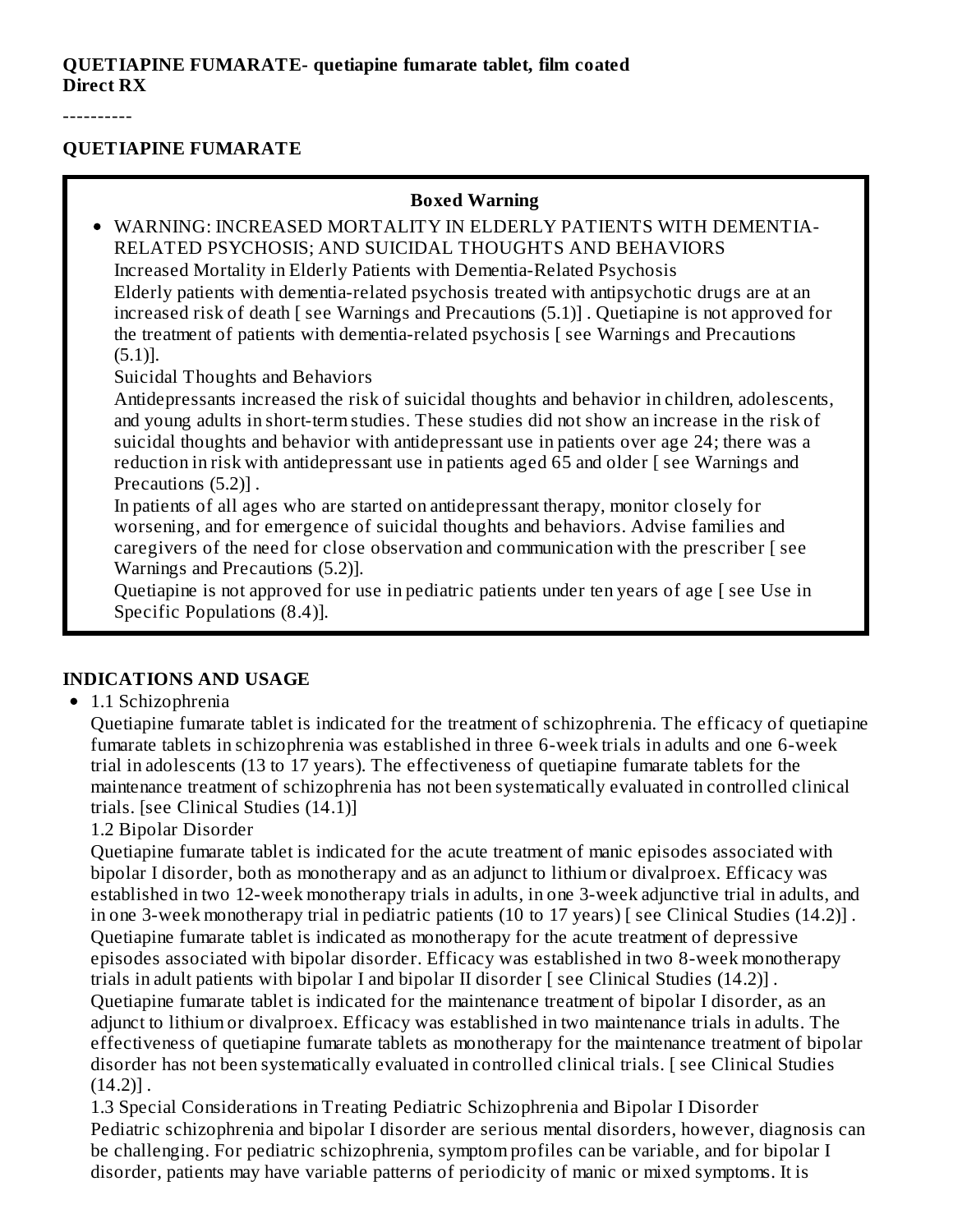recommended that medication therapy for pediatric schizophrenia and bipolar I disorder be initiated only after a thorough diagnostic evaluation has been performed and careful consideration given to the risks associated with medication treatment. Medication treatment for both pediatric schizophrenia and bipolar I disorder is indicated as part of a total treatment program that often includes psychological, educational and social interventions.

#### **DOSAGE AND ADMINISTRATION**

• 2.1 Important Administration Instructions

Quetiapine fumarate tablets can be taken with or without food.

2.2 Recommended Dosing

The recommended initial dose, titration, dose range and maximum quetiapine fumarate tablets dose for each approved indication is displayed in Table 1. After initial dosing, adjustments can be made upwards or downwards, if necessary, depending upon the clinical response and tolerability of the patient [see Clinical Studies (14.1) and (14.2)].

| <b>Indication</b>                                                                           | <b>Initial Dose and Titration</b>                                                                                                                                                                                                                                                                                                                                                                                                         | Recommended Maximum<br><b>Dose</b> | <b>Dose</b>   |  |
|---------------------------------------------------------------------------------------------|-------------------------------------------------------------------------------------------------------------------------------------------------------------------------------------------------------------------------------------------------------------------------------------------------------------------------------------------------------------------------------------------------------------------------------------------|------------------------------------|---------------|--|
| Schizophrenia-<br><b>Adults</b>                                                             | Day 1:25 mg twice daily. Increase in increments<br>of 25 mg to 50 mg divided two or three times on<br>Days 2 and 3 to range of 300 to 400 mg by Day 4. 150 to 750<br>Further adjustments can be made in increments of<br>25 to 50 mg twice a day, in intervals of not less<br>than 2 days.                                                                                                                                                | mg/day                             | 750<br>mg/day |  |
| Schizophrenia-<br>Adolescents (13 to<br>17 years)                                           | Day 1:25 mg twice daily.<br>Day 2: Twice daily dosing totaling 100 mg.<br>Day 3: Twice daily dosing totaling 200 mg.<br>Day 4: Twice daily dosing totaling 300 mg.<br>Day 5: Twice daily dosing totaling 400 mg.<br>Further adjustments should be in increments no<br>greater than 100 mg/day within the recommended<br>dose range of 400 to 800 mg/day. Based on<br>response and tolerability, may be administered<br>three times daily. | 400 to 800<br>mg/day               | 800<br>mg/day |  |
| Schizophrenia-<br>Maintenance                                                               | $N/A$ 1                                                                                                                                                                                                                                                                                                                                                                                                                                   | 400 to 800<br>mg/day               | 800<br>mg/day |  |
| Bipolar Mania-<br><b>Adults Monotherapy</b><br>or as an adjunct to<br>lithium or divalproex | Day 1: Twice daily dosing totaling 100 mg.<br>Day 2: Twice daily dosing totaling 200 mg.<br>Day 3: Twice daily dosing totaling 300 mg.<br>Day 4: Twice daily dosing totaling 400 mg.<br>Further dosage adjustments up to 800 mg/day by<br>Day 6 should be in increments of no greater than<br>$200$ mg/day.                                                                                                                               | 400 to 800<br>mg/day               | 800<br>mg/day |  |
| Bipolar Mania-<br>Children and<br>Adolescents (10 to<br>17 years),<br>Monotherapy           | Day 1:25 mg twice daily.<br>Day 2: Twice daily dosing totaling 100 mg.<br>Day 3: Twice daily dosing totaling 200 mg.<br>Day 4: Twice daily dosing totaling 300 mg.<br>Day 5: Twice daily dosing totaling 400 mg.<br>Further adjustments should be in increments no<br>greater than 100 mg/day within the recommended<br>dose range of 400 to 600 mg/day. Based on                                                                         | 400 to 600<br>mg/day               | 600<br>mg/day |  |

#### **Table 1: Recommended Dosing for Quetiapine Fumarate Tablets**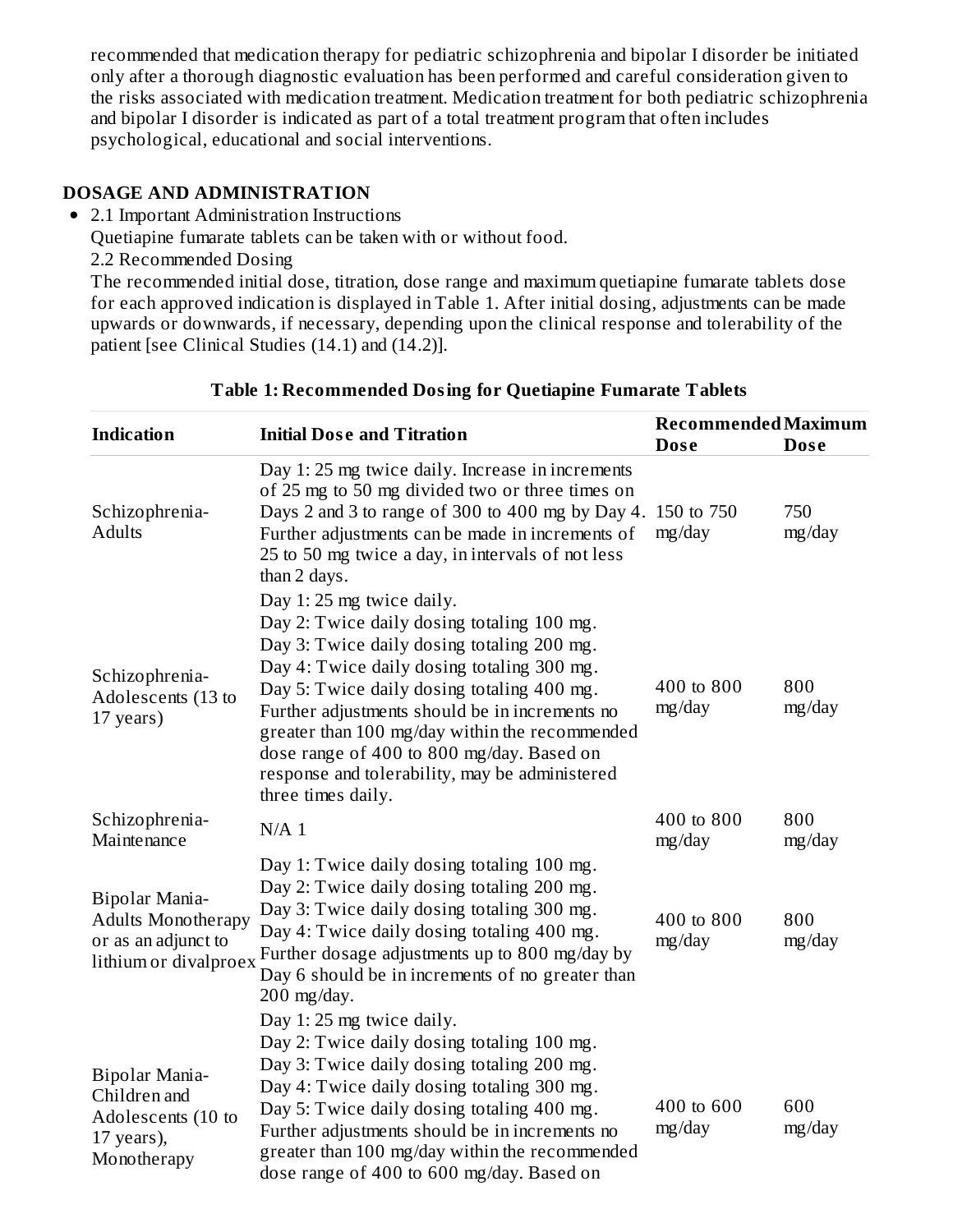|                                      | response and tolerability, may be administered<br>three times daily. |                      |        |
|--------------------------------------|----------------------------------------------------------------------|----------------------|--------|
|                                      | Administer once daily at bedtime.                                    |                      |        |
|                                      | Day 1:50 mg                                                          |                      | 300    |
| <b>Bipolar Depression-</b><br>Adults | Day 2: 100 mg                                                        | $300 \text{ mg/day}$ | mg/day |
|                                      | Day 3:200 mg                                                         |                      |        |
|                                      | Day 4:300 mg                                                         |                      |        |
| Bipolar I Disorder                   | Administer twice daily totaling 400 to 800 mg/day                    |                      |        |
| Maintenance                          | as adjunct to lithium or divalproex. Generally, in                   | 400 to 800           | 800    |
| Therapy-Adults                       | the maintenance phase, patients continued on the                     | mg/day               | mg/day |
|                                      | same dose on which they were stabilized.                             |                      |        |

### 1N/A Not applicable

.

Maintenance Treatment for Schizophrenia and Bipolar I Disorder

Maintenance Treatment — Patients should be periodically reassessed to determine the need for maintenance treatment and the appropriate dose for such treatment [see Clinical Studies (14.2)]. 2.3 Dose Modifications in Elderly Patients

Consideration should be given to a slower rate of dose titration and a lower target dose in the elderly and in patients who are debilitated or who have a predisposition to hypotensive reactions [see Clinical Pharmacology (12.3)]. When indicated, dose escalation should be performed with caution in these patients.

Elderly patients should be started on quetiapine fumarate tablets 50 mg/day and the dose can be increased in increments of 50 mg/day depending on the clinical response and tolerability of the individual patient.

2.4 Dose Modifications in Hepatically Impaired Patients

Patients with hepatic impairment should be started on 25 mg/day. The dose should be increased daily in increments of 25 mg/day to 50 mg/day to an effective dose, depending on the clinical response and tolerability of the patient.

2.5 Dose Modifications when used with CYP3A4 Inhibitors

Quetiapine fumarate tablets dose should be reduced to one sixth of original dose when comedicated with a potent CYP3A4 inhibitor (e.g. ketoconazole, itraconazole, indinavir, ritonavir, nefazodone, etc.). When the CYP3A4 inhibitor is discontinued, the dose of quetiapine fumarate tablets should be increased by 6 fold [see Clinical Pharmacology (12.3) and Drug Interactions (7.1)]

2.6 Dose Modifications when used with CYP3A4 Inducers

Quetiapine fumarate tablets dose should be increased up to 5 fold of the original dose when used in combination with a chronic treatment (e.g., greater than 7 to 14 days) of a potent CYP3A4 inducer (e.g. phenytoin, carbamazepine, rifampin, avasimibe, St. John's wort etc.). The dose should be titrated based on the clinical response and tolerability of the individual patient. When the CYP3A4 inducer is discontinued, the dose of quetiapine fumarate tablets should be reduced to the original level within 7 to 14 days [see Clinical Pharmacology (12.3) and Drug Interactions (7.1)] . 2.7 Reinitiation of Treatment in Patients Previously Discontinued

Although there are no data to specifically address re-initiation of treatment, it is recommended that when restarting therapy of patients who have been off quetiapine fumarate tablets for more than one week, the initial dosing schedule should be followed. When restarting patients who have been off quetiapine fumarate tablets for less than one week, gradual dose escalation may not be required and the maintenance dose may be reinitiated.

2.8 Switching from Antipsychotics

There are no systematically collected data to specifically address switching patients with schizophrenia from antipsychotics to quetiapine fumarate tablets, or concerning concomitant administration with antipsychotics. While immediate discontinuation of the previous antipsychotic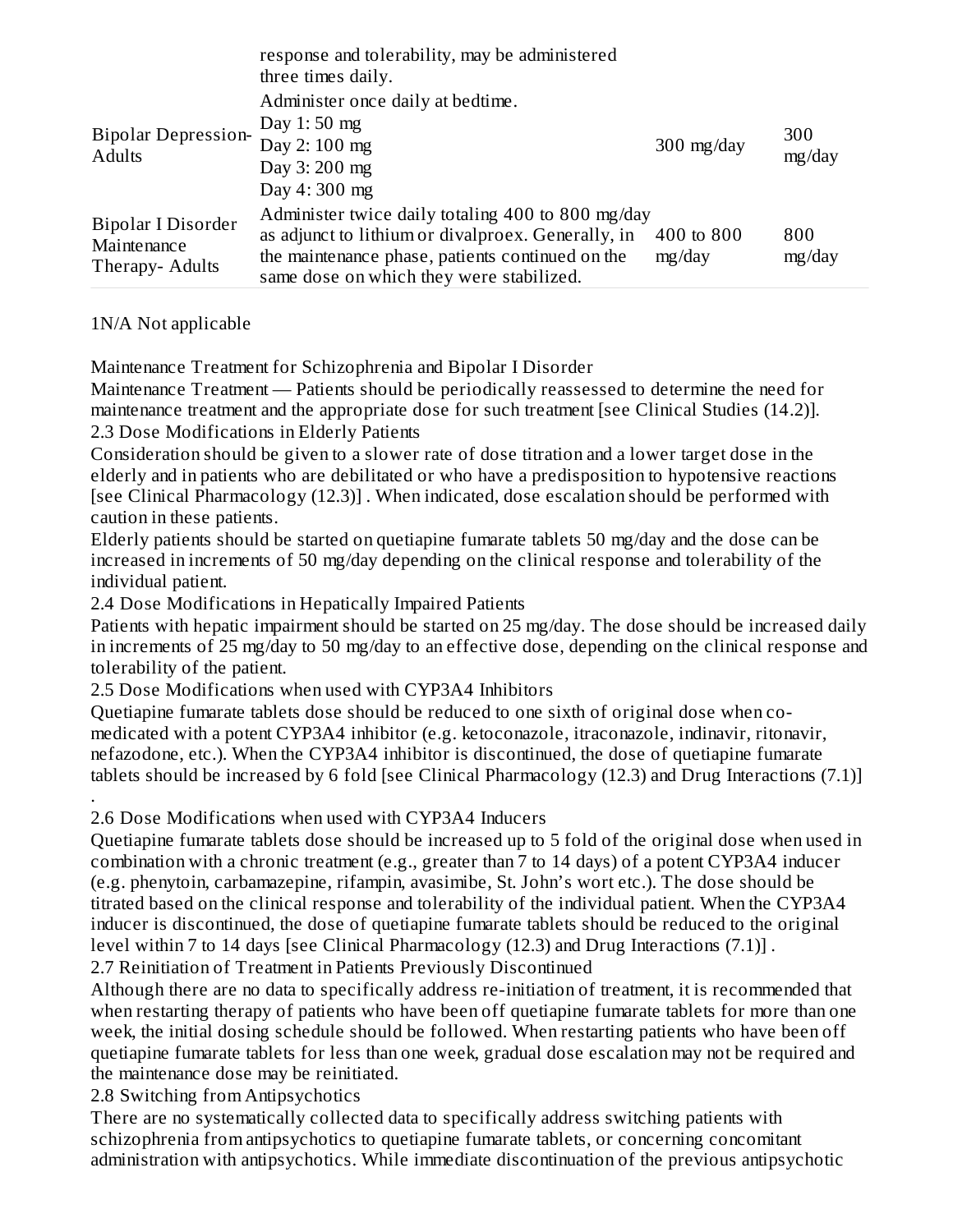treatment may be acceptable for some patients with schizophrenia, more gradual discontinuation may be most appropriate for others. In all cases, the period of overlapping antipsychotic administration should be minimized. When switching patients with schizophrenia from depot antipsychotics, if medically appropriate, initiate quetiapine fumarate tablets therapy in place of the next scheduled injection. The need for continuing existing EPS medication should be re-evaluated periodically.

### **DOSAGE FORMS AND STRENGTHS**

- 25 mg tablets are pink coloured, round, biconvex, film coated tablet, debossed '25' on one side and plain on other side
- 50 mg tablets are white to off white, round, biconvex, film coated tablet, debossed '50' on one side and plain on other side
- 100 mg tablets are yellow coloured, round, biconvex, film coated tablet, debossed '100' on one side and 'Q' on other side
- 200 mg tablets are white to off white round, biconvex, film coated tablet, debossed '200' on one side and plain on other side
- 300 mg tablets are white to off white, capsule shaped, biconvex, film coated tablet, debossed '300' on one side and plain on other side
- 400 mg tablets are yellow coloured, capsule-shaped, biconvex, film coated tablet, debossed '400' on one side and plain on other side

# **CONTRAINDICATIONS**

Hypersensitivity to quetiapine or to any excipients in the quetiapine fumarate tablets formulation. Anaphylactic reactions have been reported in patients treated with quetiapine fumarate tablets.

### **WARNINGS AND PRECAUTIONS**

5.1 Increased Mortality in Elderly Patients with Dementia-Related Psychosis Elderly patients with dementia-related psychosis treated with antipsychotic drugs are at an increased risk of death. Analysis of 17 placebo-controlled trials (modal duration of 10 weeks), largely in patients taking atypical antipsychotic drugs, revealed a risk of death in drug-treated patients of between 1.6 to 1.7 times the risk of death in placebo-treated patients. Over the course of a typical 10-week controlled trial, the rate of death in drug-treated patients was about 4.5%, compared to a rate of about 2.6% in the placebo group. Although the causes of death were varied, most of the deaths appeared to be either cardiovascular (e.g., heart failure, sudden death) or infectious (e.g., pneumonia) in nature. Observational studies suggest that, similar to atypical antipsychotic drugs, treatment with conventional antipsychotic drugs may increase mortality. The extent to which the findings of increased mortality in observational studies may be attributed to the antipsychotic drug as opposed to some characteristic(s) of the patients is not clear. Quetiapine is not approved for the treatment of patients with dementia-related psychosis [ see Boxed Warning]. 5.2 Suicidal Thoughts and Behaviors in Adolescents and Young Adults Patients with major depressive disorder (MDD), both adult and pediatric, may experience worsening of their depression and/or the emergence of suicidal ideation and behavior (suicidality) or unusual changes in behavior, whether or not they are taking antidepressant medications, and this risk may persist until significant remission occurs. Suicide is a known risk of depression and certain other psychiatric disorders, and these disorders themselves are the strongest predictors of suicide. There has been a long-standing concern, however, that antidepressants may have a role in inducing worsening of depression and the emergence of suicidality in certain patients during the early phases of treatment. Pooled analyses of short-term placebo-controlled trials of antidepressant drugs (SSRIs and others) showed that these drugs increase the risk of suicidal thinking and behavior (suicidality) in children, adolescents, and young adults (ages 18 to 24) with major depressive disorder (MDD) and other psychiatric disorders. Short-term studies did not show an increase in the risk of suicidality with antidepressants compared to placebo in adults beyond age 24; there was a reduction with antidepressants compared to placebo in adults aged 65 and older.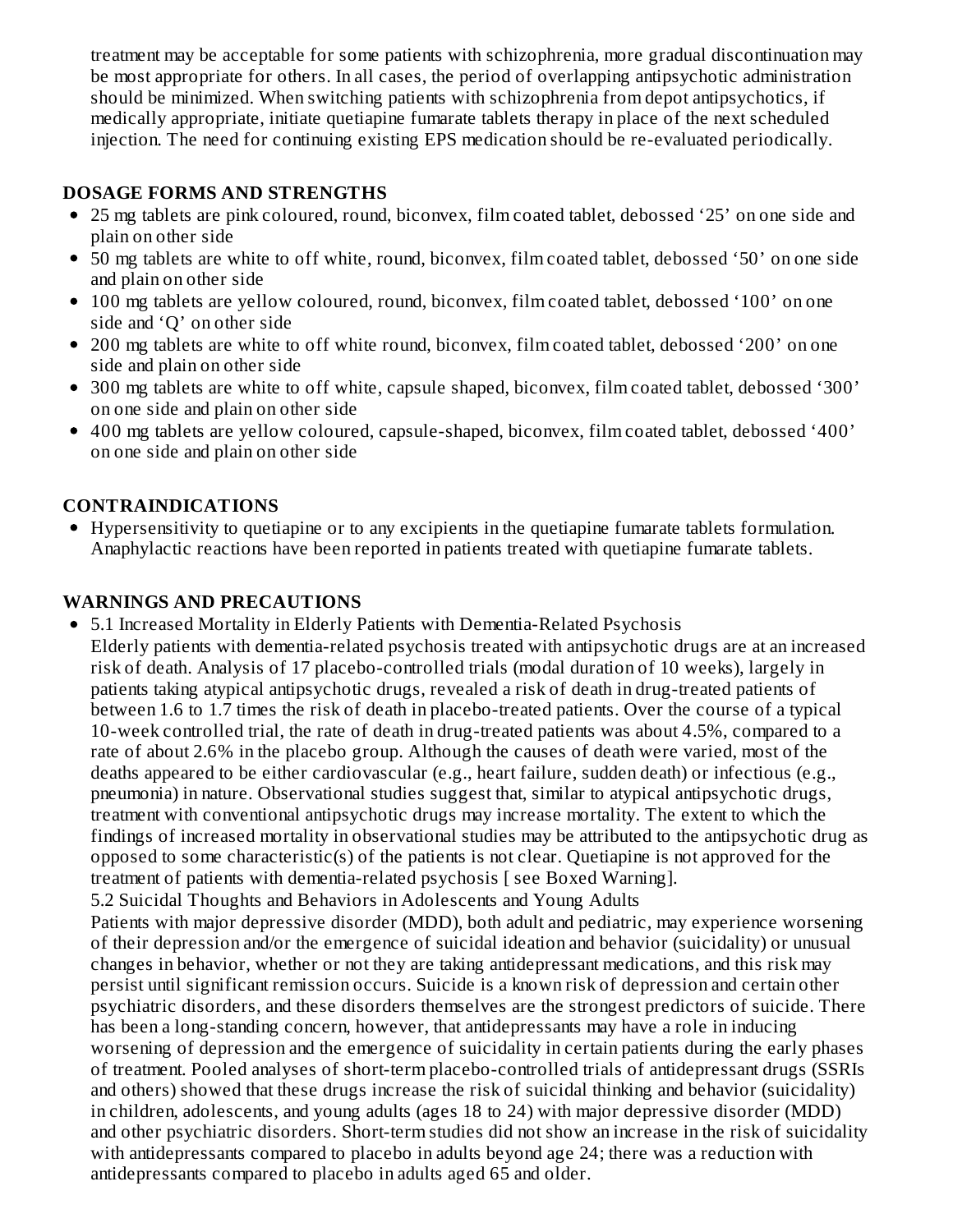The pooled analyses of placebo-controlled trials in children and adolescents with MDD, obsessive compulsive disorder (OCD), or other psychiatric disorders included a total of 24 short-term trials of 9 antidepressant drugs in over 4400 patients. The pooled analyses of placebo-controlled trials in adults with MDD or other psychiatric disorders included a total of 295 short-term trials (median duration of 2 months) of 11 antidepressant drugs in over 77,000 patients. There was considerable variation in risk of suicidality among drugs, but a tendency toward an increase in the younger patients for almost all drugs studied. There were differences in absolute risk of suicidality across the different indications, with the highest incidence in MDD. The risk differences (drug vs. placebo), however, were relatively stable within age strata and across indications. These risk differences (drug-placebo difference in the number of cases of suicidality per 1000 patients treated) are provided in Table 2.

| Age<br>Range | Drug-Placebo Difference in Number of Cases of Suicidality per 1000 Patients<br><b>Treated</b> |
|--------------|-----------------------------------------------------------------------------------------------|
|              | Increases Compared to Placebo                                                                 |
| $\leq 18$    | 14 additional cases                                                                           |
| 18 to 24     | 5 additional cases                                                                            |
|              | Decreases Compared to Placebo                                                                 |
| 25 to 64     | 1 fewer case                                                                                  |
| $\geq 65$    | 6 fewer cases                                                                                 |

| Table 2: Drug-Placebo Difference in Number of Cases of Suicidality per 1000 Patients Treated |  |  |  |
|----------------------------------------------------------------------------------------------|--|--|--|
|                                                                                              |  |  |  |

No suicides occurred in any of the pediatric trials. There were suicides in the adult trials, but the number was not sufficient to reach any conclusion about drug effect on suicide.

It is unknown whether the suicidality risk extends to longer-term use, i.e., beyond several months. However, there is substantial evidence from placebo-controlled maintenance trials in adults with depression that the use of antidepressants can delay the recurrence of depression.

All patients being treated with antidepressants for any indication should be monitored appropriately and observed closely for clinical worsening, suicidality, and unusual changes in behavior, especially during the initial few months of a course of drug therapy, or at times of dose changes, either increases or decreases.

The following symptoms, anxiety, agitation, panic attacks, insomnia, irritability, hostility, aggressiveness, impulsivity, akathisia (psychomotor restlessness), hypomania, and mania, have been reported in adult and pediatric patients being treated with antidepressants for major depressive disorder as well as for other indications, both psychiatric and nonpsychiatric. Although a causal link between the emergence of such symptoms and either the worsening of depression and/or the emergence of suicidal impulses has not been established, there is concern that such symptoms may represent precursors to emerging suicidality.

Consideration should be given to changing the therapeutic regimen, including possibly discontinuing the medication, in patients whose depression is persistently worse, or who are experiencing emergent suicidality or symptoms that might be precursors to worsening depression or suicidality, especially if these symptoms are severe, abrupt in onset, or were not part of the patient's presenting symptoms.

Families and caregivers of patients being treated with antidepressants for major depressive disorder or other indications, both psychiatric and nonpsychiatric, should be alerted about the need to monitor patients for the emergence of agitation, irritability, unusual changes in behavior, and the other symptoms described above, as well as the emergence of suicidality, and to report such symptoms immediately to healthcare providers. Such monitoring should include daily observation by families and caregivers. Prescriptions for quetiapine should be written for the smallest quantity of tablets consistent with good patient management, in order to reduce the risk of overdose.

Screening Patients for Bipolar Disorder: A major depressive episode may be the initial presentation of bipolar disorder. It is generally believed (though not established in controlled trials) that treating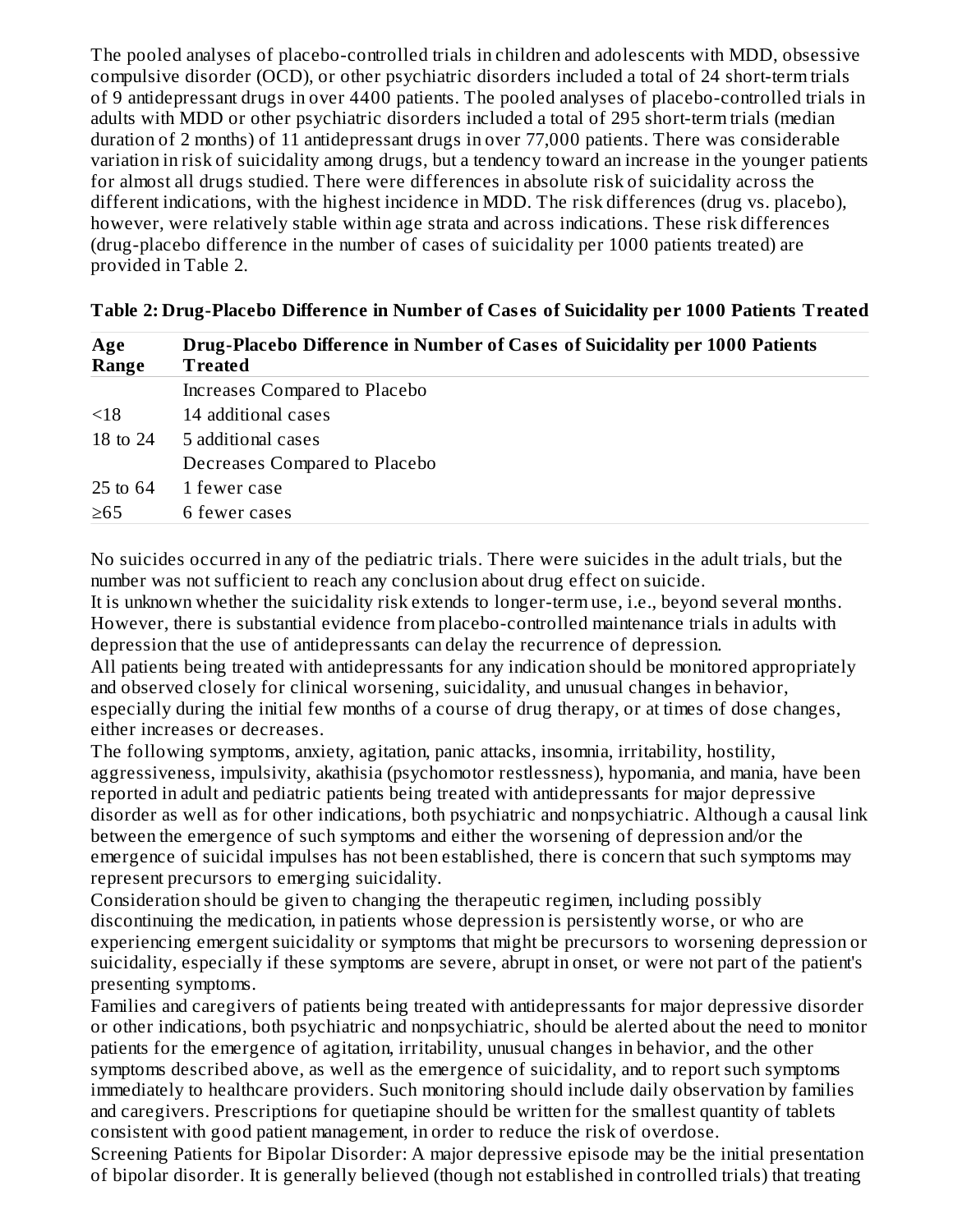such an episode with an antidepressant alone may increase the likelihood of precipitation of a mixed/manic episode in patients at risk for bipolar disorder. Whether any of the symptoms described above represent such a conversion is unknown. However, prior to initiating treatment with an antidepressant, including quetiapine, patients with depressive symptoms should be adequately screened to determine if they are at risk for bipolar disorder; such screening should include a detailed psychiatric history, including a family history of suicide, bipolar disorder, and depression. 5.3 Cerebrovascular Adverse Reactions, Including Stroke, in Elderly Patients with Dementia-Related Psychosis

In placebo-controlled trials with risperidone, aripiprazole, and olanzapine in elderly subjects with dementia, there was a higher incidence of cerebrovascular adverse reactions (cerebrovascular accidents and transient ischemic attacks) including fatalities compared to placebo-treated subjects. Quetiapine is not approved for the treatment of patients with dementia-related psychosis [see also Boxed Warning and Warnings and Precautions (5.1)].

5.4 Neuroleptic Malignant Syndrome (NMS)

A potentially fatal symptom complex sometimes referred to as Neuroleptic Malignant Syndrome (NMS) has been reported in association with administration of antipsychotic drugs, including quetiapine. Rare cases of NMS have been reported with quetiapine. Clinical manifestations of NMS are hyperpyrexia, muscle rigidity, altered mental status, and evidence of autonomic instability (irregular pulse or blood pressure, tachycardia, diaphoresis, and cardiac dysrhythmia). Additional signs may include elevated creatine phosphokinase, myoglobinuria (rhabdomyolysis) and acute renal failure.

The diagnostic evaluation of patients with this syndrome is complicated. In arriving at a diagnosis, it is important to exclude cases where the clinical presentation includes both serious medical illness (e.g., pneumonia, systemic infection, etc.) and untreated or inadequately treated extrapyramidal signs and symptoms (EPS). Other important considerations in the differential diagnosis include central anticholinergic toxicity, heat stroke, drug fever and primary central nervous system (CNS) pathology.

The management of NMS should include: 1) immediate discontinuation of antipsychotic drugs and other drugs not essential to concurrent therapy; 2) intensive symptomatic treatment and medical monitoring; and 3) treatment of any concomitant serious medical problems for which specific treatments are available. There is no general agreement about specific pharmacological treatment regimens for NMS.

If a patient requires antipsychotic drug treatment after recovery from NMS, the potential reintroduction of drug therapy should be carefully considered. The patient should be carefully monitored since recurrences of NMS have been reported.

5.5 Metabolic Changes

Atypical antipsychotic drugs have been associated with metabolic changes that include hyperglycemia/diabetes mellitus, dyslipidemia, and body weight gain. While all of the drugs in the class have been shown to produce some metabolic changes, each drug has its own specific risk profile.

In some patients, a worsening of more than one of the metabolic parameters of weight, blood glucose, and lipids was observed in clinical studies. Changes in these metabolic profiles should be managed as clinically appropriate.

#### Hyperglycemia and Diabetes Mellitus

Hyperglycemia, in some cases extreme and associated with ketoacidosis or hyperosmolar coma or death, has been reported in patients treated with atypical antipsychotics, including quetiapine. Assessment of the relationship between atypical antipsychotic use and glucose abnormalities is complicated by the possibility of an increased background risk of diabetes mellitus in patients with schizophrenia and the increasing incidence of diabetes mellitus in the general population. Given these confounders, the relationship between atypical antipsychotic use and hyperglycemia-related adverse reactions is not completely understood. However, epidemiological studies suggest an increased risk of treatment-emergent hyperglycemia-related adverse reactions in patients treated with the atypical antipsychotics. Precise risk estimates for hyperglycemia-related adverse reactions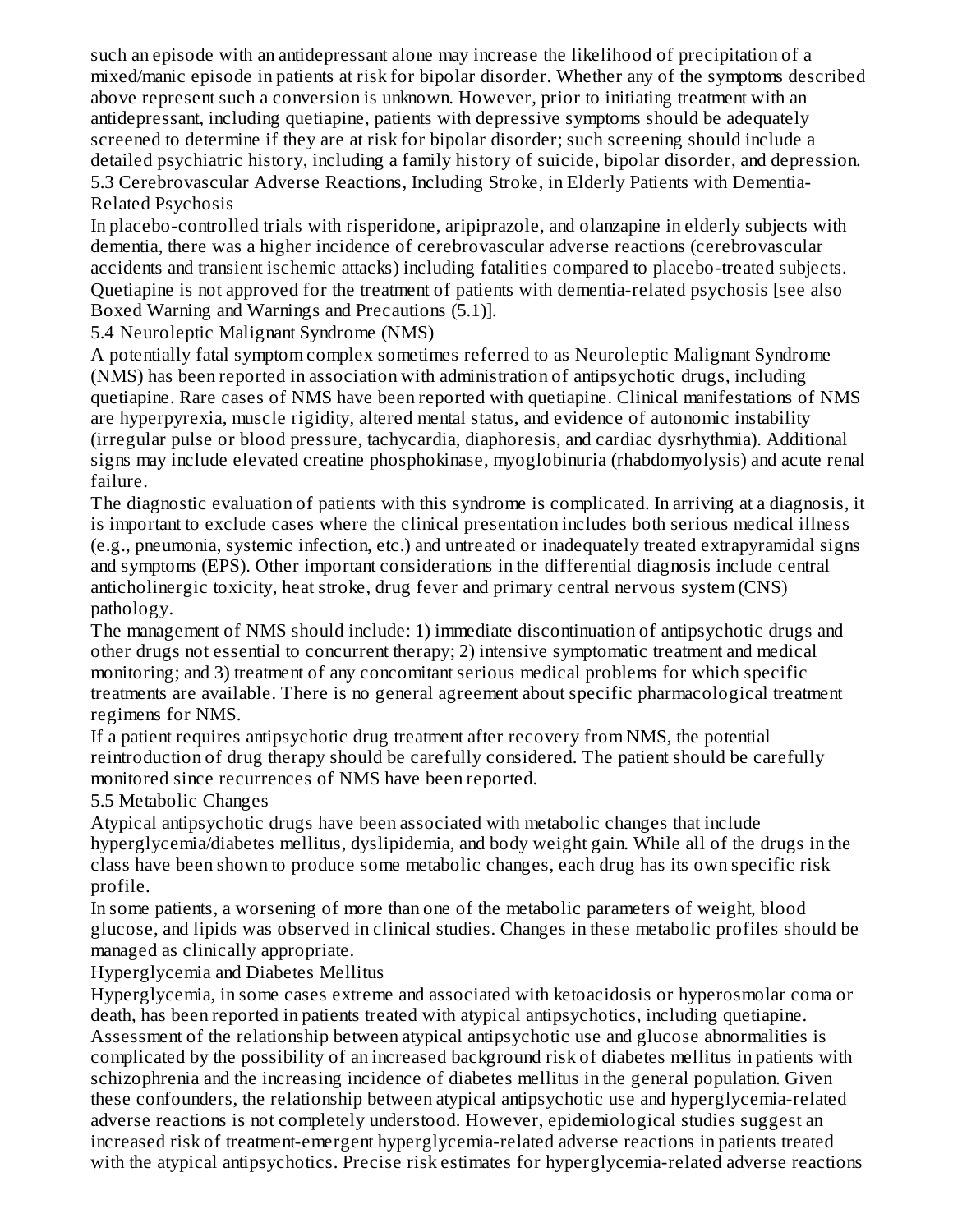in patients treated with atypical antipsychotics are not available.

Patients with an established diagnosis of diabetes mellitus who are started on atypical antipsychotics should be monitored regularly for worsening of glucose control. Patients with risk factors for diabetes mellitus (e.g., obesity, family history of diabetes) who are starting treatment with atypical antipsychotics should undergo fasting blood glucose testing at the beginning of treatment and periodically during treatment. Any patient treated with atypical antipsychotics should be monitored for symptoms of hyperglycemia including polydipsia, polyuria, polyphagia, and weakness. Patients who develop symptoms of hyperglycemia during treatment with atypical antipsychotics should undergo fasting blood glucose testing. In some cases, hyperglycemia has resolved when the atypical antipsychotic was discontinued; however, some patients required continuation of antidiabetic treatment despite discontinuation of the suspect drug. Adults:

| Laboratory<br><b>Analyte</b>                                                                      | <b>Category Change (At Least</b><br><b>Once)</b> from Baseline      | <b>Treatment</b><br>N<br>Arm |               | <b>Patients</b><br>$n$ (%) |  |
|---------------------------------------------------------------------------------------------------|---------------------------------------------------------------------|------------------------------|---------------|----------------------------|--|
| <b>Fasting Glucose</b>                                                                            | Normal to High<br>$(< 100 \text{ mg/dL to} \geq 126 \text{ mg/dL})$ | Quetiapine 2907              |               | 71<br>$(2.4\%)$            |  |
| Placebo                                                                                           | 1346                                                                | 19 (1.4%)                    |               |                            |  |
| Borderline to High<br>$\geq$ 100 mg/dL and <126 mg/dL to $\geq$ Quetiapine<br>$126 \text{ mg/dL}$ |                                                                     | 572                          | 67<br>(11.7%) |                            |  |
| Placebo                                                                                           | 279                                                                 | 33 (11.8%)                   |               |                            |  |
| *Includes quetiapine and quetiapine                                                               |                                                                     |                              |               |                            |  |

#### **Table 3: Fasting Glucos e — Proportion of Patients Shifting to ≥ 126 mg/dL in Short-Term (≤ 12 weeks) Placebo Controlled Studies \***

\*Includes quetiapine and quetiapine

extended release data

In a 24-week trial (active-controlled, 115 patients treated with quetiapine) designed to evaluate glycemic status with oral glucose tolerance testing of all patients, at week 24 the incidence of a treatment-emergent post-glucose challenge glucose level  $\geq 200$  mg/dL was 1.7% and the incidence of a fasting treatment-emergent blood glucose level  $\geq$  126 mg/dL was 2.6%. The mean change in fasting glucose from baseline was 3.2 mg/dL and mean change in 2 hour glucose from baseline was -1.8 mg/dL for quetiapine.

In 2 long-term placebo-controlled randomized withdrawal clinical trials for bipolar I disorder maintenance, mean exposure of 213 days for quetiapine (646 patients) and 152 days for placebo (680 patients), the mean change in glucose from baseline was +5.0 mg/dL for quetiapine and -0.05 mg/dL for placebo. The exposure-adjusted rate of any increased blood glucose level  $(\geq 126 \text{ mg/dL})$  for patients more than 8 hours since a meal (however, some patients may not have been precluded from calorie intake from fluids during fasting period) was 18.0 per 100 patient years for quetiapine (10.7% of patients; n=556) and 9.5 for placebo per 100 patient years (4.6% of patients; n=581). Children and Adolescents:

In a placebo-controlled quetiapine monotherapy study of adolescent patients (13 to 17 years of age) with schizophrenia (6 weeks duration), the mean change in fasting glucose levels for quetiapine  $(n=138)$  compared to placebo  $(n=67)$  was  $-0.75$  mg/dL versus  $-1.70$  mg/dL. In a placebo-controlled quetiapine monotherapy study of children and adolescent patients (10 to 17 years of age) with bipolar mania (3 weeks duration), the mean change in fasting glucose level for quetiapine (n=170) compared to placebo ( $n=81$ ) was 3.62 mg/dL versus  $-1.17$  mg/dL. No patient in either study with a baseline normal fasting glucose level (<100 mg/dL) or a baseline borderline fasting glucose level  $(\geq 100 \text{ mg/dL} \text{ and } \leq 126 \text{ mg/dL})$  had a treatment-emergent blood glucose level of  $\geq 126 \text{ mg/dL}$ . In a placebo-controlled quetiapine extended release monotherapy study (8 weeks duration) of children and adolescent patients (10 to 17 years of age) with bipolar depression, in which efficacy was not established, the mean change in fasting glucose levels for quetiapine extended release ( $n =$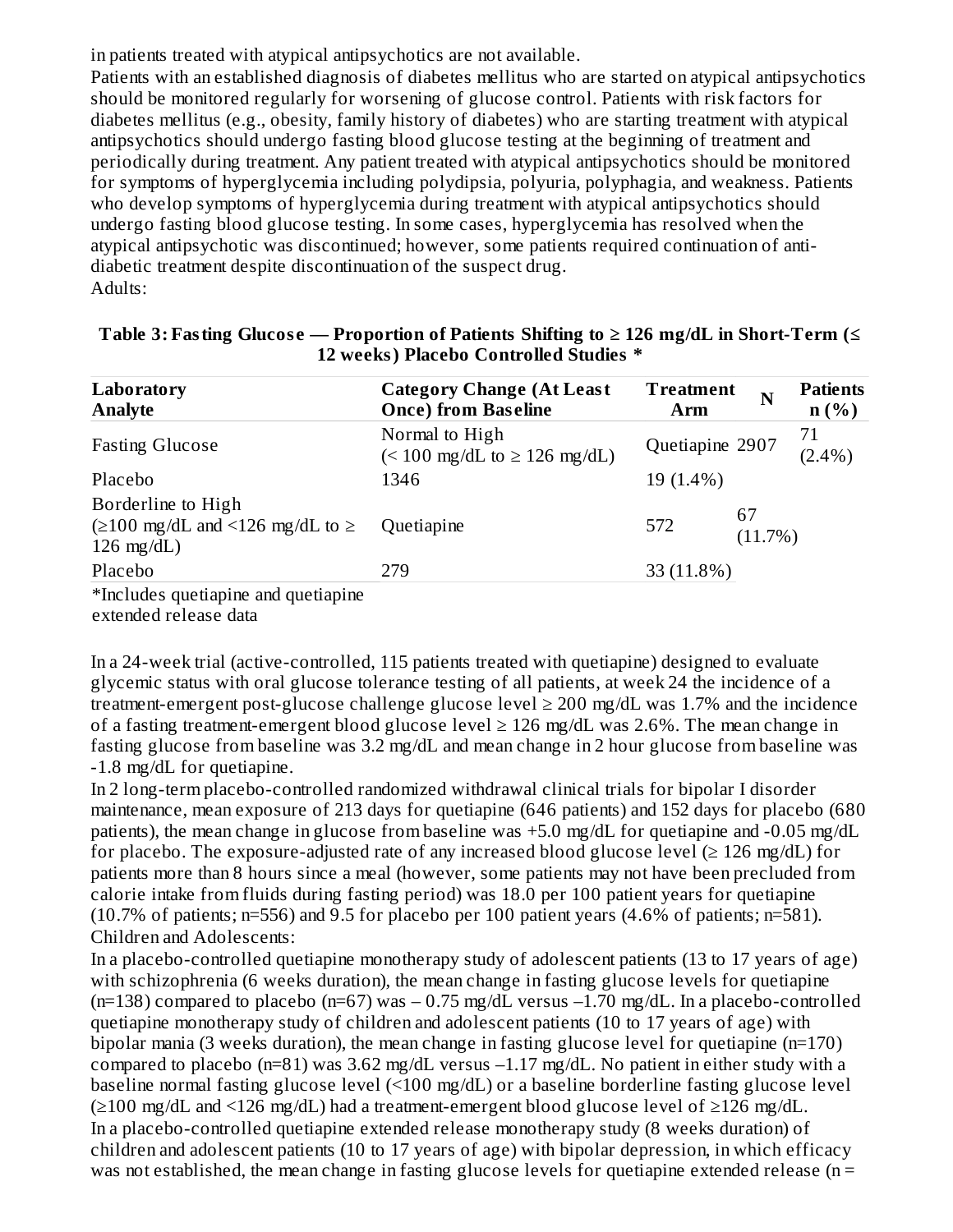60) compared to placebo ( $n = 62$ ) was 1.8 mg/dL versus 1.6 mg/dL. In this study, there were no patients in the quetiapine extended release or placebo-treated groups with a baseline normal fasting glucose level (<100 mg/dL) that had an increase in blood glucose level  $\geq$ 126 mg/dL. There was one patient in the quetiapine extended release group with a baseline borderline fasting glucose level  $(\geq 100 \text{ mg/dL})$  and  $(< 126 \text{ mg/dL})$  who had an increase in blood glucose level of  $> 126 \text{ mg/dL}$ compared to zero patients in the placebo group.

Dyslipidemia

Adults:

Table 4 shows the percentage of adult patients with changes in total cholesterol, triglycerides, LDL-cholesterol and HDL-cholesterol from baseline by indication in clinical trials with quetiapine.

| <b>Indication</b>                       | Arm           | $\mathbf N$      | Patients n<br>(%) |
|-----------------------------------------|---------------|------------------|-------------------|
| Schizophrenia                           | Quetiapine    | 137              | 24 (18%)          |
| 92                                      | 6(7%)         |                  |                   |
| <b>Bipolar Depression</b><br>Quetiapine | 463           | 41 (9%)          |                   |
| 250                                     | 15 (6%)       |                  |                   |
| Schizophrenia                           | Quetiapine    | 120              | 26 (22%)          |
| 70                                      | 11 (16%)      |                  |                   |
| <b>Bipolar Depression</b><br>Quetiapine | 436           | 59 (14%)         |                   |
| 232                                     | 20 (9%)       |                  |                   |
| Schizophrenia                           | Quetiapine    | $na \neq$        | $na \neq$         |
| $na \neq$                               | $na \ddagger$ |                  |                   |
| <b>Bipolar Depression</b><br>Quetiapine | 465           | 29 (6%)          |                   |
| 256                                     | 12 (5%)       |                  |                   |
| Schizophrenia                           | Quetiapine    | $na \neq$        | $na \ddagger$     |
| $na \ddagger$                           | $na \ddagger$ |                  |                   |
| <b>Bipolar Depression</b><br>Quetiapine | 393           | 56 (14%)         |                   |
| 214                                     | 29 (14%)      |                  |                   |
| duration‡Parameters                     |               |                  |                   |
|                                         |               | <b>Treatment</b> |                   |

#### **Table 4: Percentage of Adult Patients with Shifts in Total Cholesterol, Triglycerides, LDL-Cholesterol and HDL-Cholesterol from Bas eline to Clinically Significant Levels by Indication**

also were not measured in the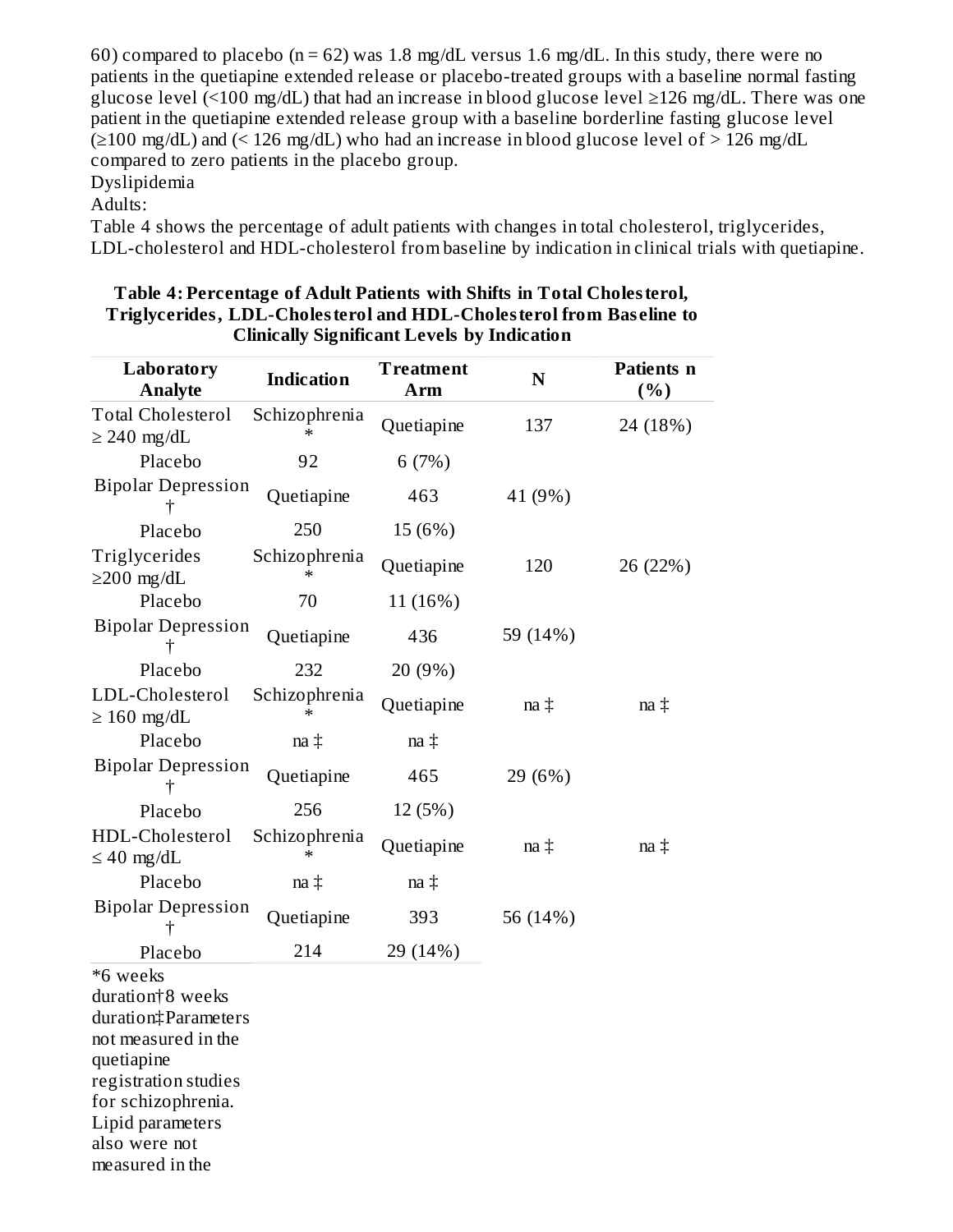bipolar mania registration studies.

Children and Adolescents:

Table 5 shows the percentage of children and adolescents with changes in total cholesterol, triglycerides, LDL-cholesterol and HDL-cholesterol from baseline in clinical trials with quetiapine.

| Table 5: Percentage of Children and Adolescents with Shifts in Total |
|----------------------------------------------------------------------|
| Cholesterol, Triglycerides, LDL-Cholesterol and HDL-Cholesterol      |
| from Baseline to Clinically Significant Levels                       |
|                                                                      |

| Laboratory<br><b>Analyte</b>                                                                       | <b>Indication</b>                           | Treatment<br>Arm | $\mathbf N$ | <b>Patients</b><br>n(%) |
|----------------------------------------------------------------------------------------------------|---------------------------------------------|------------------|-------------|-------------------------|
| Total<br>Cholesterol<br>$\geq$ 200 mg/dL                                                           | Schizophrenia Quetiapine                    |                  | 107         | 13 (12%)                |
| Placebo                                                                                            | 56                                          | $1(2\%)$         |             |                         |
| Bipolar Mania Quetiapine<br>$\dagger$                                                              |                                             | 159              | 16 (10%)    |                         |
| Placebo                                                                                            | 66                                          | 2(3%)            |             |                         |
| $\geq$ 150 mg/dL                                                                                   | Triglycerides Schizophrenia Quetiapine<br>∗ |                  | 103         | 17 (17%)                |
| Placebo                                                                                            | 51                                          | 4(8%)            |             |                         |
| Bipolar Mania Quetiapine<br>$\dagger$                                                              |                                             | 149              | 32 (22%)    |                         |
| Placebo                                                                                            | 60                                          | 8(13%)           |             |                         |
| LDL-<br>Cholesterol<br>$\geq$ 130 mg/dL                                                            | Schizophrenia Quetiapine                    |                  | 112         | 4(4%)                   |
| Placebo                                                                                            | 60                                          | $1(2\%)$         |             |                         |
| Bipolar Mania Quetiapine<br>$\dagger$                                                              |                                             | 169              | 13 (8%)     |                         |
| Placebo                                                                                            | 74                                          | 4(5%)            |             |                         |
| HDL-<br>Cholesterol<br>$\leq 40$ mg/dL                                                             | Schizophrenia Quetiapine                    |                  | 104         | 16 (15%)                |
| Placebo                                                                                            | 54                                          | 10 (19%)         |             |                         |
| Bipolar Mania Quetiapine<br>†                                                                      |                                             | 154              | 16 (10%)    |                         |
| Placebo                                                                                            | 61                                          | 4(7%)            |             |                         |
| $*13$ to 17<br>years, 6<br>weeks<br>duration <sup>+10</sup><br>to 17 years, 3<br>weeks<br>duration |                                             |                  |             |                         |

In a placebo-controlled quetiapine extended release monotherapy study (8 weeks duration) of children and adolescent patients (10 to 17 years of age) with bipolar depression, in which efficacy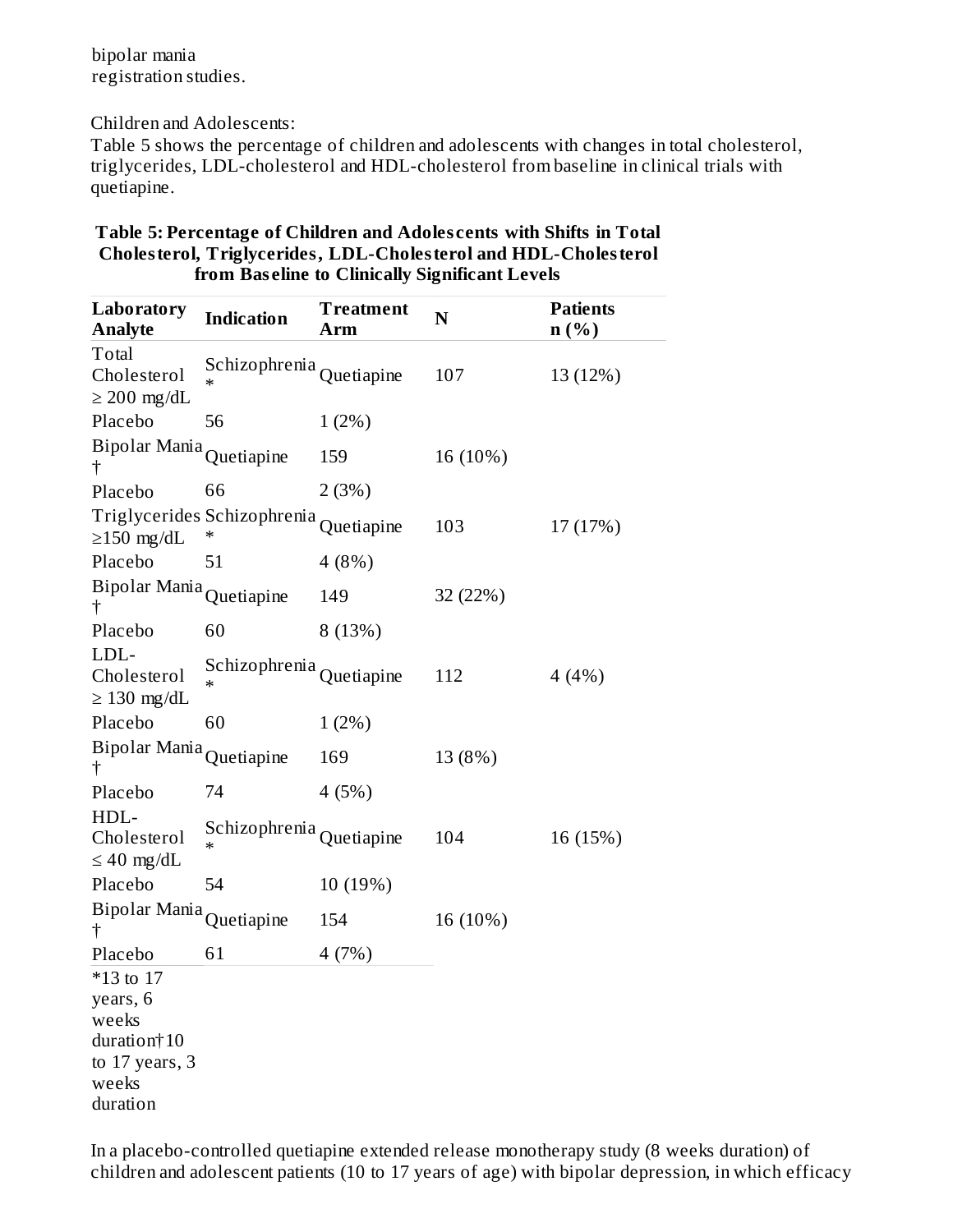was not established, the percentage of children and adolescents with shifts in total cholesterol (≥200 mg/dL), triglycerides (≥150 mg/dL), LDL-cholesterol (≥130 mg/dL) and HDL-cholesterol (≤40 mg/dL) from baseline to clinically significant levels were: total cholesterol 8% (7/83) for quetiapine extended release vs. 6% (5/84) for placebo; triglycerides 28% (22/80) for quetiapine extended release vs. 9% (7/82) for placebo; LDL-cholesterol 2% (2/86) for quetiapine extended release vs. 4% (3/85) for placebo and HDL-cholesterol 20% (13/65) for quetiapine extended release vs. 15% (11/74) for placebo.

Weight Gain

Increases in weight have been observed in clinical trials. Patients receiving quetiapine should receive regular monitoring of weight.

Adults: In clinical trials with quetiapine the following increases in weight have been reported.

| <b>Vital Sign</b>                          | <b>Indication</b>            | $T$ reatment $_{N}$<br>Arm | <b>Patients</b><br>$n$ (%) |             |
|--------------------------------------------|------------------------------|----------------------------|----------------------------|-------------|
| Weight Gain $\geq$ 7% of Body Weight       | Schizophrenia Quetiapine 391 |                            |                            | 89<br>(23%) |
| Placebo                                    | 206                          | 11 (6%)                    |                            |             |
| Bipolar Mania (monotherapy) †              | Quetiapine                   | 209                        | 44<br>(21%)                |             |
| Placebo                                    | 198                          | 13 (7%)                    |                            |             |
| Bipolar Mania (adjunct therapy) $\ddagger$ | Quetiapine                   | 196                        | 25<br>(13%)                |             |
| Placebo                                    | 203                          | 8(4%)                      |                            |             |
| <b>Bipolar Depression §</b>                | Quetiapine                   | 554                        | 47<br>(8%)                 |             |
| Placebo                                    | 295                          | 7(2%)                      |                            |             |

#### **Table 6: Proportion of Patients with Weight Gain ≥ 7% of Body Weight (Adults)**

\*up to 6 weeks duration†up to 12 weeks duration‡up to 3 weeks duration§up to 8 weeks duration

Children and Adolescents:

In two clinical trials with quetiapine, one in bipolar mania and one in schizophrenia, reported increases in weight are included in table 7.

### **Table 7: Proportion of Patients with Weight Gain ≥7% of Body Weight (Children and Adoles cents)**

| <b>Vital Sign</b>                    | <b>Indication</b> | <b>Treatment Arm N</b>     |          | <b>Patients</b><br>n(%) |
|--------------------------------------|-------------------|----------------------------|----------|-------------------------|
| Weight Gain $\geq$ 7% of Body Weight |                   | Schizophrenia * Quetiapine | 111      | 23(21%)                 |
| Placebo                              | 44                | 3(7%)                      |          |                         |
| Bipolar Mania †                      | Quetiapine        | 157                        | 18 (12%) |                         |
| Placebo                              | 68                | $0(0\%)$                   |          |                         |

\*: 6 weeks duration†: 3 weeks duration

The mean change in body weight in the schizophrenia trial was 2.0 kg in the quetiapine group and - 0.4 kg in the placebo group and in the bipolar mania trial it was 1.7 kg in the quetiapine group and 0.4 kg in the placebo group.

In an open-label study that enrolled patients from the above two pediatric trials, 63% of patients (241/380) completed 26 weeks of therapy with quetiapine. After 26 weeks of treatment, the mean increase in body weight was 4.4 kg. Forty-five percent of the patients gained  $\geq$  7% of their body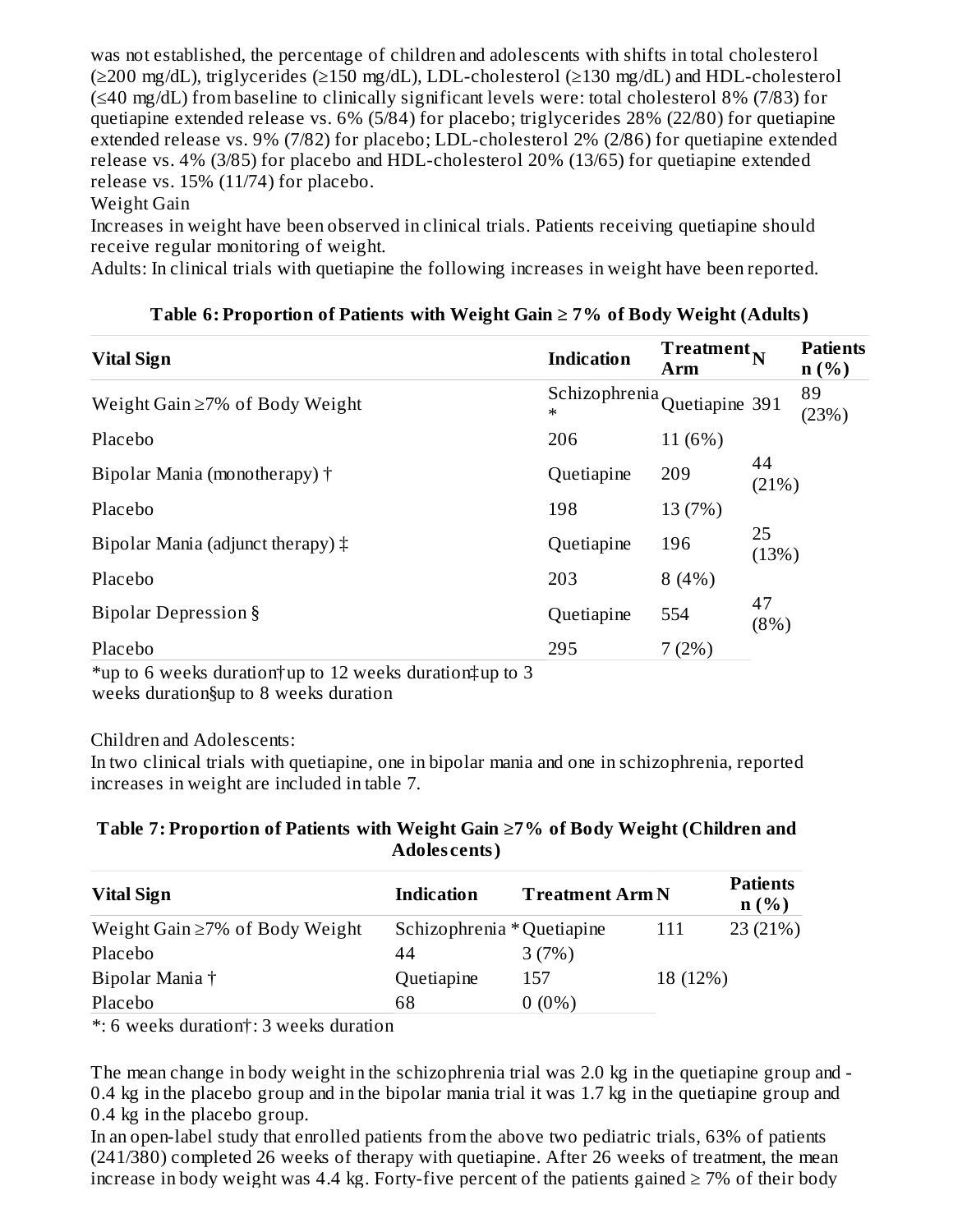increase in body weight was 4.4 kg. Forty-five percent of the patients gained ≥ 7% of their body weight, not adjusted for normal growth. In order to adjust for normal growth over 26 weeks an increase of at least 0.5 standard deviation from baseline in BMI was used as a measure of a clinically significant change; 18.3% of patients on quetiapine met this criterion after 26 weeks of treatment.

In a clinical trial for quetiapine extended release in children and adolescents (10 to 17 years of age) with bipolar depression, in which efficacy was not established, the percentage of patients with weight gain ≥7% of body weight at any time was 15% (14/92) for quetiapine extended release vs. 10% (10/100) for placebo. The mean change in body weight was 1.4 kg in the quetiapine extended release group vs. 0.6 kg in the placebo group.

When treating pediatric patients with quetiapine for any indication, weight gain should be assessed against that expected for normal growth.

5.6 Tardive Dyskinesia

A syndrome of potentially irreversible, involuntary, dyskinetic movements may develop in patients treated with antipsychotic drugs including quetiapine. Although the prevalence of the syndrome appears to be highest among the elderly, especially elderly women, it is impossible to rely upon prevalence estimates to predict, at the inception of antipsychotic treatment, which patients are likely to develop the syndrome. Whether antipsychotic drug products differ in their potential to cause tardive dyskinesia is unknown.

The risk of developing tardive dyskinesia and the likelihood that it will become irreversible are believed to increase as the duration of treatment and the total cumulative dose of antipsychotic drugs administered to the patient increase. However, the syndrome can develop, although much less commonly, after relatively brief treatment periods at low doses or may even arise after discontinuation of treatment.

There is no known treatment for established cases of tardive dyskinesia, although the syndrome may remit, partially or completely, if antipsychotic treatment is withdrawn. Antipsychotic treatment, itself, however, may suppress (or partially suppress) the signs and symptoms of the syndrome and thereby may possibly mask the underlying process. The effect that symptomatic suppression has upon the long-term course of the syndrome is unknown.

Given these considerations, quetiapine should be prescribed in a manner that is most likely to minimize the occurrence of tardive dyskinesia. Chronic antipsychotic treatment should generally be reserved for patients who appear to suffer from a chronic illness that (1) is known to respond to antipsychotic drugs, and (2) for whom alternative, equally effective, but potentially less harmful treatments are not available or appropriate. In patients who do require chronic treatment, the smallest dose and the shortest duration of treatment producing a satisfactory clinical response should be sought. The need for continued treatment should be reassessed periodically.

If signs and symptoms of tardive dyskinesia appear in a patient on quetiapine, drug discontinuation should be considered. However, some patients may require treatment with quetiapine despite the presence of the syndrome.

# 5.7 Hypotension

Quetiapine may induce orthostatic hypotension associated with dizziness, tachycardia and, in some patients, syncope, especially during the initial dose-titration period, probably reflecting its  $\alpha$  1adrenergic antagonist properties. Syncope was reported in 1% (28/3265) of the patients treated with quetiapine, compared with 0.2% (2/954) on placebo and about 0.4% (2/527) on active control drugs. Orthostatic hypotension, dizziness, and syncope may lead to falls.

Quetiapine should be used with particular caution in patients with known cardiovascular disease (history of myocardial infarction or ischemic heart disease, heart failure or conduction abnormalities), cerebrovascular disease or conditions which would predispose patients to hypotension (dehydration, hypovolemia and treatment with antihypertensive medications) The risk of orthostatic hypotension and syncope may be minimized by limiting the initial dose to 25 mg twice daily [ see Dosage and Administration (2.2)]. If hypotension occurs during titration to the target dose, a return to the previous dose in the titration schedule is appropriate.

5.8 Increases in Blood Pressure (Children and Adolescents)

In placebo-controlled trials in children and adolescents with schizophrenia (6-week duration) or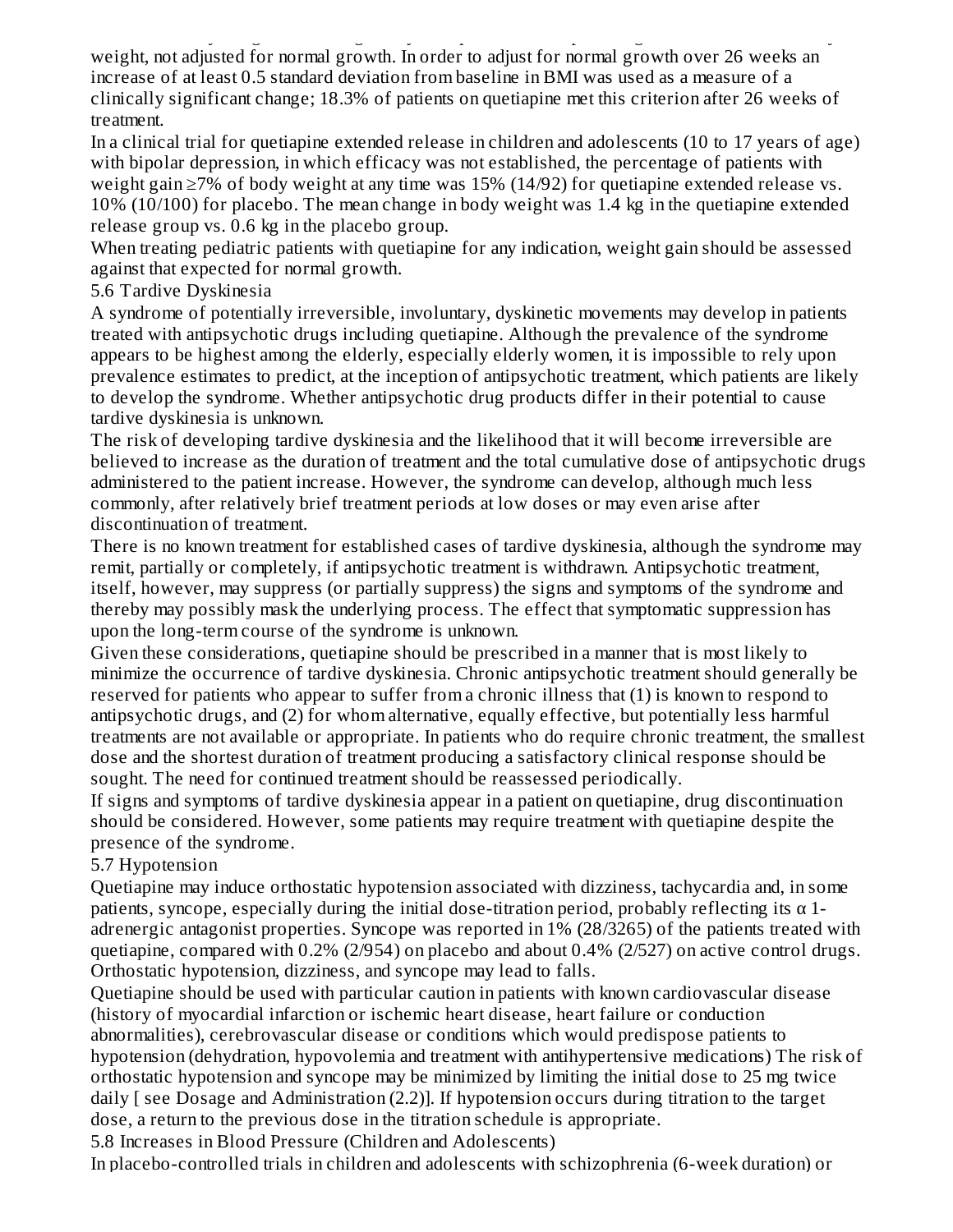bipolar mania (3-week duration), the incidence of increases at any time in systolic blood pressure  $(\geq 20 \text{ mmHg})$  was 15.2% (51/335) for quetiapine and 5.5% (9/163) for placebo; the incidence of increases at any time in diastolic blood pressure  $(≥10$  mmHg) was 40.6% (136/335) for quetiapine and 24.5% (40/163) for placebo. In the 26-week open-label clinical trial, one child with a reported history of hypertension experienced a hypertensive crisis. Blood pressure in children and adolescents should be measured at the beginning of, and periodically during treatment. In a placebo-controlled quetiapine extended release clinical trial (8 weeks duration) in children and adolescents (10 to 17 years of age) with bipolar depression, in which efficacy was not established, the incidence of increases at any time in systolic blood pressure ( $\geq$ 20 mmHg) was 6.5% (6/92) for quetiapine extended release and 6.0% (6/100) for placebo; the incidence of increases at any time in diastolic blood pressure ( $\geq$ 10 mmHg) was 46.7% (43/92) for quetiapine extended release and 36.0% (36/100) for placebo.

5.9 Leukopenia, Neutropenia and Agranulocytosis

In clinical trial and postmarketing experience, events of leukopenia/neutropenia have been reported temporally related to atypical antipsychotic agents, including quetiapine. Agranulocytosis (including fatal cases) has also been reported.

Possible risk factors for leukopenia/neutropenia include pre-existing low white cell count (WBC) and history of drug induced leukopenia/neutropenia. Patients with a pre-existing low WBC or a history of drug induced leukopenia/neutropenia should have their complete blood count (CBC) monitored frequently during the first few months of therapy and should discontinue quetiapine at the first sign of a decline in WBC in absence of other causative factors.

Patients with neutropenia should be carefully monitored for fever or other symptoms or signs of infection and treated promptly if such symptoms or signs occur. Patients with severe neutropenia (absolute neutrophil count <1000/mm 3) should discontinue quetiapine and have their WBC followed until recovery.

#### 5.10 Cataracts

The development of cataracts was observed in association with quetiapine treatment in chronic dog studies [ see Nonclinical Toxicology (13.2)]. Lens changes have also been observed in adults, children and adolescents during long-term quetiapine treatment, but a causal relationship to quetiapine use has not been established. Nevertheless, the possibility of lenticular changes cannot be excluded at this time. Therefore, examination of the lens by methods adequate to detect cataract formation, such as slit lamp exam or other appropriately sensitive methods, is recommended at initiation of treatment or shortly thereafter, and at 6-month intervals during chronic treatment. 5.11 QT Prolongation

In clinical trials quetiapine was not associated with a persistent increase in QT intervals. However, the QT effect was not systematically evaluated in a thorough QT study. In post marketing experience there were cases reported of QT prolongation in patients who overdosed on quetiapine [ see Overdosage (10.1)] in patients with concomitant illness, and in patients taking medicines known to cause electrolyte imbalance or increase QT interval [ see Drug Interactions (7.1)].

The use of quetiapine should be avoided in combination with other drugs that are known to prolong QTc including Class 1A antiarrythmics (e.g., quinidine, procainamide) or Class III antiarrythmics (e.g., amiodarone, sotalol), antipsychotic medications (e.g., ziprasidone, chlorpromazine,

thioridazine), antibiotics (e.g., gatifloxacin, moxifloxacin), or any other class of medications known to prolong the QTc interval (e.g., pentamidine, levomethadyl acetate, methadone).

Quetiapine should also be avoided in circumstances that may increase the risk of occurrence of torsade de pointes and/or sudden death including (1) a history of cardiac arrhythmias such as bradycardia; (2) hypokalemia or hypomagnesemia; (3) concomitant use of other drugs that prolong the QTc interval; and (4) presence of congenital prolongation of the QT interval.

Caution should also be exercised when quetiapine is prescribed in patients with increased risk of QT prolongation (e.g. cardiovascular disease, family history of QT prolongation, the elderly, congestive heart failure and heart hypertrophy).

# 5.12 Seizures

During clinical trials, seizures occurred in 0.5% (20/3490) of patients treated with quetiapine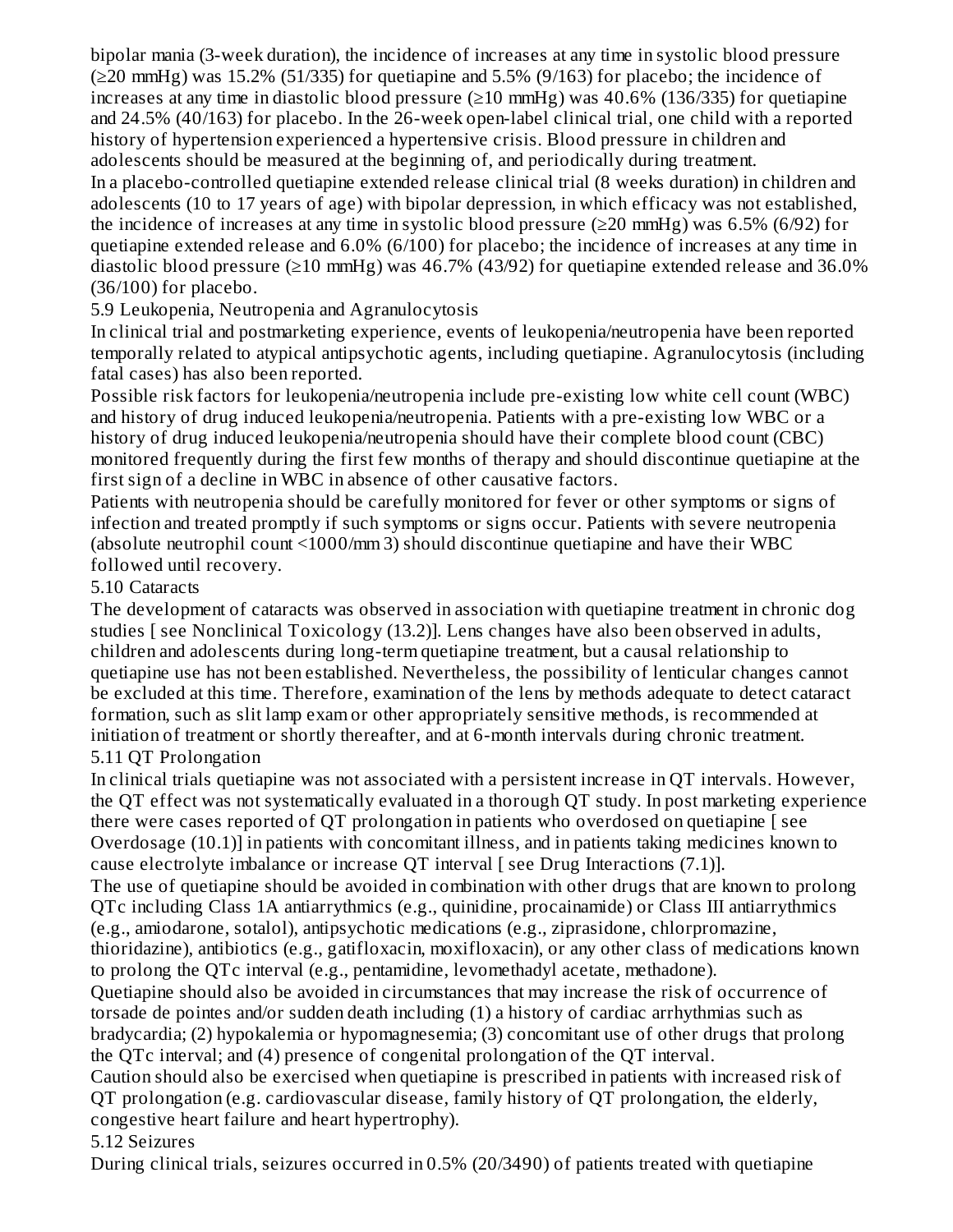compared to 0.2% (2/954) on placebo and 0.7% (4/527) on active control drugs. As with other antipsychotics, quetiapine should be used cautiously in patients with a history of seizures or with conditions that potentially lower the seizure threshold, e.g., Alzheimer's dementia. Conditions that lower the seizure threshold may be more prevalent in a population of 65 years or older. 5.13 Hypothyroidism

Adults: Clinical trials with quetiapine demonstrated dose-related decreases in thyroid hormone levels. The reduction in total and free thyroxine (T4) of approximately 20% at the higher end of the therapeutic dose range was maximal in the first six weeks of treatment and maintained without adaptation or progression during more chronic therapy. In nearly all cases, cessation of quetiapine treatment was associated with a reversal of the effects on total and free T4, irrespective of the duration of treatment. The mechanism by which quetiapine effects the thyroid axis is unclear. If there is an effect on the hypothalamic-pituitary axis, measurement of TSH alone may not accurately reflect a patient's thyroid status. Therefore, both TSH and free T4, in addition to clinical assessment, should be measured at baseline and at follow-up.

In the mania adjunct studies, where quetiapine was added to lithium or divalproex, 12% (24/196) of quetiapine treated patients compared to 7% (15/203) of placebo-treated patients had elevated TSH levels. Of the quetiapine treated patients with elevated TSH levels, 3 had simultaneous low free T4 levels (free T4 <0.8 LLN).

About 0.7% (26/3489) of quetiapine patients did experience TSH increases in monotherapy studies. Some patients with TSH increases needed replacement thyroid treatment.

In all quetiapine trials, the incidence of significant shifts in thyroid hormones and TSH were\*: decrease in free T4 (free T4 <0.8 LLN) 2.0% (357/17513); decrease in total T4, 4.0% (75/1861); decrease in free T3, 0.4% (53/13766); decrease in total T3, 2.0% (26/1312), and increase in TSH, 4.9% (956/19412). In eight patients, where TBG was measured, levels of TBG were unchanged. Table 8 shows the incidence of these shifts in short-term placebo-controlled clinical trials.

#### **Table 8:Incidence of shifts in thyroid hormone levels and TSH in short term placebo-controlled clinical trials \*, †**

| Total T 4                                                                                                                             | Free T<br>$\overline{4}$ | Total T 3 Free T 3TSH                      |      |      |         |                                                                                     |      |      |                                                      |
|---------------------------------------------------------------------------------------------------------------------------------------|--------------------------|--------------------------------------------|------|------|---------|-------------------------------------------------------------------------------------|------|------|------------------------------------------------------|
| Quetiapine                                                                                                                            |                          |                                            |      |      |         | Placebo Quetiapine Placebo Quetiapine Placebo Quetiapine Placebo Quetiapine Placebo |      |      |                                                      |
| 3.4%                                                                                                                                  | 0.6%                     | 0.7%                                       | 0.1% | 0.5% | $0.0\%$ | 0.2%                                                                                | 0.0% | 3.2% | 2.7%                                                 |
| (37/1097)                                                                                                                             |                          | $(4/651)$ $(52/7218)$ $(4/3668)$ $(2/369)$ |      |      |         |                                                                                     |      |      | $(0/113)$ $(11/5673)$ $(1/2679)(240/7587)(105/3912)$ |
| *Based on<br>shifts from<br>normal<br>baseline to<br>potentially<br>clinically<br>important<br>value at<br>anytime post-<br>baseline. |                          |                                            |      |      |         |                                                                                     |      |      |                                                      |
| Shifts in total                                                                                                                       |                          |                                            |      |      |         |                                                                                     |      |      |                                                      |
| T 4, free T 4,<br>total T 3 and                                                                                                       |                          |                                            |      |      |         |                                                                                     |      |      |                                                      |
| free T 3 are                                                                                                                          |                          |                                            |      |      |         |                                                                                     |      |      |                                                      |
| defined as                                                                                                                            |                          |                                            |      |      |         |                                                                                     |      |      |                                                      |
| $<$ 0.8 x LLN                                                                                                                         |                          |                                            |      |      |         |                                                                                     |      |      |                                                      |
| $(pmol/L)$ and                                                                                                                        |                          |                                            |      |      |         |                                                                                     |      |      |                                                      |
| shift in TSH                                                                                                                          |                          |                                            |      |      |         |                                                                                     |      |      |                                                      |
| $is > 5$ mlU/L                                                                                                                        |                          |                                            |      |      |         |                                                                                     |      |      |                                                      |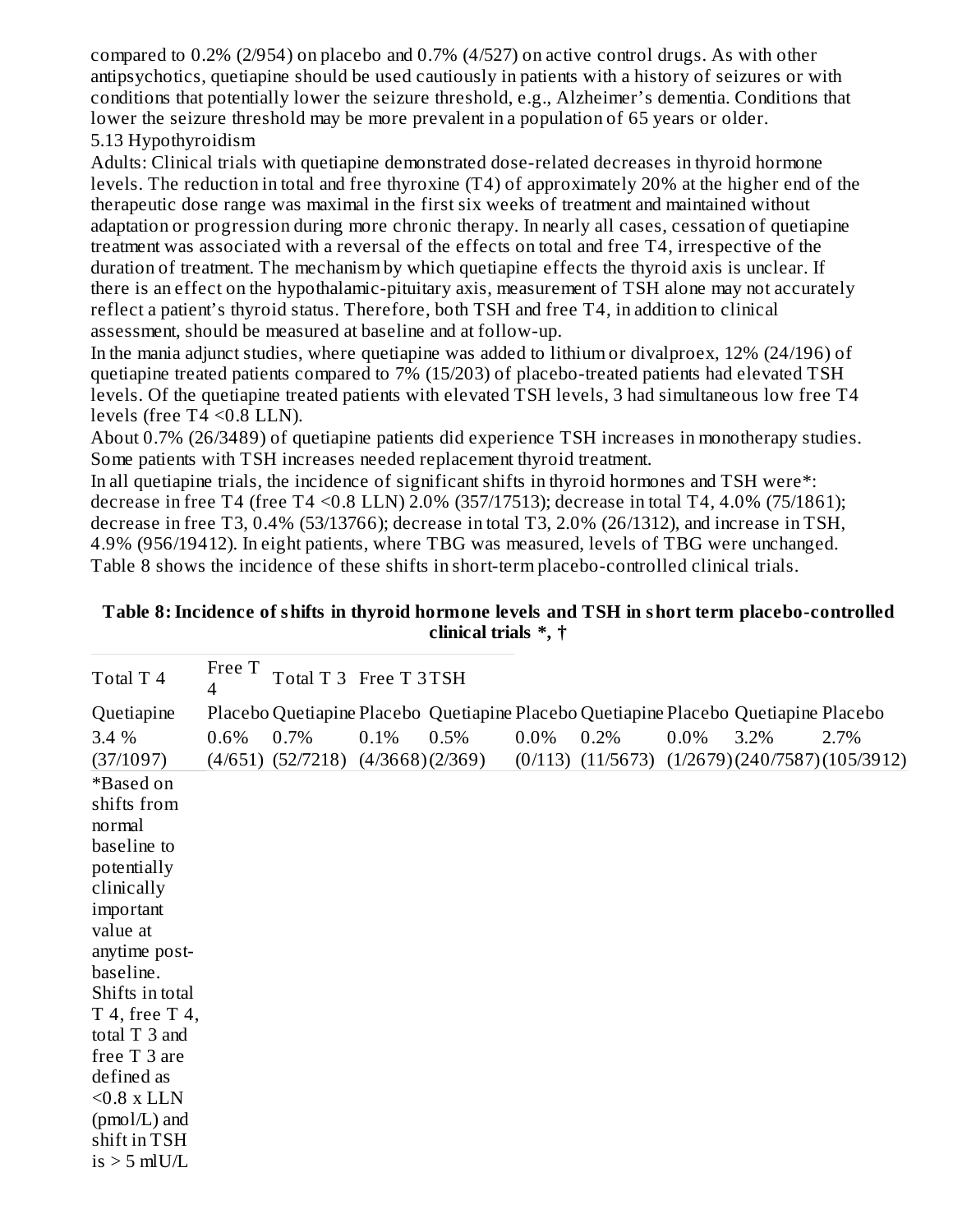at any time.†Includes quetiapine and quetiapine extended release data.

In short-term placebo-controlled monotherapy trials, the incidence of reciprocal, shifts in T 3 and TSH was 0.0 % for both quetiapine (1/4800) and placebo (0/2190) and for T 4 and TSH the shifts were 0.1% (7/6154) for quetiapine versus 0.0% (1/3007) for placebo.

Children and Adolescents:

In acute placebo-controlled trials in children and adolescent patients with schizophrenia (6-week duration) or bipolar mania (3-week duration), the incidence of shifts for thyroid function values at any time for quetiapine treated patients and placebo-treated patients for elevated TSH was 2.9% (8/280) vs. 0.7% (1/138), respectively and for decreased total thyroxine was 2.8% (8/289) vs. 0% (0/145, respectively). Of the quetiapine treated patients with elevated TSH levels, 1 had simultaneous low free T4 level at end of treatment.

5.14 Hyperprolactinemia

Adults: During clinical trials with quetiapine, the incidence of shifts in prolactin levels to a clinically significant value occurred in 3.6% (158/4416) of patients treated with quetiapine compared to 2.6% (51/1968) on placebo.

Children and Adolescents: In acute placebo-controlled trials in children and adolescent patients with bipolar mania (3-week duration) or schizophrenia (6-week duration), the incidence of shifts in prolactin levels to a value (>20 µg/L males; > 26 µg/L females at any time) was 13.4% (18/134) for quetiapine compared to 4% (3/75) for placebo in males and 8.7% (9/104) for quetiapine compared to 0% (0/39) for placebo in females.

Like other drugs that antagonize dopamine D2 receptors, quetiapine elevates prolactin levels in some patients and the elevation may persist during chronic administration. Hyperprolactinemia, regardless of etiology, may suppress hypothalamic GnRH, resulting in reduced pituitary gonadotrophin secretion. This, in turn, may inhibit reproductive function by impairing gonadal steroidogenesis in both female and male patients. Galactorrhea, amenorrhea, gynecomastia, and impotence have been reported in patients receiving prolactin-elevating compounds. Long-standing hyperprolactinemia when associated with hypogonadism may lead to decreased bone density in both female and male subjects.

Tissue culture experiments indicate that approximately one-third of human breast cancers are prolactin dependent in vitro, a factor of potential importance if the prescription of these drugs is considered in a patient with previously detected breast cancer. As is common with compounds which increase prolactin release, mammary gland and pancreatic islet cell neoplasia (mammary adenocarcinomas, pituitary and pancreatic adenomas) was observed in carcinogenicity studies conducted in mice and rats. Neither clinical studies nor epidemiologic studies conducted to date have shown an association between chronic administration of this class of drugs and tumorigenesis in humans, but the available evidence is too limited to be conclusive [ see Nonclinical Toxicology (13.1)].

# 5.15 Potential for Cognitive and Motor Impairment

Somnolence was a commonly reported adverse event reported in patients treated with quetiapine especially during the 3 to 5 day period of initial dose-titration. In schizophrenia trials, somnolence was reported in 18% (89/510) of patients on quetiapine compared to 11% (22/206) of placebo patients. In acute bipolar mania trials using quetiapine as monotherapy, somnolence was reported in 16% (34/209) of patients on quetiapine compared to 4% of placebo patients. In acute bipolar mania trials using quetiapine as adjunct therapy, somnolence was reported in 34% (66/196) of patients on quetiapine compared to 9% (19/203) of placebo patients. In bipolar depression trials, somnolence was reported in 57% (398/698) of patients on quetiapine compared to 15% (51/347) of placebo patients. Since quetiapine has the potential to impair judgment, thinking, or motor skills, patients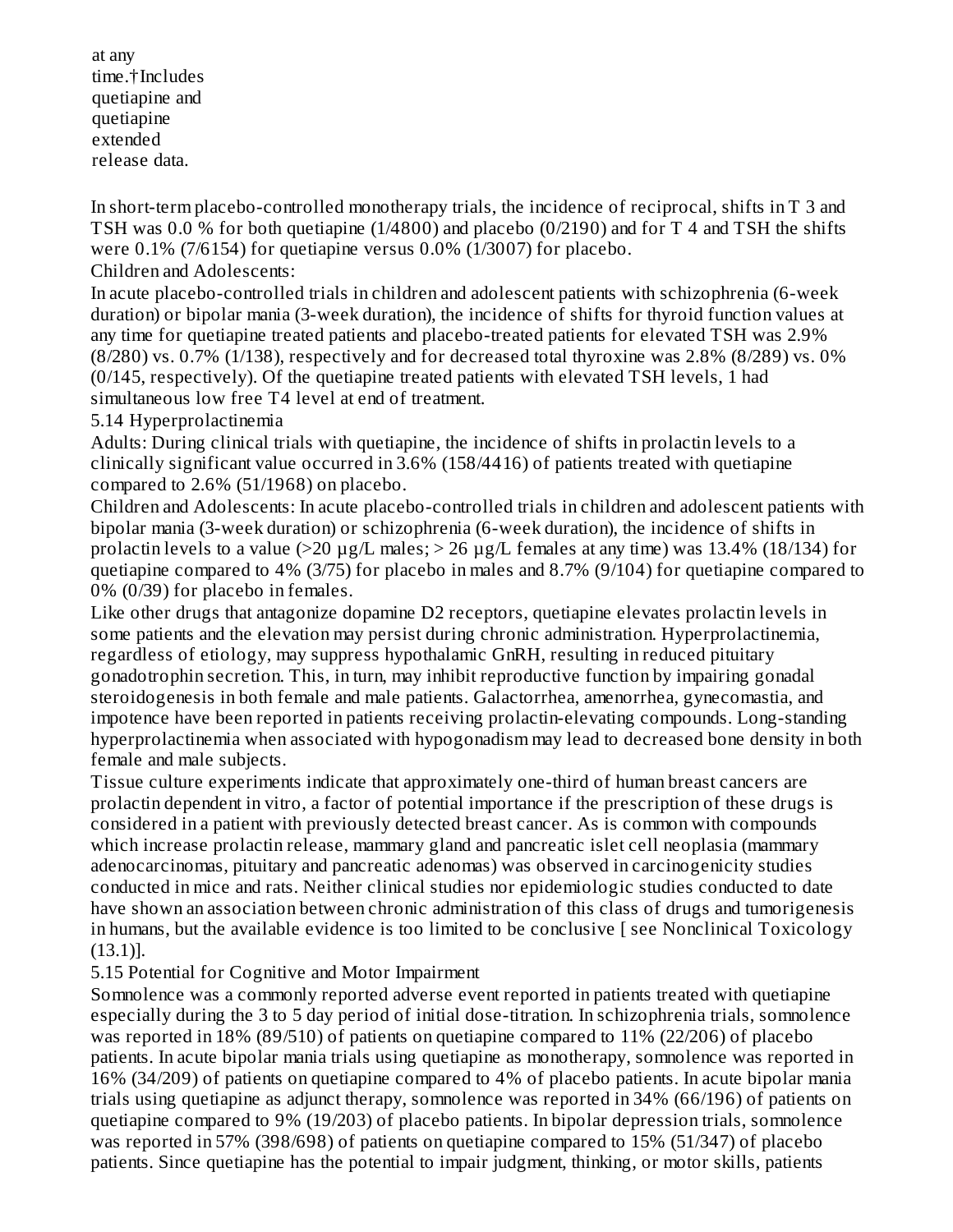should be cautioned about performing activities requiring mental alertness, such as operating a motor vehicle (including automobiles) or operating hazardous machinery until they are reasonably certain that quetiapine therapy does not affect them adversely. Somnolence may lead to falls. 5.16 Body Temperature Regulation

Although not reported with quetiapine, disruption of the body's ability to reduce core body temperature has been attributed to antipsychotic agents. Appropriate care is advised when prescribing quetiapine for patients who will be experiencing conditions which may contribute to an elevation in core body temperature, e.g., exercising strenuously, exposure to extreme heat, receiving concomitant medication with anticholinergic activity, or being subject to dehydration. 5.17 Dysphagia

Esophageal dysmotility and aspiration have been associated with antipsychotic drug use. Aspiration pneumonia is a common cause of morbidity and mortality in elderly patients, in particular those with advanced Alzheimer's dementia. Quetiapine and other antipsychotic drugs should be used cautiously in patients at risk for aspiration pneumonia.

5.18 Discontinuation Syndrome

Acute withdrawal symptoms, such as insomnia, nausea, and vomiting have been described after abrupt cessation of atypical antipsychotic drugs, including quetiapine. In short-term placebocontrolled, monotherapy clinical trials with quetiapine extended release that included a discontinuation phase which evaluated discontinuation symptoms, the aggregated incidence of patients experiencing one or more discontinuation symptoms after abrupt cessation was 12.1% (241/1993) for quetiapine extended release and 6.7% (71/1065) for placebo. The incidence of the individual adverse events (i.e., insomnia, nausea, headache, diarrhea, vomiting, dizziness and irritability) did not exceed 5.3% in any treatment group and usually resolved after 1 week postdiscontinuation. Gradual withdrawal is advised.

# **ADVERSE REACTIONS**

- The following adverse reactions are discussed in more detail in other sections of the labeling:
	- Increased mortality in elderly patients with dementia-related psychosis[see Warnings and Precautions (5.1)]
	- Suicidal thoughts and behaviors in adolescents and young adults[see Warnings and Precautions (5.2)]
	- Cerebrovascular adverse reactions, including stroke in elderly patients with dementia-related psychosis [see Warnings and Precautions (5.3)]
	- Neuroleptic Malignant Syndrome (NMS)[see Warnings and Precautions (5.4)]
	- Metabolic changes (hyperglycemia, dyslipidemia, weight gain)[see Warnings and Precautions (5.5)]
	- Tardive dyskinesia [see Warnings and Precautions (5.6)]
	- Hypotension [see Warnings and Precautions (5.7)]
	- Increases in blood pressure (children and adolescents)[see Warnings and Precautions (5.8)]
	- Leukopenia, neutropenia and agranulocytosis[see Warnings and Precautions (5.9)]
	- Cataracts[see Warnings and Precautions (5.10)]
	- QT Prolongation[see Warnings and Precautions (5.11)]
	- Seizures[see Warnings and Precautions (5.12)]
	- Hypothyroidism[see Warnings and Precautions (5.13)]
	- Hyperprolactinemia [see Warnings and Precautions (5.14)]
	- Potential for cognitive and motor impairment[see Warnings and Precautions (5.15)]
	- Body temperature regulation[see Warnings and Precautions (5.16)]
	- Dysphagia[see Warnings and Precautions (5.17)]
	- Discontinuation Syndrome[see Warnings and Precautions (5.18)]

6.1 Clinical Study Experience

Because clinical studies are conducted under widely varying conditions, adverse reaction rates observed in the clinical studies of a drug cannot be directly compared to rates in the clinical studies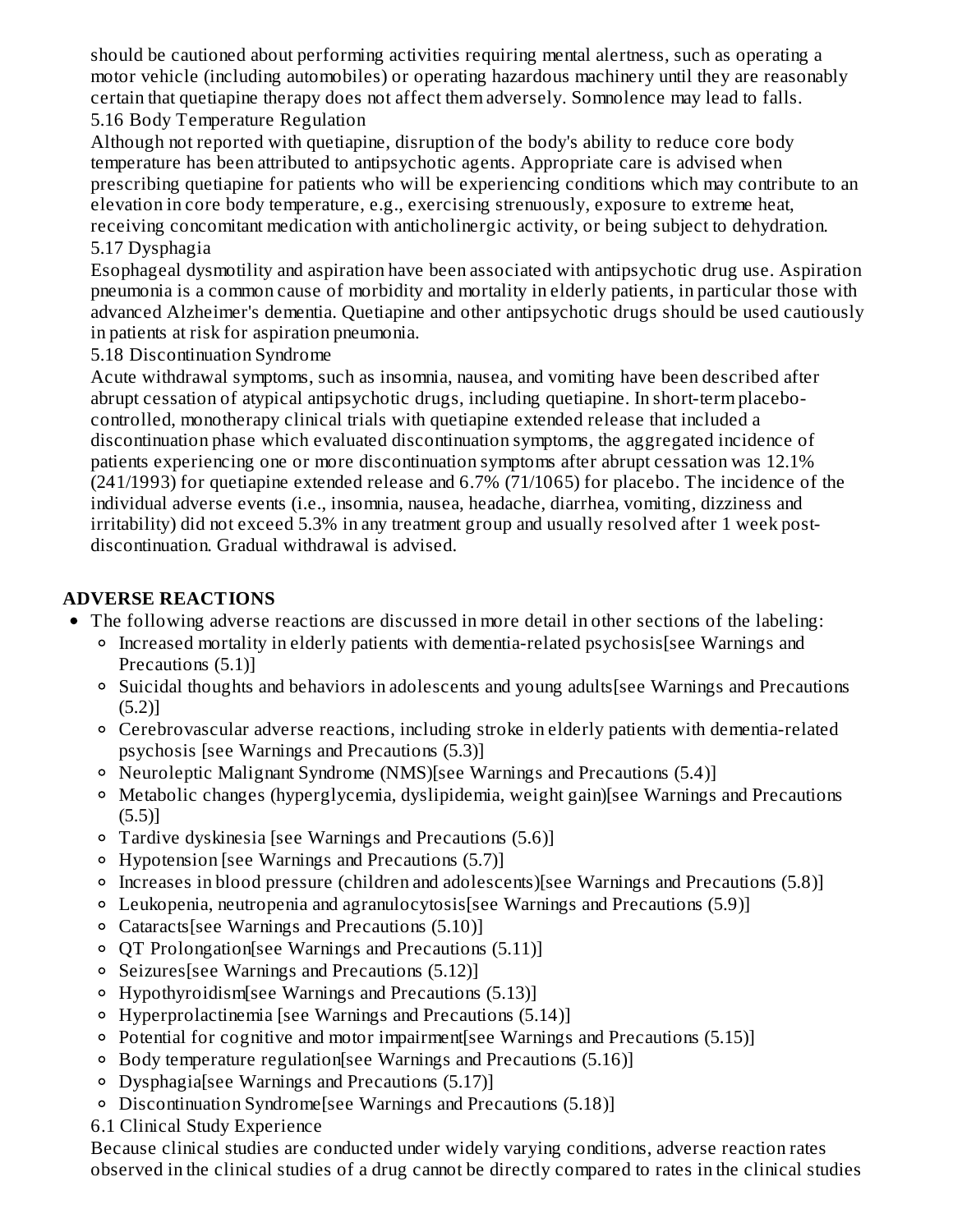of another drug and may not reflect the rates observed in practice. Adults :

The information below is derived from a clinical trial database for quetiapine consisting of over 4300 patients. This database includes 698 patients exposed to quetiapine for the treatment of bipolar depression, 405 patients exposed to quetiapine for the treatment of acute bipolar mania (monotherapy and adjunct therapy), 646 patients exposed to quetiapine for the maintenance treatment of bipolar I disorder as adjunct therapy, and approximately 2600 patients and/or normal subjects exposed to 1 or more doses of quetiapine for the treatment of schizophrenia.

Of these approximately 4300 subjects, approximately 4000 (2300 in schizophrenia, 405 in acute bipolar mania, 698 in bipolar depression, and 646 for the maintenance treatment of bipolar I disorder) were patients who participated in multiple dose effectiveness trials, and their experience corresponded to approximately 2400 patient-years. The conditions and duration of treatment with quetiapine varied greatly and included (in overlapping categories) open-label and double-blind phases of studies, inpatients and outpatients, fixed-dose and dose-titration studies, and short-term or longer-term exposure. Adverse reactions were assessed by collecting adverse events, results of physical examinations, vital signs, weights, laboratory analyses, ECGs, and results of ophthalmologic examinations.

The stated frequencies of adverse reactions represent the proportion of individuals who experienced, at least once, a treatment-emergent adverse reaction of the type listed.

Adverse Reactions Associated with Discontinuation of Treatment in Short-Term, Placebo-Controlled Trials

Schizophrenia: Overall, there was little difference in the incidence of discontinuation due to adverse reactions (4% for quetiapine vs. 3% for placebo) in a pool of controlled trials. However, discontinuations due to somnolence (0.8% quetiapine vs. 0% placebo) and hypotension (0.4% quetiapine vs. 0% placebo) were considered to be drug related [ see Warnings and Precautions (5.7 and 5.18)].

Bipolar Disorder:

Mania: Overall, discontinuations due to adverse reactions were 5.7% for quetiapine vs. 5.1% for placebo in monotherapy and 3.6% for quetiapine vs. 5.9% for placebo in adjunct therapy. Depression: Overall, discontinuations due to adverse reactions were 12.3% for quetiapine 300 mg vs. 19.0% for quetiapine 600 mg and 5.2% for placebo.

Commonly Observed Adverse Reactions in Short-Term, Placebo-Controlled Trials: In the acute therapy of schizophrenia (up to 6 weeks) and bipolar mania (up to 12 weeks) trials, the most commonly observed adverse reactions associated with the use of quetiapine monotherapy (incidence of 5% or greater) and observed at a rate on quetiapine at least twice that of placebo were somnolence (18%), dizziness (11%), dry mouth (9%), constipation (8%), ALT increased (5%), weight gain (5%), and dyspepsia (5%).

Adverse Reactions Occurring at an Incidence of 2% or More Among Quetiapine Treated Patients in Short-Term, Placebo-Controlled Trials:

The prescriber should be aware that the figures in the tables and tabulations cannot be used to predict the incidence of side effects in the course of usual medical practice where patient characteristics and other factors differ from those that prevailed in the clinical trials. Similarly, the cited frequencies cannot be compared with figures obtained from other clinical investigations involving different treatments, uses, and investigators. The cited figures, however, do provide the prescribing physician with some basis for estimating the relative contribution of drug and nondrug factors to the side effect incidence in the population studied.

Table 9 enumerates the incidence, rounded to the nearest percent, of adverse reactions that occurred during acute therapy of schizophrenia (up to 6 weeks) and bipolar mania (up to 12 weeks) in 2% or more of patients treated with quetiapine (doses ranging from 75 to 800 mg/day) where the incidence in patients treated with quetiapine was greater than the incidence in placebo-treated patients.

**Table 9: Advers e Reaction Incidence in 3- to 12-Week Placebo-Controlled Clinical Trials for the Treatment of Schizophrenia**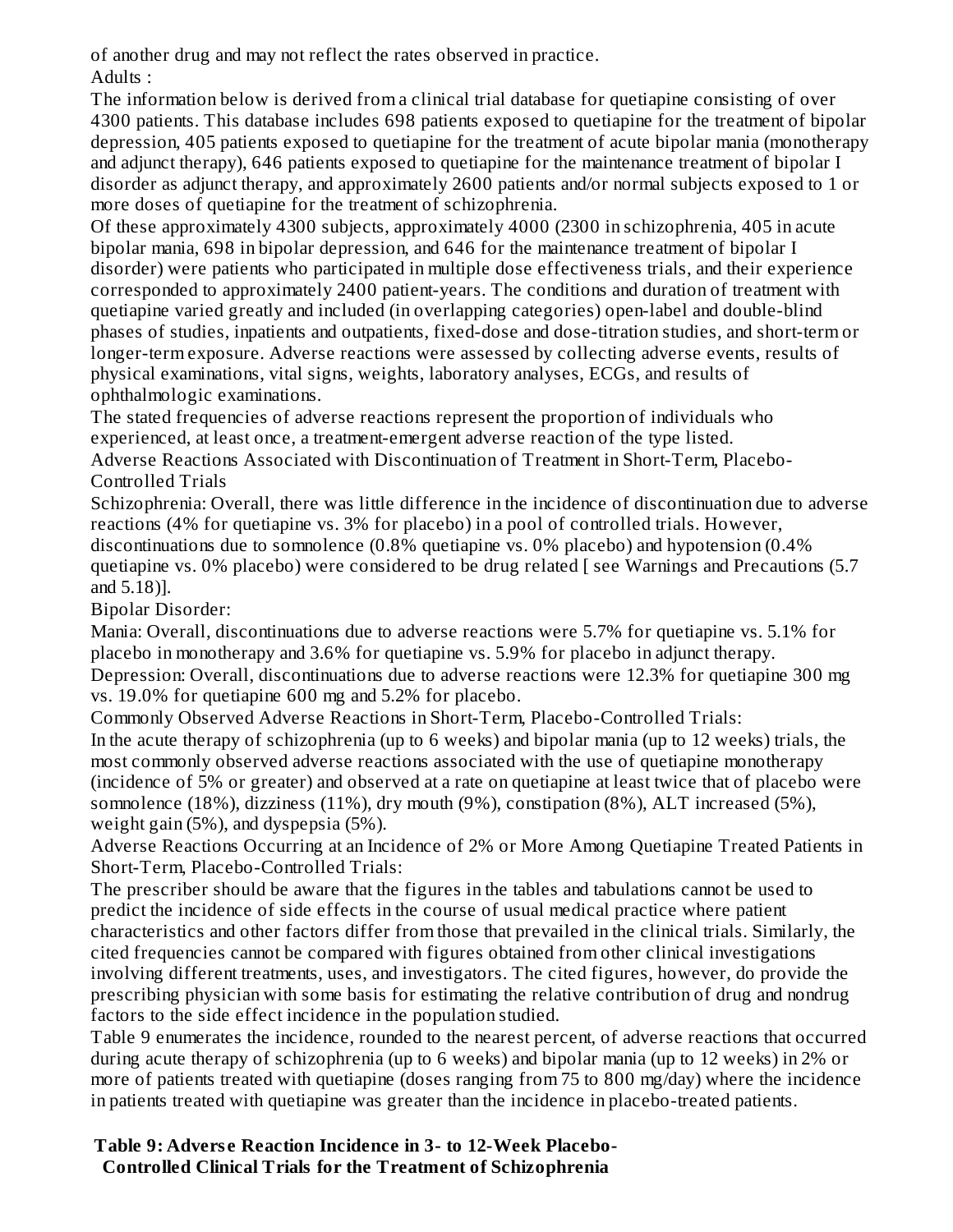| <b>Preferred Term</b>  | QUETIAPINE (n=719) PLACEBO (n=404) |     |
|------------------------|------------------------------------|-----|
| Headache               | 21%                                | 14% |
| Agitation              | 20%                                | 17% |
| Somnolence             | 18%                                | 8%  |
| <b>Dizziness</b>       | 11%                                | 5%  |
| Dry Mouth              | 9%                                 | 3%  |
| Constipation           | 8%                                 | 3%  |
| Pain                   | 7%                                 | 5%  |
| Tachycardia            | 6%                                 | 4%  |
| Vomiting               | 6%                                 | 5%  |
| Asthenia               | 5%                                 | 3%  |
| Dyspepsia              | 5%                                 | 1%  |
| Weight Gain            | 5%                                 | 1%  |
| <b>ALT</b> Increased   | 5%                                 | 1%  |
| Anxiety                | 4%                                 | 3%  |
| Pharyngitis            | 4%                                 | 3%  |
| Rash                   | 4%                                 | 2%  |
| Abdominal Pain         | 4%                                 | 1%  |
| Postural Hypotension4% |                                    | 1%  |
| <b>Back Pain</b>       | 3%                                 | 1%  |
| <b>AST</b> Increased   | 3%                                 | 1%  |
| Rhinitis               | 3%                                 | 1%  |
| Fever                  | 2%                                 | 1%  |
| Gastroenteritis        | 2%                                 | 0%  |
| Amblyopia              | 2%                                 | 1%  |

#### **and Bipolar Mania (Monotherapy)**

In the acute adjunct therapy of bipolar mania (up to 3 weeks) studies, the most commonly observed adverse reactions associated with the use of quetiapine (incidence of 5% or greater) and observed at a rate on quetiapine at least twice that of placebo were somnolence (34%), dry mouth (19%), asthenia (10%), constipation (10%), abdominal pain (7%), postural hypotension (7%), pharyngitis (6%), and weight gain (6%).

Table 10 enumerates the incidence, rounded to the nearest percent, of adverse reactions that occurred during therapy (up to 3 weeks) of acute mania in 2% or more of patients treated with quetiapine (doses ranging from 100 to 800 mg/day) used as adjunct therapy to lithium and divalproex where the incidence in patients treated with quetiapine was greater than the incidence in placebotreated patients.

| Table 10: Adverse Reaction Incidence in 3-Week Placebo-              |
|----------------------------------------------------------------------|
| <b>Controlled Clinical Trials for the Treatment of Bipolar Mania</b> |
| (Adjunct Therapy)                                                    |

| <b>Preferred Term</b> |     | QUETIAPINE (n=196) PLACEBO (n=203) |
|-----------------------|-----|------------------------------------|
| Somnolence            | 34% | 9%                                 |
| Dry Mouth             | 19% | 3%                                 |
| Headache              | 17% | 13%                                |
| Asthenia              | 10% | $4\%$                              |
| Constipation          | 10% | 5%                                 |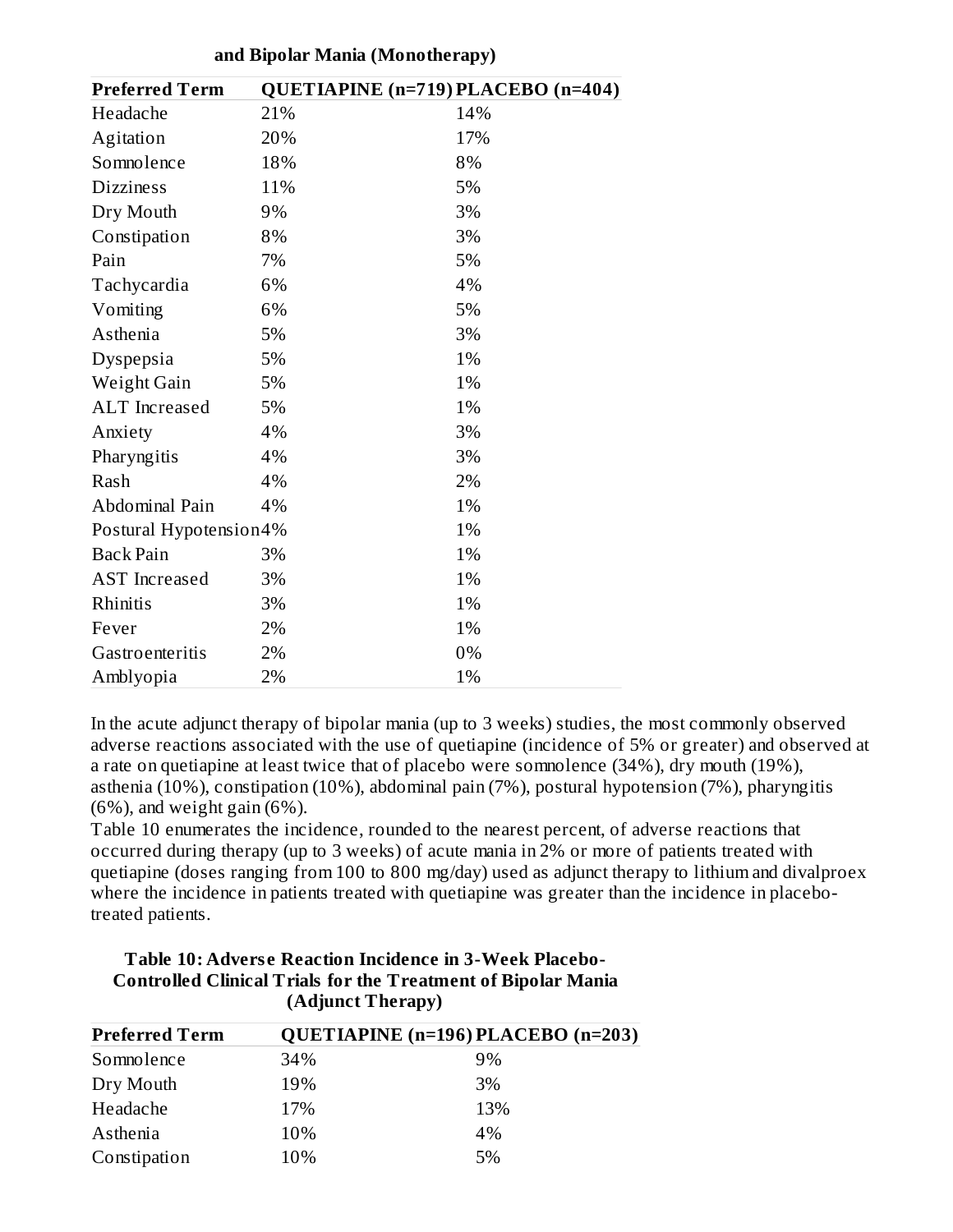| <b>Dizziness</b>                  | 9% | 6% |
|-----------------------------------|----|----|
| Tremor                            | 8% | 7% |
| Abdominal Pain                    | 7% | 3% |
| Postural Hypotension              | 7% | 2% |
| Agitation                         | 6% | 4% |
| Weight Gain                       | 6% | 3% |
| Pharyngitis                       | 6% | 3% |
| <b>Back Pain</b>                  | 5% | 3% |
| Hypertonia                        | 4% | 3% |
| Rhinitis                          | 4% | 2% |
| Peripheral Edema                  | 4% | 2% |
| Twitching                         | 4% | 1% |
| Dyspepsia                         | 4% | 3% |
| Depression                        | 3% | 2% |
| Amblyopia                         | 3% | 2% |
| Speech Disorder                   | 3% | 1% |
| Hypotension                       | 3% | 1% |
| Hormone Level Altered 3%          |    | 0% |
| <b>Heaviness</b>                  | 2% | 1% |
| Infection                         | 2% | 1% |
| Fever                             | 2% | 1% |
| Hypertension                      | 2% | 1% |
| Tachycardia                       | 2% | 1% |
| <b>Increased Appetite</b>         | 2% | 1% |
| Hypothyroidism                    | 2% | 1% |
| Incoordination                    | 2% | 1% |
| Thinking Abnormal                 | 2% | 0% |
| Anxiety                           | 2% | 0% |
| Ataxia                            | 2% | 0% |
| Sinusitis                         | 2% | 1% |
| Sweating                          | 2% | 1% |
| <b>Urinary Tract Infection 2%</b> |    | 1% |

In bipolar depression studies (up to 8 weeks), the most commonly observed treatment emergent adverse reactions associated with the use of quetiapine (incidence of 5% or greater) and observed at a rate on quetiapine at least twice that of placebo were somnolence (57%) dry mouth (44%), dizziness (18%), constipation (10%), and lethargy (5%).

Table 11 enumerates the incidence, rounded to the nearest percent, of adverse reactions that occurred during therapy (up to 8 weeks) of bipolar depression in 2% or more of patients treated with quetiapine (doses of 300 and 600 mg/day) where the incidence in patients treated with quetiapine was greater than the incidence in placebo-treated patients.

### **Table 11: Advers e Reaction Incidence in 8-Week Placebo-Controlled Clinical Trials for the Treatment of Bipolar Depression**

| <b>Preferred Term</b> | <b>QUETIAPINE</b><br>$(n=698)$ | <b>PLACEBO</b><br>$(n=347)$ |
|-----------------------|--------------------------------|-----------------------------|
| Somnolence *          | 57%                            | 15%                         |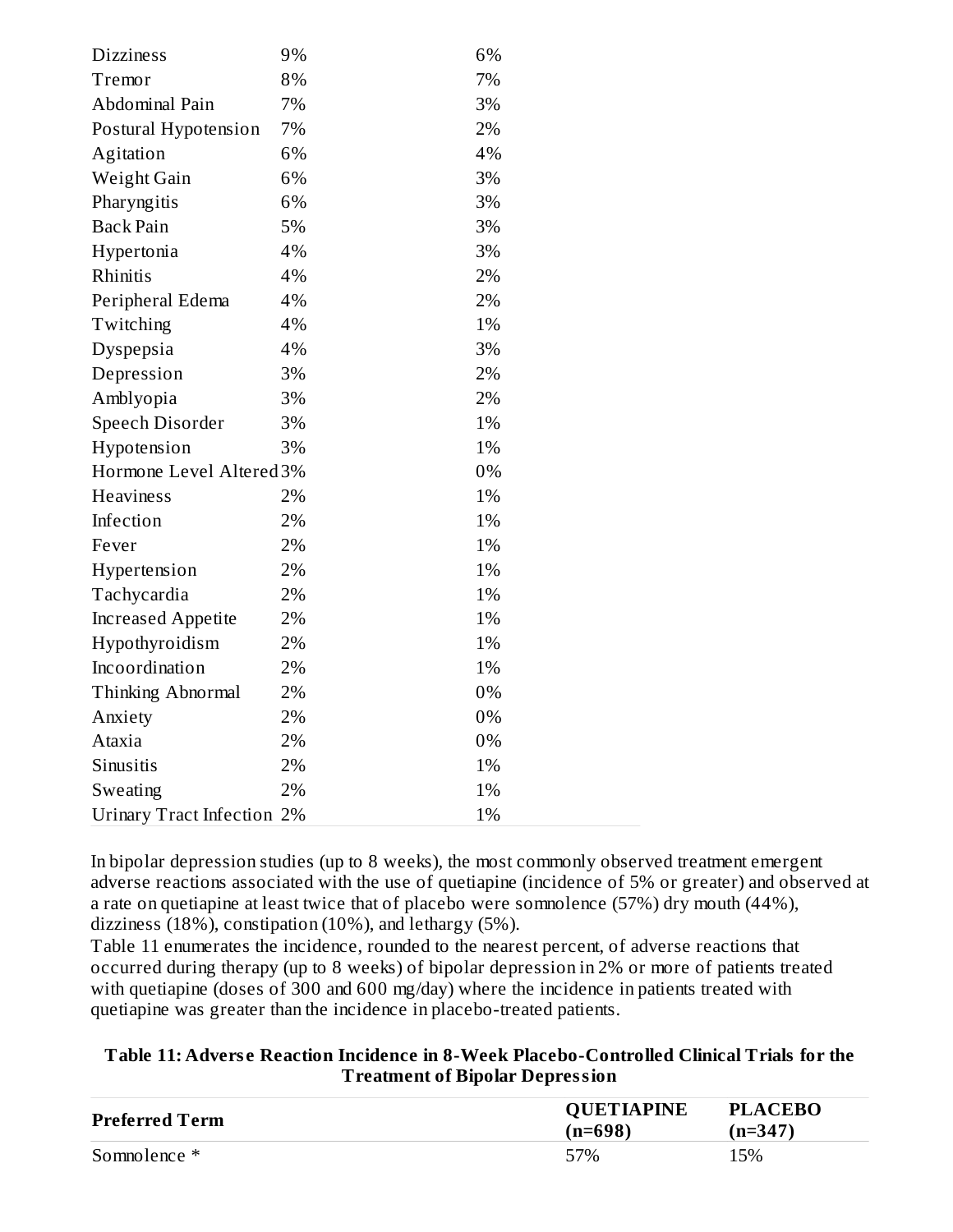| Dry Mouth                       | 44% | 13% |
|---------------------------------|-----|-----|
| <b>Dizziness</b>                | 18% | 7%  |
| Constipation                    | 10% | 4%  |
| Fatigue                         | 10% | 8%  |
| Dyspepsia                       | 7%  | 4%  |
| Vomiting                        | 5%  | 4%  |
| <b>Increased Appetite</b>       | 5%  | 3%  |
| Lethargy                        | 5%  | 2%  |
| <b>Nasal Congestion</b>         | 5%  | 3%  |
| Orthostatic Hypotension         | 4%  | 3%  |
| Akathisia                       | 4%  | 1%  |
| Palpitations                    | 4%  | 1%  |
| Vision Blurred                  | 4%  | 2%  |
| Weight increased                | 4%  | 1%  |
| Arthralgia                      | 3%  | 2%  |
| Paraesthesia                    | 3%  | 2%  |
| Cough                           | 3%  | 1%  |
| Extrapyramidal Disorder         | 3%  | 1%  |
| Irritability                    | 3%  | 1%  |
| Dysarthria                      | 3%  | 0%  |
| Hypersomnia                     | 3%  | 0%  |
| <b>Sinus Congestion</b>         | 2%  | 1%  |
| <b>Abnormal Dreams</b>          | 2%  | 1%  |
| Tremor                          | 2%  | 1%  |
| Gastroesophageal Reflux Disease | 2%  | 1%  |
| Pain in Extremity               | 2%  | 1%  |
| Asthenia                        | 2%  | 1%  |
| <b>Balance Disorder</b>         | 2%  | 1%  |
| Hypoaesthesia                   | 2%  | 1%  |
| Dysphagia                       | 2%  | 0%  |
| Restless Legs Syndrome          | 2%  | 0%  |

\*Somnolence combines adverse reaction terms somnolence and sedation.

Explorations for interactions on the basis of gender, age, and race did not reveal any clinically meaningful differences in the adverse reaction occurrence on the basis of these demographic factors.

Dose Dependency of Adverse Reactions in Short-Term, Placebo-Controlled Trials Dose-related Adverse Reactions: Spontaneously elicited adverse reaction data from a study of schizophrenia comparing five fixed doses of quetiapine (75 mg, 150 mg, 300 mg, 600 mg, and 750 mg/day) to placebo were explored for dose-relatedness of adverse reactions. Logistic regression analyses revealed a positive dose response (p<0.05) for the following adverse reactions: dyspepsia, abdominal pain, and weight gain.

Adverse Reactions in clinical trials with quetiapine and not listed elsewhere in the label: The following adverse reactions have also been reported with quetiapine: nightmares, hypersensitivity and elevations in serum creatine phosphokinase (not associated with NMS), galactorrhea, bradycardia (which may occur at or near initiation of treatment and be associated with hypotension and/ or syncope) decreased platelets, somnambulism (and other related events),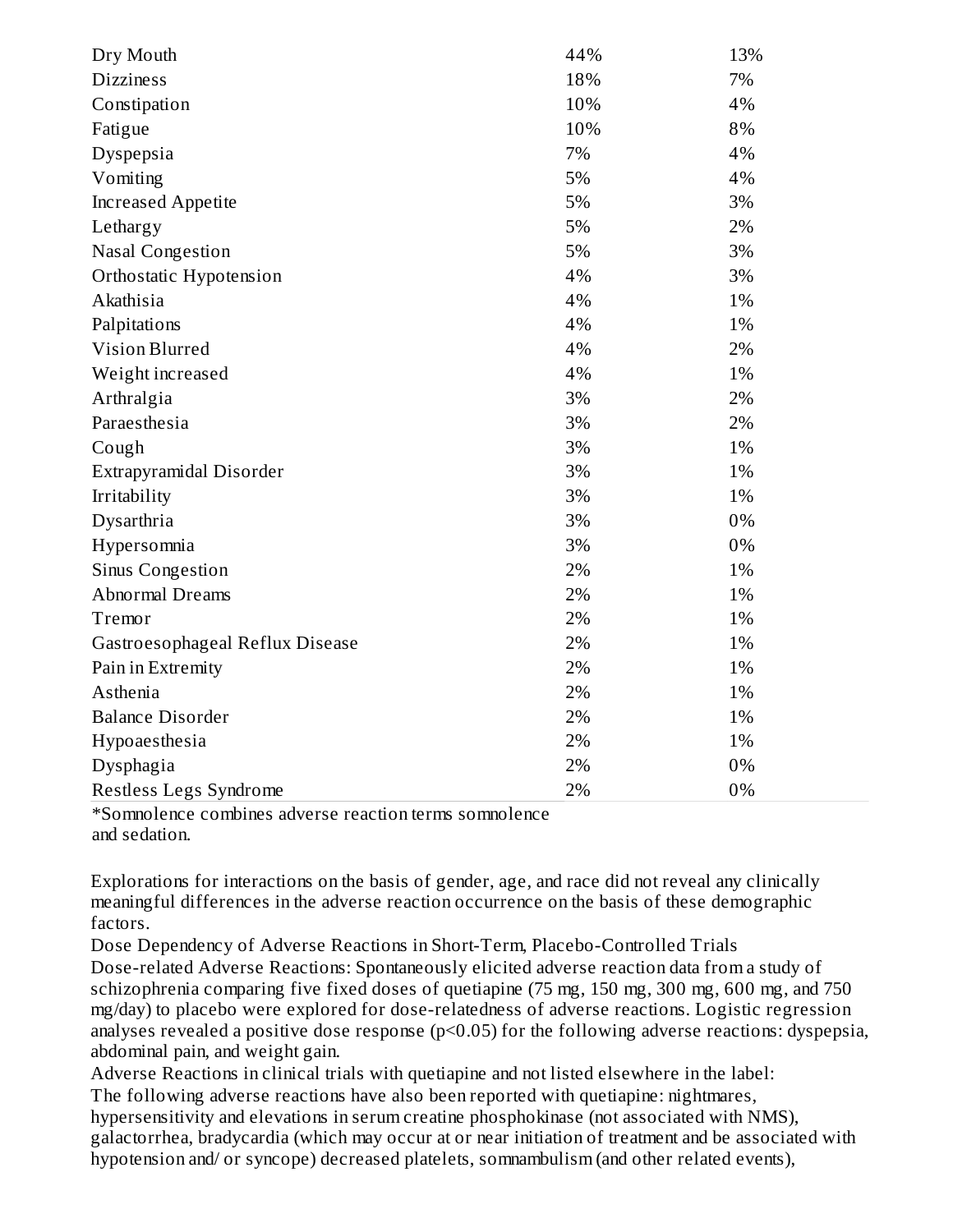elevations in gamma-GT levels, hypothermia, and priapism.

Extrapyramidal Symptoms:(EPS)

Dystonia

Class Effect: Symptoms of dystonia, prolonged abnormal contractions of muscle groups, may occur in susceptible individuals during the first few days of treatment. Dystonic symptoms include: spasm of the neck muscles, sometimes progressing to tightness of the throat, swallowing difficulty, difficulty breathing, and/or protrusion of the tongue. While these symptoms can occur at low doses, they occur more frequently and with greater severity with high potency and at higher doses of first generation antipsychotic drugs. An elevated risk of acute dystonia is observed in males and younger age groups.

Four methods were used to measure EPS: (1) Simpson-Angus total score (mean change from baseline) which evaluates Parkinsonism and akathisia, (2) Barnes Akathisia Rating Scale (BARS) Global Assessment Score, (3) incidence of spontaneous complaints of EPS (akathisia, akinesia, cogwheel rigidity, extrapyramidal syndrome, hypertonia, hypokinesia, neck rigidity, and tremor), and (4) use of anticholinergic medications to treat emergent EPS.

Adults: Data from one 6-week clinical trial of schizophrenia comparing five fixed doses of quetiapine (75, 150, 300, 600, 750 mg/day) provided evidence for the lack of treatment-emergent extrapyramidal symptoms (EPS) and dose-relatedness for EPS associated with quetiapine treatment. Three methods were used to measure EPS: (1) Simpson-Angus total score (mean change from baseline) which evaluates Parkinsonism and akathisia, (2) incidence of spontaneous complaints of EPS (akathisia, akinesia, cogwheel rigidity, extrapyramidal syndrome, hypertonia, hypokinesia, neck rigidity, and tremor), and (3) use of anticholinergic medications to treat emergent EPS. In Table 12, dystonic event included nuchal rigidity, hypertonia, dystonia, muscle rigidity, oculogyration; parkinsonism included cogwheel rigidity, tremor, drooling, hypokinesia; akathisia included akathisia, psychomotor agitation; dyskinetic event included tardive dyskinesia, dyskinesia, choreoathetosis; and other extrapyramidal event included restlessness, extrapyramidal disorder, movement disorder.

|                                    | Quetiapine            |                           |                           |                           | Quetiapine Quetiapine Quetiapine Quetiapine |                            |                   |
|------------------------------------|-----------------------|---------------------------|---------------------------|---------------------------|---------------------------------------------|----------------------------|-------------------|
| Preferred<br>Term                  | 75 mg/day<br>$(N=53)$ | 150<br>mg/day<br>$(N=48)$ | 300<br>mg/day<br>$(N=52)$ | 600<br>mg/day<br>$(N=51)$ | 750<br>mg/day<br>$(N=54)$                   | <b>Placebo</b><br>$(N=51)$ |                   |
|                                    | n                     | $\%$                      | n                         | %                         | n                                           | $\%$                       | $n\%$ $n\%$ $n\%$ |
| Dystonic event <sub>2</sub>        |                       | 3.8                       | 2                         | 4.2                       | $\boldsymbol{0}$                            | 0.0                        | 2 3.9 3 5.6 4 7.8 |
| Parkinsonism <sub>2</sub>          |                       | 3.8                       | 0                         | 0.0                       | 1                                           | 1.9                        | 1 2.0 1 1.9 4 7.8 |
| Akathisia                          |                       | 1.9                       | $\overline{1}$            | 2.1                       | 0                                           | 0.0                        | 0 0 0 1 1 9 4 7 8 |
| Dyskinetic<br>event                | $\overline{2}$        | 3.8                       | $\overline{0}$            | 0.0                       | 0                                           | 0.0                        | 1 2.0 0 0.0 0 0.0 |
| Other<br>extraphyrmidal 2<br>event |                       | 3.8                       | $\theta$                  | 0.0                       | 3                                           | 5.8                        | 3 5.9 1 1.9 4 7.8 |

# **Table 12: Advers e reactions associated with EPS in a short-term, placebo-controlled multiple fixed-dos e Phas e III s chizophrenia trial (6 weeks duration)**

Parkinsonism incidence rates as measured by the Simpson-Angus total score for placebo and the five fixed doses (75, 150, 300, 600, 750 mg/day) were: -0.6; -1.0, -1.2; -1.6; -1.8 and -1.8. The rate of anticholinergic medication use to treat emergent EPS for placebo and the five fixed doses was: 14%; 11%; 10%; 8%; 12% and 11%.

In six additional placebo-controlled clinical trials (3 in acute mania and 3 in schizophrenia) using variable doses of quetiapine, there were no differences between the quetiapine and placebo treatment groups in the incidence of EPS, as assessed by Simpson-Angus total scores, spontaneous complaints of EPS and the use of concomitant anticholinergic medications to treat EPS.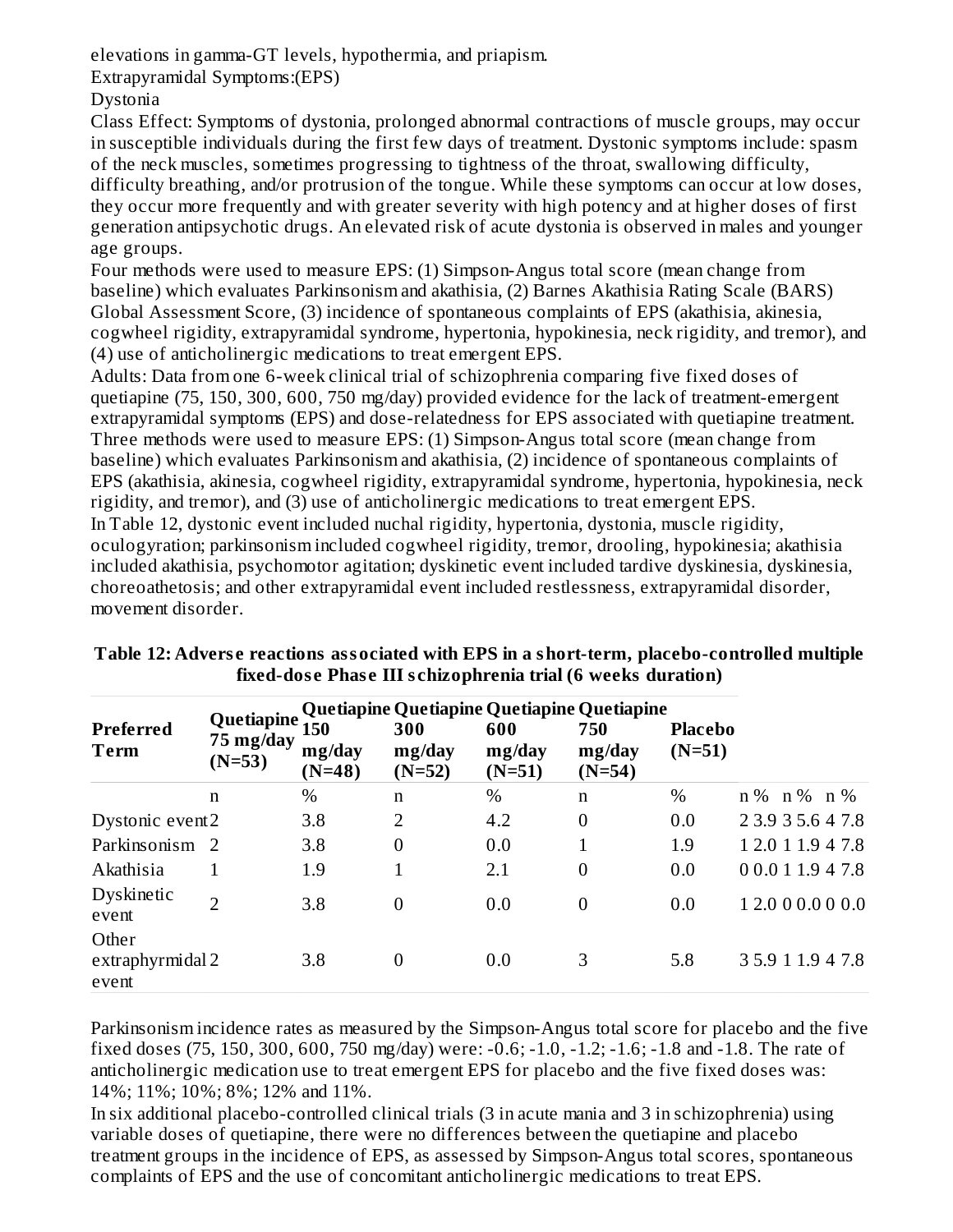In two placebo-controlled clinical trials for the treatment of bipolar depression using 300 mg and 600 mg of quetiapine, the incidence of adverse reactions potentially related to EPS was 12% in both dose groups and 6% in the placebo group. In these studies, the incidence of the individual adverse reactions (akathisia, extrapyramidal disorder, tremor, dyskinesia, dystonia, restlessness, muscle contractions involuntary, psychomotor hyperactivity and muscle rigidity) were generally low and did not exceed 4% in any treatment group.

The 3 treatment groups were similar in mean change in SAS total score and BARS Global Assessment score at the end of treatment. The use of concomitant anticholinergic medications was infrequent and similar across the three treatment groups.

Children and Adolescents:

The information below is derived from a clinical trial database for quetiapine consisting of over 1000 pediatric patients. This database includes 677 patients exposed to quetiapine for the treatment of schizophrenia and 393 children and adolescents (10 to 17 years old) exposed to quetiapine for the treatment of acute bipolar mania.

Adverse Reactions Associated with Discontinuation of Treatment in Short-Term, Placebo-Controlled Trials

Schizophrenia: The incidence of discontinuation due to adverse reactions for quetiapine-treated and placebo-treated patients was 8.2% and 2.7%, respectively. The adverse event leading to discontinuation in 1% or more of patients on quetiapine and at a greater incidence than placebo was somnolence (2.7% and 0% for placebo).

Bipolar I Mania: The incidence of discontinuation due to adverse reactions for quetiapine-treated and placebo-treated patients was 11.4% and 4.4%, respectively. The adverse reactions leading to discontinuation in 2% or more of patients on quetiapine and at a greater incidence than placebo were somnolence (4.1% vs. 1.1%) and fatigue (2.1% vs. 0).

Commonly Observed Adverse Reactions in Short-Term, Placebo-Controlled Trials In therapy for schizophrenia (up to 6 weeks), the most commonly observed adverse reactions associated with the use of quetiapine in adolescents (incidence of 5% or greater and quetiapine incidence at least twice that for placebo) were somnolence (34%), dizziness (12%), dry mouth (7%), tachycardia (7%).

In bipolar mania therapy (up to 3 weeks) the most commonly observed adverse reactions associated with the use of quetiapine in children and adolescents (incidence of 5% or greater and quetiapine incidence at least twice that for placebo) were somnolence (53%), dizziness (18%), fatigue (11%), increased appetite (9%), nausea (8%), vomiting (8%), tachycardia (7%), dry mouth (7%), and weight increased (6%).

In an acute (8-week) quetiapine extended release trial in children and adolescents (10 to 17 years of age) with bipolar depression, in which efficacy was not established, the most commonly observed adverse reactions associated with the use of quetiapine extended release (incidence of 5% or greater and at least twice that for placebo) were dizziness 7%, diarrhea 5%, fatigue 5% and nausea 5%.

Adverse Reactions Occurring at an Incidence of  $\geq 2\%$  Among Quetiapine Treated Patients in Short-Term, Placebo-Controlled Trials Schizophrenia (Adolescents, 13 to 17 years old)

The following findings were based on a 6-week placebo-controlled trial in which quetiapine was administered in either doses of 400 or 800 mg/day.

Table 13 enumerates the incidence, rounded to the nearest percent, of treatment-emergent adverse reactions that occurred during therapy (up to 6-weeks) of schizophrenia in 2% or more of patients treated with quetiapine (doses of 400 or 800 mg/day) where the incidence in patients treated with quetiapine was at least twice the incidence in placebo-treated patients.

Adverse events that were potentially dose-related with higher frequency in the 800 mg group compared to the 400 mg group included dizziness (8% vs. 15%), dry mouth (4% vs. 10%), and tachycardia (6% vs. 11%).

**Table 13: Advers e Reaction Incidence in a 6-Week Placebo-Controlled Clinical Trial for the Treatment of Schizophrenia in Adoles cent Patients**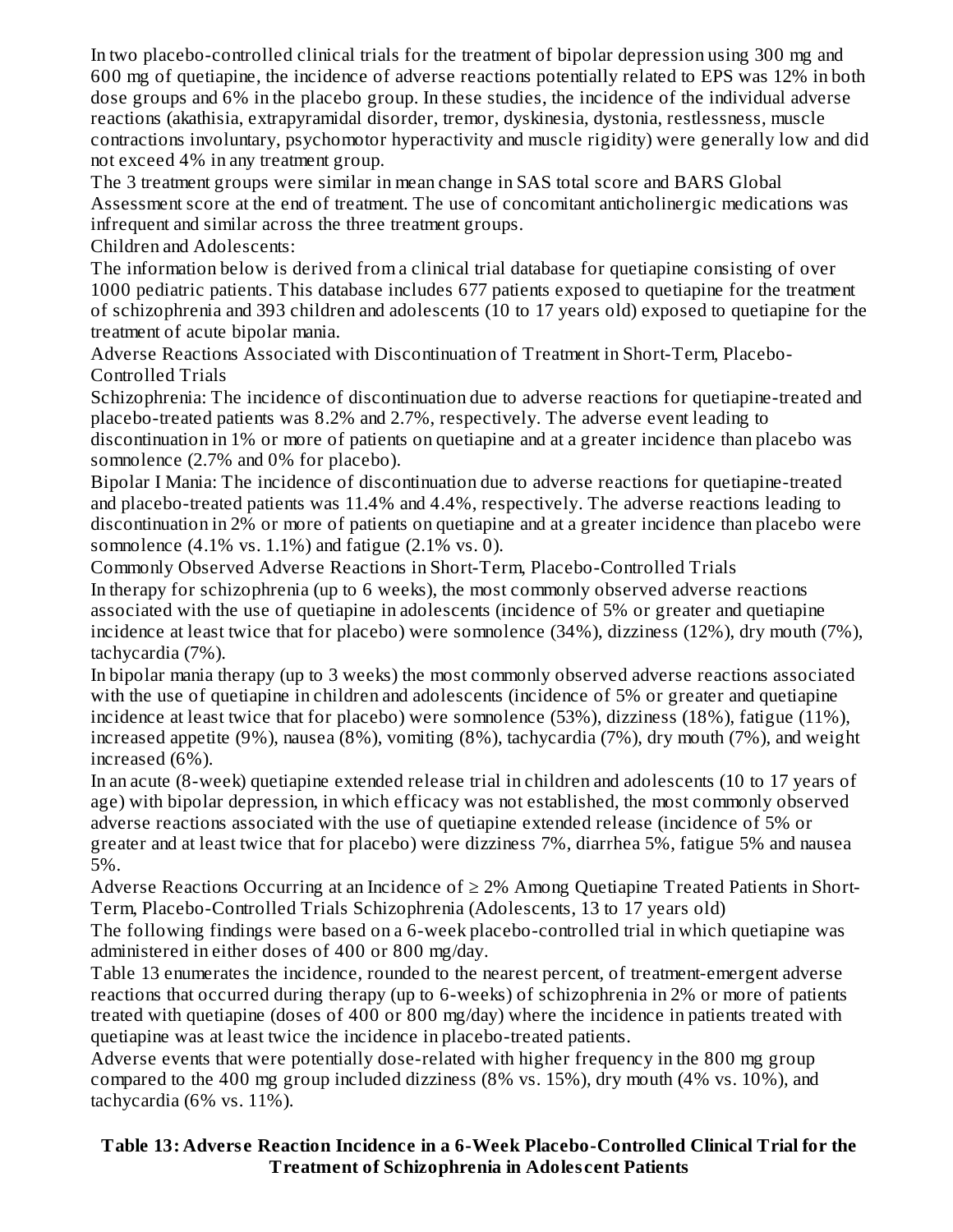|                       |                    |                    | Quetiapine Quetiapine Placebo |
|-----------------------|--------------------|--------------------|-------------------------------|
| <b>Preferred Term</b> | 400 mg<br>$(n=73)$ | 800 mg<br>$(n=74)$ | $(n=75)$                      |
| Somnolence *          | 33%                | 35%                | 11%                           |
| <b>Dizziness</b>      | 8%                 | 15%                | 5%                            |
| Dry Mouth             | 4%                 | 10%                | 1%                            |
| Tachycardia †         | 6%                 | 11%                | 0%                            |
| Irritability          | 3%                 | 5%                 | 0%                            |
| Arthralgia            | 1%                 | 3%                 | 0%                            |
| Asthenia              | 1%                 | 3%                 | 1%                            |
| <b>Back Pain</b>      | 1%                 | 3%                 | 0%                            |
| Dyspnoea              | 0%                 | 3%                 | 0%                            |
| Abdominal Pain        | 3%                 | 1%                 | 0%                            |
| Anorexia              | 3%                 | 1%                 | 0%                            |
| <b>Tooth Abscess</b>  | 3%                 | 1%                 | 0%                            |
| Dyskinesia            | 3%                 | $0\%$              | 0%                            |
| Epistaxis             | 3%                 | $0\%$              | 1%                            |
| Muscle Rigidity       | 3%                 | 0%                 | 0%                            |

\*Somnolence combines adverse reactions terms somnolence and sedation†Tachycardia combines adverse reaction terms tachycardia and sinus tachycardia

Bipolar I Mania (Children and Adolescents 10 to 17 years old)

The following findings were based on a 3-week placebo-controlled trial in which quetiapine was administered in either doses of 400 or 600 mg/day.

Commonly Observed Adverse Reactions

In bipolar mania therapy (up to 3-weeks) the most commonly observed adverse reactions associated with the use of quetiapine in children and adolescents (incidence of 5% or greater and quetiapine incidence at least twice that for placebo) were somnolence (53%), dizziness (18%), fatigue (11%), increased appetite (9%), nausea (8%), vomiting (8%), tachycardia (7%), dry mouth (7%), and weight increased (6%).

Table 14 enumerates the incidence, rounded to the nearest percent, of treatment-emergent adverse reactions that occurred during therapy (up to 3-weeks) of bipolar mania in 2% or more of patients treated with quetiapine (doses of 400 or 600 mg/day) where the incidence in patients treated with quetiapine was greater than the incidence in placebo-treated patients.

Adverse events that were potentially dose-related with higher frequency in the 600 mg group compared to the 400 mg group included somnolence (50% vs. 57%), nausea (6% vs. 10%) and tachycardia (6% vs. 9%).

| Table 14 Adverse Reactions in a 3-Week Placebo-Controlled Clinical Trial for the Treatment |
|--------------------------------------------------------------------------------------------|
| of Bipolar Mania in Children and Adolescent Patients                                       |

| <b>Preferred Term</b>     | $400$ mg | Quetiapine Quetiapine Placebo<br>600 mg |          |
|---------------------------|----------|-----------------------------------------|----------|
|                           | $(n-95)$ | $(n=98)$                                | $(n=90)$ |
| Somnolence *              | 50%      | 57%                                     | 14%      |
| <b>Dizziness</b>          | 19%      | 17%                                     | 2%       |
| Nausea                    | 6%       | 10%                                     | 4%       |
| Fatigue                   | 14%      | 9%                                      | 4%       |
| <b>Increased Appetite</b> | 10%      | 9%                                      | 1%       |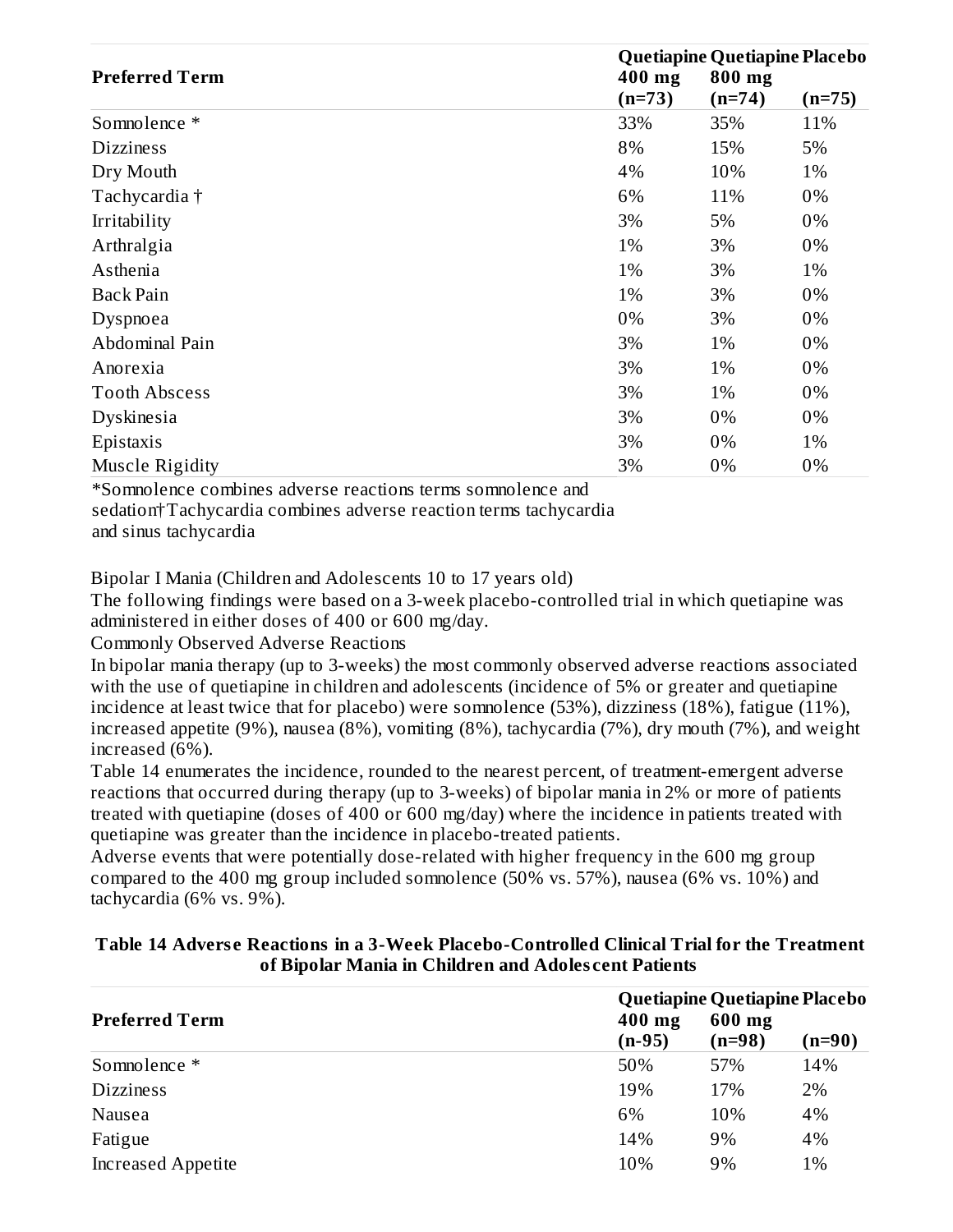| Tachycardia †             | 6% | 9% | 1% |
|---------------------------|----|----|----|
| Dry Mouth                 | 7% | 7% | 0% |
| Vomiting                  | 8% | 7% | 3% |
| <b>Nasal Congestion</b>   | 3% | 6% | 2% |
| Weight Increased          | 6% | 6% | 0% |
| Irritability              | 3% | 5% | 1% |
| Pyrexia                   | 1% | 4% | 1% |
| Aggression                | 1% | 3% | 0% |
| Musculoskeletal Stiffness | 1% | 3% | 1% |
| Accidental                | 0% | 2% | 0% |
| Overdose                  |    |    |    |
| Acne                      | 3% | 2% | 0% |
| Arthralgia                | 4% | 2% | 1% |
| Lethargy                  | 2% | 2% | 0% |
| Pallor                    | 1% | 2% | 0% |
| <b>Stomach Discomfort</b> | 4% | 2% | 1% |
| Syncope                   | 2% | 2% | 0% |
| Vision Blurred            | 3% | 2% | 0% |
| Constipation              | 4% | 2% | 0% |
| Ear Pain                  | 2% | 0% | 0% |
| Paraesthesia              | 2% | 0% | 0% |
| <b>Sinus Congestion</b>   | 3% | 0% | 0% |
| Thirst                    | 2% | 0% | 0% |

\*Somnolence combines adverse reaction terms somnolence and sedation†Tachycardia combines adverse reaction terms tachycardia and sinus tachycardia.

Extrapyramidal Symptoms:

In a short-term placebo-controlled monotherapy trial in adolescent patients with schizophrenia (6- ¬week duration), the aggregated incidence of extrapyramidal symptoms was 12.9% (19/147) for quetiapine and 5.3% (4/75) for placebo, though the incidence of the individual adverse events (akathisia, tremor, extrapyramidal disorder, hypokinesia, restlessness, psychomotor hyperactivity, muscle rigidity, dyskinesia) did not exceed 4.1% in any treatment group. In a short-term placebocontrolled monotherapy trial in children and adolescent patients with bipolar mania (3-week duration), the aggregated incidence of extrapyramidal symptoms was 3.6% (7/193) or quetiapine and 1.1% (1/90) for placebo.

Table 15 presents a listing of patients with adverse reactions potentially associated with extrapyramidal symptoms in the short-term placebo-controlled monotherapy trial in adolescent patients with schizophrenia (6-week duration).

In Tables 15 to 16 dystonic event included nuchal rigidity, hypertonia and muscle rigidity; parkinsonism included cogwheel rigidity and tremor; akathisia included akathisia only; dyskinetic event included tardive dyskinesia, dyskinesia and choreoathetosis; and other extrapyramidal event included restlessness and extrapyramidal disorder.

### **Table 15: Advers e Reactions Associated with Extrapyramidal Symptoms in the Placebocontrolled Trial in Adoles cent Patients with Schizophrenia (6-week duration)**

| Preferred<br>Term |          | Quetiapine Quetiapine All        |           | <b>Placebo</b> |
|-------------------|----------|----------------------------------|-----------|----------------|
|                   |          | 400 mg/day 800 mg/day Quetiapine |           | $(N=75)$       |
|                   | $(N=73)$ | $(N=74)$                         | $(N=147)$ |                |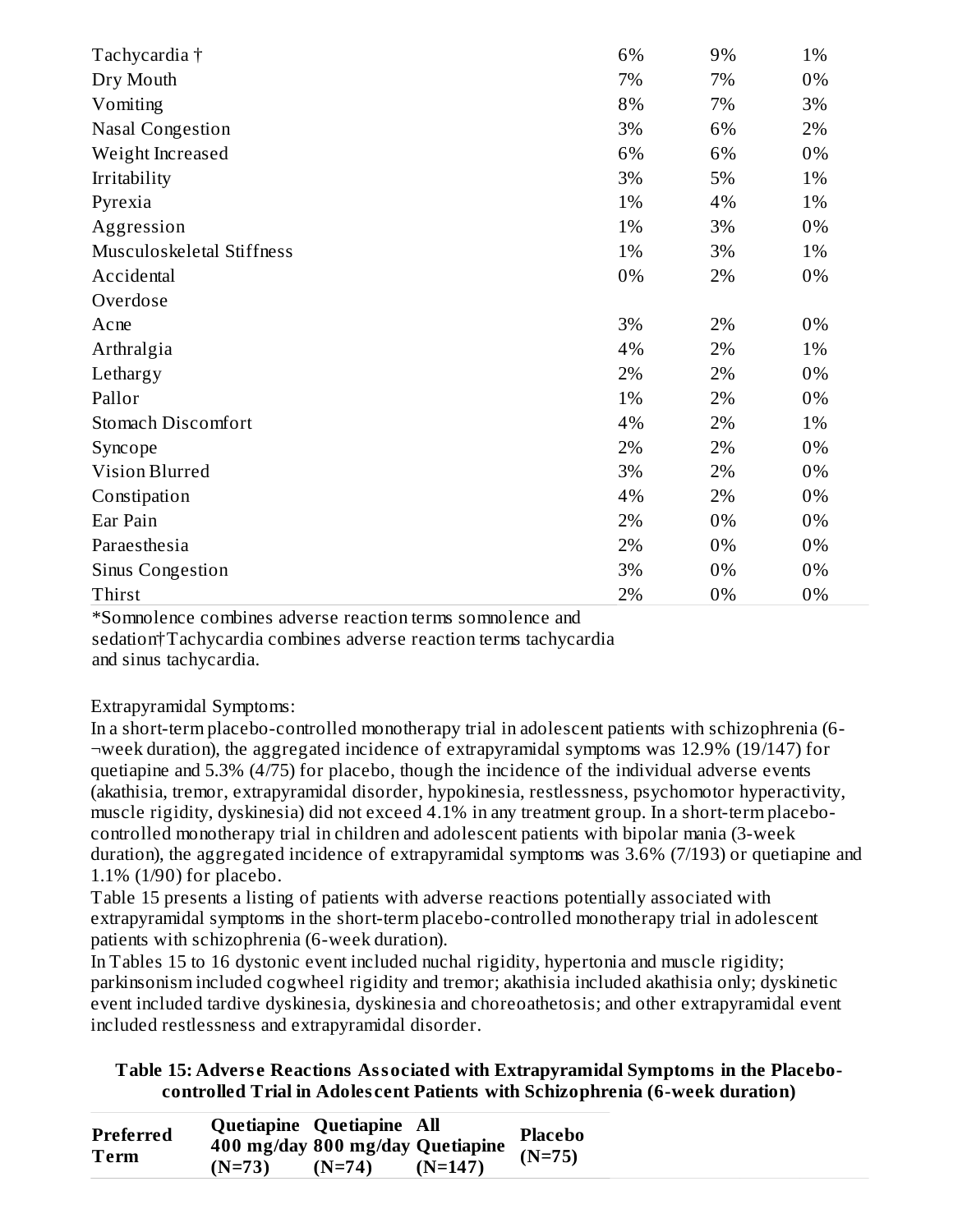|                                    | n | $\%$ | n                | %   | $\mathbf n$    | $\%$ | $\mathbf n$      | $\%$ |
|------------------------------------|---|------|------------------|-----|----------------|------|------------------|------|
| Dystonic event 2                   |   | 2.7  | $\boldsymbol{0}$ | 0.0 | 2              | 1.4  | $\boldsymbol{0}$ | 0.0  |
| Parkinsonism 4                     |   | 5.5  | $\overline{4}$   | 5.4 | 8              | 5.4  | 2                | 2.7  |
| Akathisia                          | 3 | 4.1  | $\overline{4}$   | 5.4 | 7              | 4.8  | 3                | 4.0  |
| Dyskinetic<br>event                | ר | 2.7  | $\overline{0}$   | 0.0 |                | 1.4  | $\overline{0}$   | 0.0  |
| Other<br>Extrapyramidal 2<br>Event |   | 2.7  |                  | 2.7 | $\overline{4}$ | 2.7  | $\Omega$         | 0.0  |

Table 16 presents a listing of patients with adverse reactions associated with extrapyramidal symptoms in a short-term placebo-controlled monotherapy trial in children and adolescent patients with bipolar mania (3-week duration).

#### **Table 16: Advers e Reactions Associated with Extrapyramidal Symptoms in a Placebo-Controlled Trial in Children and Adoles cent Patients with Bipolar I Mania (3-week duration)**

| <b>Preferred Term *</b>       | Quetiapine Quetiapine <sub>All</sub><br>400<br>mg/day<br>$(N=95)$ | 600<br>mg/day<br>$(N=98)$ | Quetiapine $\bar{N}$ (N=90)<br>$(N=193)$ | <b>Placebo</b> |             |
|-------------------------------|-------------------------------------------------------------------|---------------------------|------------------------------------------|----------------|-------------|
|                               | $\mathbf n$                                                       | %                         | n                                        | $\%$           | $n\%$ $n\%$ |
| Parkinsonism                  | 2                                                                 | 2.1                       |                                          | $1.0\,$        | 31.611.1    |
| Akathisia                     |                                                                   | 1.0                       |                                          | 1.0            | 21.000.0    |
| Other<br>Extrapyramidal Event |                                                                   | 1.1                       |                                          | $1.0\,$        | 21.000.0    |

\*There were no adverse experiences with the preferred term of dystonic or dyskinetic events.

Other Adverse Reactions Observed During the Pre-Marketing Evaluation of Quetiapine Following is a list of COSTART terms that reflect treatment-emergent adverse reactions as defined in the introduction to the ADVERSE REACTIONS section reported by patients treated with quetiapine at multiple doses  $\geq$  75 mg/day during any phase of a trial within the premarketing database of approximately 2200 patients treated for schizophrenia. All reported reactions are included except those already listed in the tables or elsewhere in labeling, those reactions for which a drug cause was remote, and those reaction terms which were so general as to be uninformative. It is important to emphasize that, although the reactions reported occurred during treatment with quetiapine, they were not necessarily caused by it.

Reactions are further categorized by body system and listed in order of decreasing frequency according to the following definitions: frequent adverse reactions are those occurring in at least 1/100 patients (only those not already listed in the tabulated results from placebo-controlled trials appear in this listing); infrequent adverse reactions are those occurring in 1/100 to 1/1000 patients; rare reactions are those occurring in fewer than 1/1000 patients.

Nervous System: Infrequent: abnormal dreams, dyskinesia, thinking abnormal, tardive dyskinesia, vertigo, involuntary movements, confusion, amnesia, psychosis, hallucinations, hyperkinesia, libido increased 1, urinary retention, incoordination, paranoid reaction, abnormal gait, myoclonus, delusions, manic reaction, apathy, ataxia, depersonalization, stupor, bruxism, catatonic reaction, hemiplegia; Rare: aphasia, buccoglossal syndrome, choreoathetosis, delirium, emotional lability, euphoria, libido decreased\*, neuralgia, stuttering, subdural hematoma.

Body as a Whole: Frequent: flu syndrome; Infrequent: neck pain, pelvic pain 1, suicide attempt, malaise, photosensitivity reaction, chills, face edema, moniliasis; Rare: abdomen enlarged.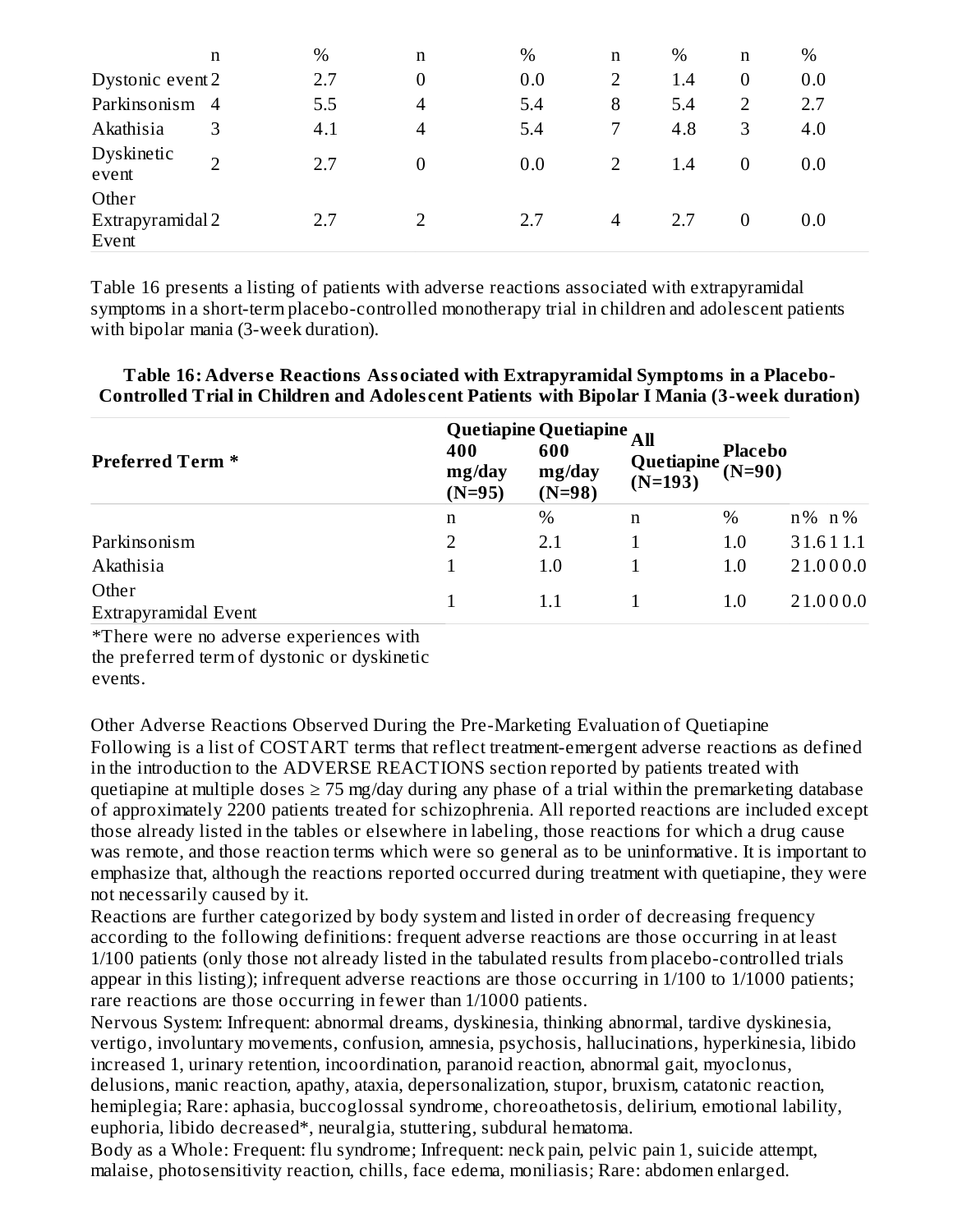Digestive System: Frequent: anorexia; Infrequent: increased salivation, increased appetite, gamma glutamyl transpeptidase increased, gingivitis, dysphagia, flatulence, gastroenteritis, gastritis, hemorrhoids, stomatitis, thirst, tooth caries, fecal incontinence, gastroesophageal reflux, gum hemorrhage, mouth ulceration, rectal hemorrhage, tongue edema; Rare: glossitis, hematemesis, intestinal obstruction, melena, pancreatitis.

Cardiovascular System: Infrequent: vasodilatation, QT interval prolonged, migraine, bradycardia, cerebral ischemia, irregular pulse, T wave abnormality, bundle branch block, cerebrovascular accident, deep thrombophlebitis, T wave inversion; Rare: angina pectoris, atrial fibrillation, AV block first degree, congestive heart failure, ST elevated, thrombophlebitis, T wave flattening, ST abnormality, increased QRS duration.

Respiratory System: Frequent: cough increased, dyspnea; Infrequent: pneumonia, epistaxis, asthma; Rare: hiccup, hyperventilation.

Metabolic and Nutritional System: Infrequent: weight loss, alkaline phosphatase increased, hyperlipemia, alcohol intolerance, dehydration, hyperglycemia, creatinine increased, hypoglycemia; Rare: glycosuria, gout, hand edema, hypokalemia, water intoxication.

Skin and Appendages System: Infrequent:pruritus, acne, eczema, contact dermatitis, maculopapular rash, seborrhea, skin ulcer; Rare: exfoliative dermatitis, psoriasis, skin discoloration.

Urogenital System: Infrequent: dysmenorrhea 1, vaginitis 1, urinary incontinence, metrorrhagia 1, impotence 1, dysuria, vaginal moniliasis 1, abnormal ejaculation 1, cystitis, urinary frequency, amenorrhea 1, female lactation 1, leukorrhea 1, vaginal hemorrhage 1, vulvovaginitis 1 orchitis 1; Rare: gynecomastia 1, nocturia, polyuria, acute kidney failure.

Special Senses: Infrequent: conjunctivitis, abnormal vision, dry eyes, tinnitus, taste perversion, blepharitis, eye pain; Rare: abnormality of accommodation, deafness, glaucoma.

Musculoskeletal System: Infrequent: pathological fracture, myasthenia, twitching, arthralgia, arthritis, leg cramps, bone pain.

Hemic and Lymphatic System: Infrequent: leukocytosis, anemia, ecchymosis, eosinophilia, hypochromic anemia; lymphadenopathy, cyanosis; Rare: hemolysis, thrombocytopenia.

Endocrine System: Infrequent:hypothyroidism, diabetes mellitus; Rare: hyperthyroidism.

Laboratory, ECG and vital sign changes observed in clinical studies

Laboratory Changes:

Neutrophil Counts

Adults: In placebo-controlled monotherapy clinical trials involving 3368 patients on quetiapine fumarate and 1515 on placebo, the incidence of at least one occurrence of neutrophil count <1.0 x 10 9/L among patients with a normal baseline neutrophil count and at least one available follow up laboratory measurement was 0.3% (10/2967) in patients treated with quetiapine fumarate, compared to 0.1% (2/1349) in patients treated with placebo. [see Warnings and Precautions (5.9) Transaminase Elevations

Adults: Asymptomatic, transient and reversible elevations in serum transaminases (primarily ALT) have been reported. In schizophrenia trials in adults, the proportions of patients with transaminase elevations of > 3 times the upper limits of the normal reference range in a pool of 3 to 6-week placebo-controlled trials were approximately 6% (29/483) for quetiapine compared to 1% (3/194) for placebo. In acute bipolar mania trials in adults, the proportions of patients with transaminase elevations of  $>$  3 times the upper limits of the normal reference range in a pool of 3- to 12-week placebo-controlled trials were approximately 1% for both quetiapine (3/560) and placebo (3/294). These hepatic enzyme elevations usually occurred within the first 3 weeks of drug treatment and promptly returned to pre-study levels with ongoing treatment with quetiapine. In bipolar depression trials, the proportions of patients with transaminase elevations of > 3 times the upper limits of the normal reference range in two 8-week placebo-controlled trials was 1% (5/698) for quetiapine and 2% (6/347) for placebo.

# Decreased Hemoglobin

Adults: In short-term placebo-controlled trials, decreases in hemoglobin to ≤13 g/dL males, ≤12 g/dL females on at least one occasion occurred in 8.3% (594/7155) of quetiapine-treated patients compared to 6.2% (219/3536) of patients treated with placebo. In a database of controlled and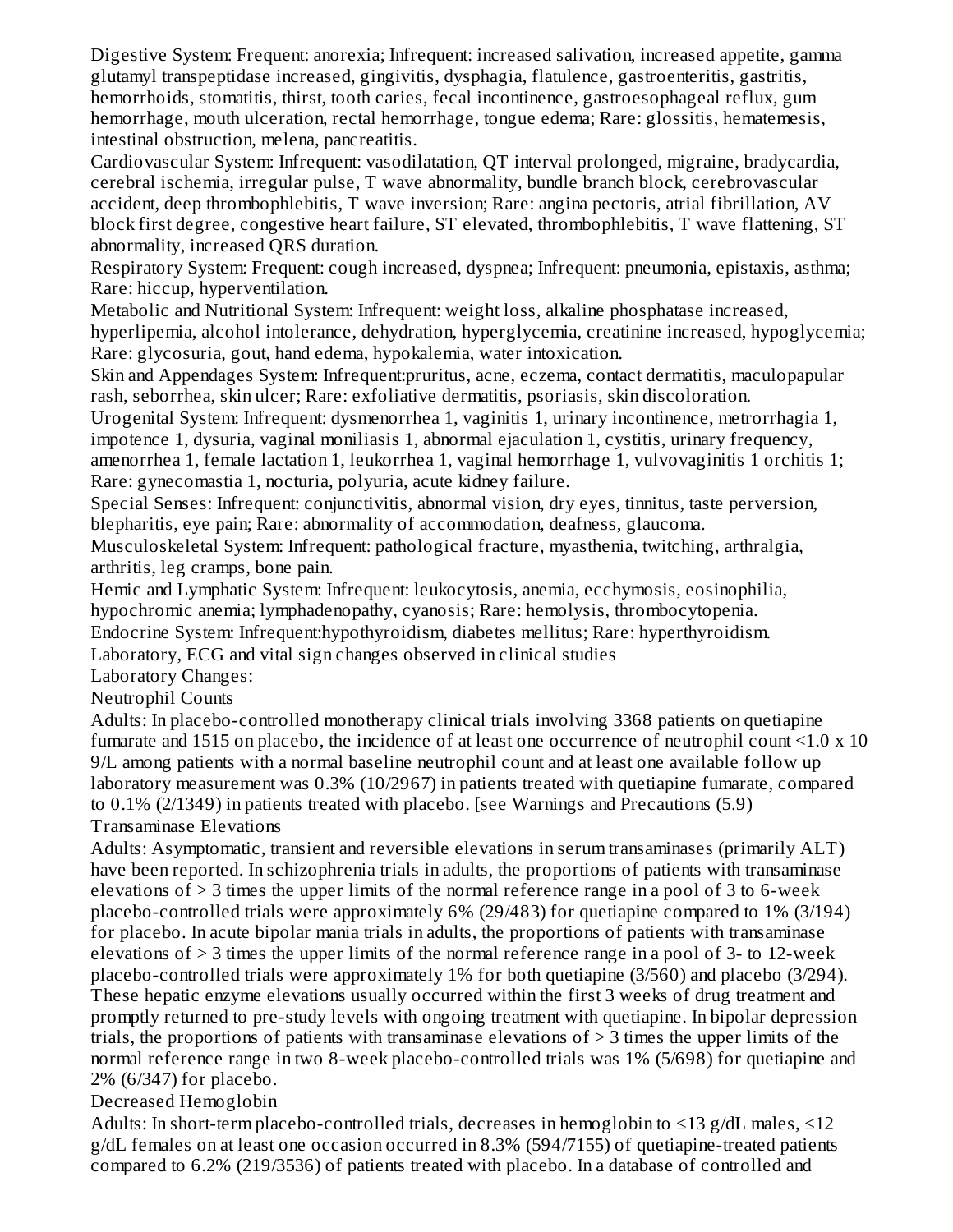uncontrolled clinical trials, decreases in hemoglobin to  $\leq 13$  g/dL males,  $\leq 12$  g/dL females on at least one occasion occurred in 11% (2277/20729) of quetiapine-treated patients. Interference with Urine Drug Screens

There have been literature reports suggesting false positive results in urine enzyme immunoassays for methadone and tricyclic antidepressants in patients who have taken quetiapine. Caution should be exercised in the interpretation of positive urine drug screen results for these drugs, and confirmation by alternative analytical technique (e.g. chromatographic methods) should be considered.

# ECG Changes

Adults:Between-group comparisons for pooled placebo-controlled trials revealed no statistically significant quetiapine/placebo differences in the proportions of patients experiencing potentially important changes in ECG parameters, including QT, QTc, and PR intervals. However, the proportions of patients meeting the criteria for tachycardia were compared in four 3- to 6-week placebo-controlled clinical trials for the treatment of schizophrenia revealing a 1% (4/399) incidence for quetiapine compared to 0.6% (1/156) incidence for placebo. In acute (monotherapy) bipolar mania trials the proportions of patients meeting the criteria for tachycardia was 0.5% (1/192) for quetiapine compared to 0% (0/178) incidence for placebo. In acute bipolar mania (adjunct) trials the proportions of patients meeting the same criteria was 0.6% (1/166) for quetiapine compared to 0% (0/171) incidence for placebo. In bipolar depression trials, no patients had heart rate increases to >120 beats per minute. Quetiapine use was associated with a mean increase in heart rate, assessed by ECG, of 7 beats per minute compared to a mean increase of 1 beat per minute among placebo patients. This slight tendency to tachycardia in adults may be related to quetiapine's potential for inducing orthostatic changes [see Warnings and Precautions (5.7)]. Children and Adolescents:

In the acute (6 week) schizophrenia trial in adolescents, increases in heart rate (>110 bpm) occurred in 5.2% (3/73) of patients receiving quetiapine 400 mg and 8.5% (5/74) of patients receiving quetiapine 800 mg compared to 0% (0/75) of patients receiving placebo. Mean increases in heart rate were 3.8 bpm and 11.2 bpm for quetiapine 400 mg and 800 mg groups, respectively, compared to a decrease of 3.3 bpm in the placebo group [see Warnings and Precautions (5.7)]. In the acute (3 week) bipolar mania trial in children and adolescents, increases in heart rate ( $>110$ ) bpm) occurred in 1.1% (1/89) of patients receiving quetiapine 400 mg and 4.7% (4/85) of patients receiving quetiapine 600 mg compared to 0% (0/98) of patients receiving placebo. Mean increases in heart rate were 12.8 bpm and 13.4 bpm for quetiapine 400 mg and 600 mg groups, respectively, compared to a decrease of 1.7 bpm in the placebo group [see Warnings and Precautions (5.7)]. In an acute (8-week) quetiapine extended release trial in children and adolescents (10 to 17 years of age) with bipolar depression, in which efficacy was not established, increases in heart rate  $(>110$ bpm 10 to 12 years and 13 to 17 years) occurred in 0% of patients receiving quetiapine extended release and 1.2% of patients receiving placebo. Mean increases in heart rate were 3.4 bpm for quetiapine extended release, compared to 0.3 bpm in the placebo group [see Warnings and Precautions (5.7)].

1adjusted for gender

# 6.2 Post Marketing Experience

The following adverse reactions were identified during post approval of quetiapine. Because these reactions are reported voluntarily from a population of uncertain size, it is not always possible to reliably estimate their frequency or establish a causal relationship to drug exposure. Adverse reactions reported since market introduction which were temporally related to quetiapine therapy include anaphylactic reaction, cardiomyopathy, hyponatremia, myocarditis, nocturnal enuresis, pancreatitis, retrograde amnesia, rhabdomyolysis, syndrome of inappropriate antidiuretic hormone secretion (SIADH), Stevens-Johnson syndrome (SJS), and toxic epidermal necrolysis (TEN).

# **DRUG INTERACTIONS**

7.1 Effect of Other Drugs on Quetiapine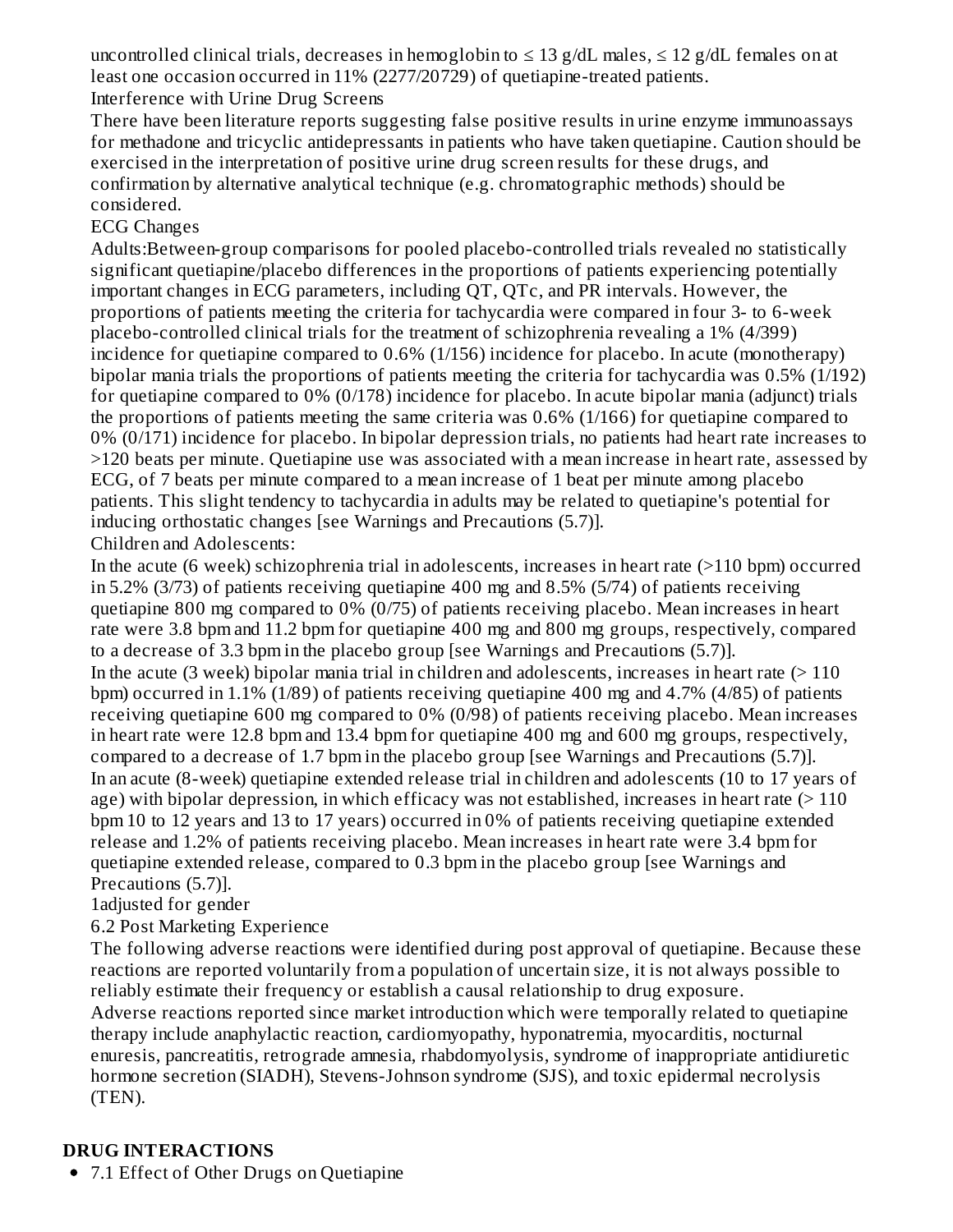The risks of using quetiapine in combination with other drugs have not been extensively evaluated in systematic studies. Given the primary CNS effects of quetiapine, caution should be used when it is taken in combination with other centrally acting drugs. Quetiapine potentiated the cognitive and motor effects of alcohol in a clinical trial in subjects with selected psychotic disorders, and alcoholic beverages should be limited while taking quetiapine.

Quetiapine exposure is increased by the prototype CYP3A4 inhibitors (e.g., ketoconazole, itraconazole, indinavir, ritonavir, nefazodone, etc.). and decreased by the prototype CYP3A4 inducers (e..g, phenytoin, carbamazepine, rifampin, avasimibe, St. John's wort etc.). Dose adjustment of quetiapine will be necessary if it is co-administered with potent CYP3A4 inducers or inhibitors. CYP3A4 inhibitors:

Coadministration of ketoconazole, a potent inhibitor of cytochrome CYP3A4, resulted in significant increase in quetiapine exposure. The dose of quetiapine should be reduced to one sixth of the original dose if coadministered with a strong CYP3A4 inhibitor [see Dosage and Administration (2.5) and Clinical Pharmacology (12.3)].

CYP3A4 inducers:

Coadministration of quetiapine and phenytoin, a CYP3A4 inducer increased the mean oral clearance of quetiapine by 5-fold. Increased doses of quetiapine up to 5 fold may be required to maintain control of symptoms of schizophrenia in patients receiving quetiapine and phenytoin, or other known potent CYP3A4 inducers [see Dosage and Administration (2.6) and Clinical Pharmacology (12.3)]. When the CYP3A4 inducer is discontinued, the dose of quetiapine should be reduced to the original level within 7 to 14 days [see Dosage and Administration (2.6)].

The potential effects of several concomitant medications on quetiapine pharmacokinetics were studied [see Clinical Pharmacology (12.3)]

7.2 Effect of Quetiapine on Other Drugs

Because of its potential for inducing hypotension, quetiapine may enhance the effects of certain antihypertensive agents.

Quetiapine may antagonize the effects of levodopa and dopamine agonists.

There are no clinically relevant pharmacokinetic interactions of quetiapine on other drugs based on the CYP pathway. Quetiapine and its metabolites are non-inhibitors of major metabolizing CYP's (1A2, 2C9, 2C19, 2D6 and 3A4).

# **USE IN SPECIFIC POPULATIONS**

• 8.1 Pregnancy

Pregnancy Category C:

Risk Summary

There are no adequate and well-controlled studies of quetiapine use in pregnant women. In limited published literature, there were no major malformations associated with quetiapine exposure during pregnancy. In animal studies, embryo-fetal toxicity occurred. Quetiapine should be used during pregnancy only if the potential benefit justifies the potential risk to the fetus. Human Data

There are limited published data on the use of quetiapine for treatment of schizophrenia and other psychiatric disorders during pregnancy. In a prospective observational study, 21 women exposed to quetiapine and other psychoactive medications during pregnancy delivered infants with no major malformations. Among 42 other infants born to pregnant women who used quetiapine during pregnancy, there were no major malformations reported (one study of 36 women, 6 case reports). Due to the limited number of exposed pregnancies, these postmarketing data do not reliably estimate the frequency or absence of adverse outcomes.

Neonates exposed to antipsychotic drugs (including quetiapine), during the third trimester of pregnancy are at risk for extrapyramidal and/or withdrawal symptoms following delivery. There have been reports of agitation, hypertonia, hypotonia, tremor, somnolence, respiratory distress and feeding disorder in these neonates. These complications have varied in severity; while in some cases symptoms have been self-limited, in other cases neonates have required intensive care unit support and prolonged hospitalization.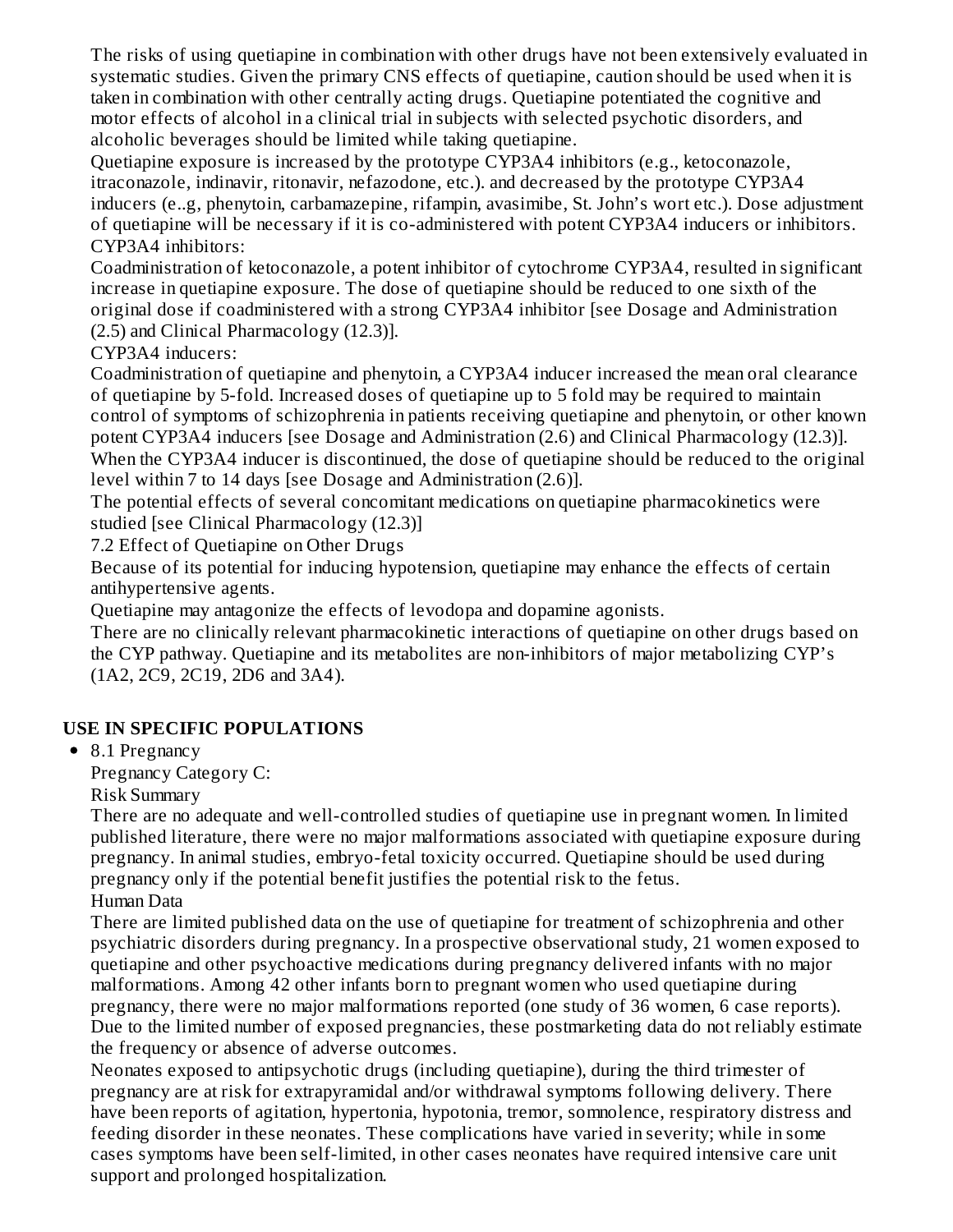# Animal Data

When pregnant rats and rabbits were exposed to quetiapine during organogenesis, there was no teratogenic effect at doses up to 2.4 times the maximum recommended human dose (MRHD) for schizophrenia of 800 mg/day based on mg/m 2 body surface area. However, there was evidence of embryo-fetal toxicity, which included delays in skeletal ossification occurring at approximately 1 and 2 times the MRHD of 800 mg/day in both rats and rabbits, and an increased incidence of carpal/tarsal flexure (minor soft tissue anomaly) in rabbit fetuses at approximately 2 times the MRHD. In addition, fetal weights were decreased in both species. Maternal toxicity (observed as decreased body weights and/or death) occurred at 2 times the MRHD in rats and approximately 1 to 2 times the MRHD (all doses tested) in rabbits.

In a peri/postnatal reproductive study in rats, no drug-related effects were observed when pregnant dams were treated with quetiapine at doses 0.01, 0.12, and 0.24 times the MRHD of 800 mg/day based on mg/m 2 body surface area. However, in a preliminary peri/postnatal study, there were increases in fetal and pup death, and decreases in mean litter weight at 3 times the MRHD. 8.2 Labor and Delivery

The effect of quetiapine on labor and delivery in humans is unknown.

8.3 Nursing Mothers

Quetiapine was excreted into human milk. Because of the potential for serious adverse reactions in nursing infants from quetiapine, a decision should be made whether to discontinue nursing or to discontinue the drug, taking into account the importance of the drug to the mother's health. In published case reports, the level of quetiapine in breast milk ranged from undetectable to 170 μg/L. The estimated infant dose ranged from 0.09% to 0.43% of the weight-adjusted maternal dose. Based on a limited number (N=8) of mother/infant pairs, calculated infant daily doses range from less than 0.01 mg/kg (at a maternal daily dose up to 100 mg quetiapine) to 0.1 mg/kg (at a maternal daily dose of 400 mg).

8.4 Pediatric Use

In general, the adverse reactions observed in children and adolescents during the clinical trials were similar to those in the adult population with few exceptions. Increases in systolic and diastolic blood pressure occurred in children and adolescents and did not occur in adults. Orthostatic hypotension occurred more frequently in adults (4 to 7%) compared to children and adolescents (< 1%) [see Warnings and Precautions (5.7) and Adverse Reactions (6.1)].

Schizophrenia

The efficacy and safety of quetiapine in the treatment of schizophrenia in adolescents aged 13 to 17 years were demonstrated in one 6-week, double-blind, placebo-controlled trial [see Indications and Usage (1.1), Dosage and Administration (2.2), Adverse Reactions (6.1), and Clinical Studies (14.1)]. Safety and effectiveness of quetiapine in pediatric patients less than 13 years of age with schizophrenia have not been established.

Maintenance

The safety and effectiveness of quetiapine in the maintenance treatment of bipolar disorder has not been established in pediatric patients less than 18 years of age. The safety and effectiveness of quetiapine in the maintenance treatment of schizophrenia has not been established in any patient population, including pediatric patients.

# Bipolar Mania

The efficacy and safety of quetiapine in the treatment of mania in children and adolescents ages 10 to 17 years with Bipolar I disorder was demonstrated in a 3-week, double-blind, placebo controlled, multicenter trial. [see Indications and Usage (1.2), Dosage and Administration (2.3), Adverse Reactions (6.1), and Clinical Studies (14.2)].

Safety and effectiveness of quetiapine in pediatric patients less than 10 years of age with bipolar mania have not been established

# Bipolar Depression

Safety and effectiveness of quetiapine in pediatric patients less than 18 years of age with bipolar depression have not been established. A clinical trial with quetiapine extended release was conducted in children and adolescents (10 to 17 years of age) with bipolar depression, efficacy was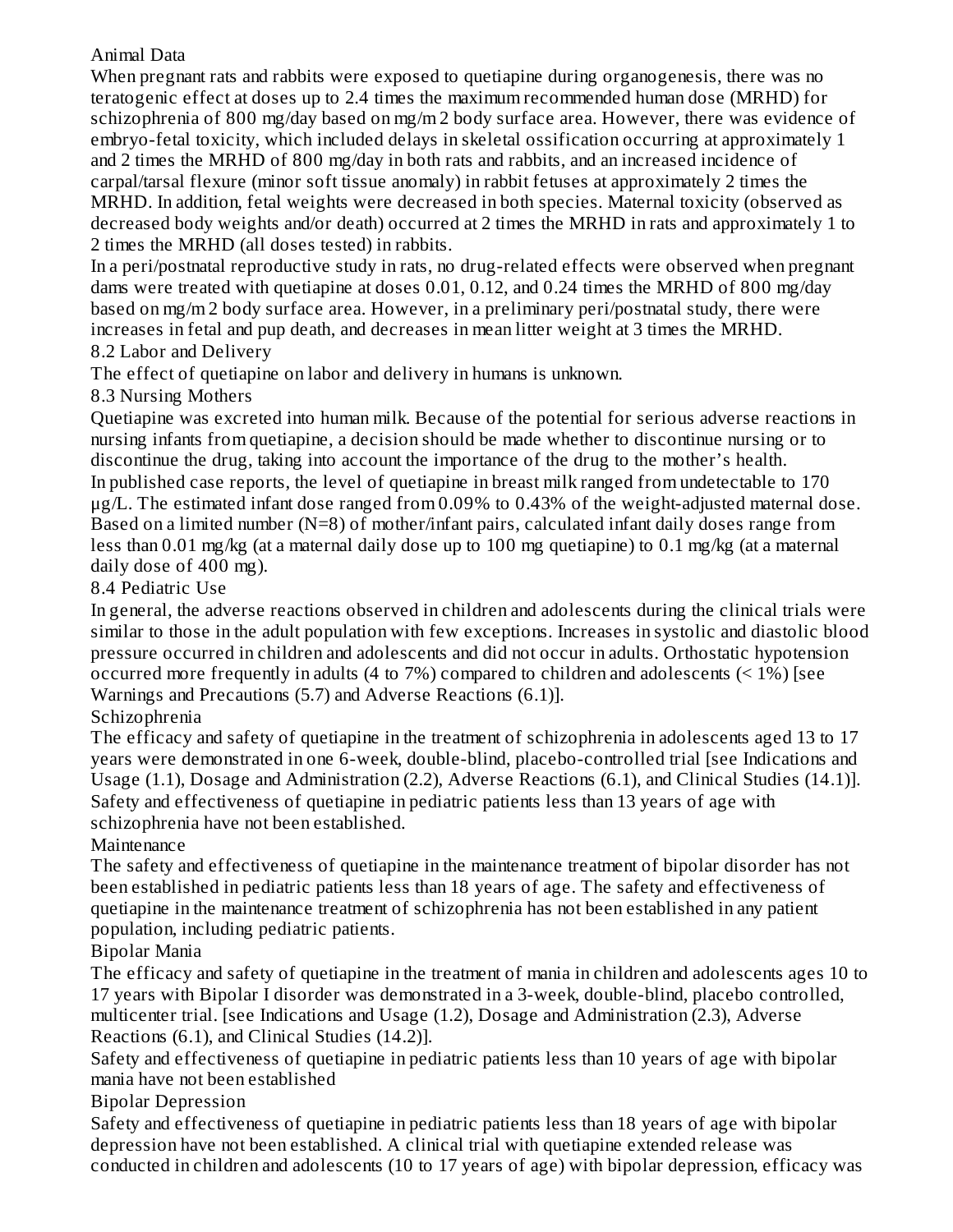not established.

Some differences in the pharmacokinetics of quetiapine were noted between children/adolescents (10 to 17 years of age) and adults. When adjusted for weight, the AUC and Cmax of quetiapine were 41% and 39% lower, respectively, in children and adolescents compared to adults. The pharmacokinetics of the active metabolite, norquetiapine, were similar between children/adolescents and adults after adjusting for weight [see Clinical Pharmacology (12.3)] .

8.5 Geriatric Use

Of the approximately 3700 patients in clinical studies with quetiapine, 7% (232) were 65 years of age or over. In general, there was no indication of any different tolerability of quetiapine in the elderly compared to younger adults. Nevertheless, the presence of factors that might decrease pharmacokinetic clearance, increase the pharmacodynamic response to quetiapine, or cause poorer tolerance or orthostasis, should lead to consideration of a lower starting dose, slower titration, and careful monitoring during the initial dosing period in the elderly. The mean plasma clearance of quetiapine was reduced by 30% to 50% in elderly patients when compared to younger patients [see Clinical Pharmacology (12.3) and Dosage and Administration (2.3)] .

8.6 Renal Impairment

Clinical experience with quetiapine in patients with renal impairment is limited [see Clinical Pharmacology (12.3)] .

8.7 Hepatic Impairment

Since quetiapine is extensively metabolized by the liver, higher plasma levels are expected in patients with hepatic impairment. In this population, a low starting dose of 25 mg/day is recommended and the dose may be increased in increments of 25 mg/day to 50 mg/day [see Dosage and Administration (2.4) and Clinical Pharmacology (12.3)] .

# **DRUG ABUSE AND DEPENDENCE**

• 9.1 Controlled Substance

Quetiapine is not a controlled substance.

9.2 Abuse

Quetiapine has not been systematically studied, in animals or humans, for its potential for abuse, tolerance or physical dependence. While the clinical trials did not reveal any tendency for any drugseeking behavior, these observations were not systematic and it is not possible to predict on the basis of this limited experience the extent to which a CNS-active drug will be misused, diverted, and/or abused once marketed. Consequently, patients should be evaluated carefully for a history of drug abuse, and such patients should be observed closely for signs of misuse or abuse of quetiapine, e.g., development of tolerance, increases in dose, drug-seeking behavior.

# **OVERDOSAGE**

• 10.1 Human Experience

In clinical trials, survival has been reported in acute overdoses of up to 30 grams of quetiapine. Most patients who overdosed experienced no adverse reactions or recovered fully from the reported reactions. Death has been reported in a clinical trial following an overdose of 13.6 grams of quetiapine alone. In general, reported signs and symptoms were those resulting from an exaggeration of the drug's known pharmacological effects, i.e., drowsiness and sedation, tachycardia and hypotension. Patients with pre-existing severe cardiovascular disease may be at an increased risk of the effects of overdose [see Warnings and Precautions (5.11)]. One case, involving an estimated overdose of 9600 mg, was associated with hypokalemia and first degree heart block. In post-marketing experience, there were cases reported of QT prolongation with overdose. There were also very rare reports of overdose of quetiapine alone resulting in death or coma. 10.2 Management of Overdosage

In case of acute overdosage, establish and maintain an airway and ensure adequate oxygenation and ventilation. Gastric lavage (after intubation, if patient is unconscious) and administration of activated charcoal together with a laxative should be considered. The possibility of obtundation, seizure or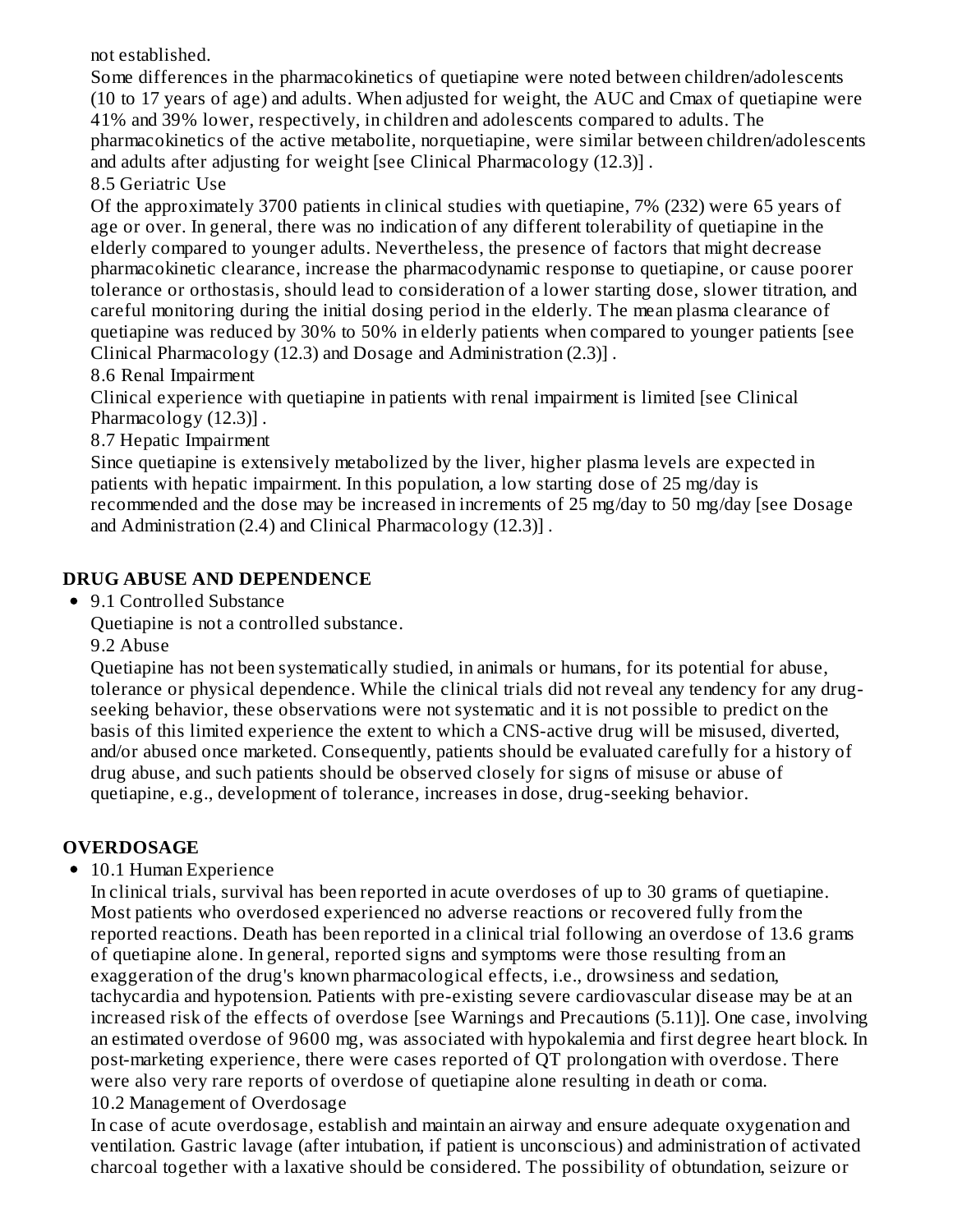dystonic reaction of the head and neck following overdose may create a risk of aspiration with induced emesis. Cardiovascular monitoring should commence immediately and should include continuous electrocardiographic monitoring to detect possible arrhythmias. If antiarrhythmic therapy is administered, disopyramide, procainamide and quinidine carry a theoretical hazard of additive QT-prolonging effects when administered in patients with acute overdosage of quetiapine. Similarly it is reasonable to expect that the alpha-adrenergic-blocking properties of bretylium might be additive to those of quetiapine, resulting in problematic hypotension.

There is no specific antidote to quetiapine. Therefore, appropriate supportive measures should be instituted. The possibility of multiple drug involvement should be considered. Hypotension and circulatory collapse should be treated with appropriate measures such as intravenous fluids and/or sympathomimetic agents (epinephrine and dopamine should not be used, since beta stimulation may worsen hypotension in the setting of quetiapine-induced alpha blockade). In cases of severe extrapyramidal symptoms, anticholinergic medication should be administered. Close medical supervision and monitoring should continue until the patient recovers.

### **DESCRIPTION**

Quetiapine is a psychotropic agent belonging to a chemical class, the dibenzothiazepine derivatives. The chemical designation is 2-[2-(4-dibenzo [ b,f ] [1,4]thiazepin-11-yl-1-piperazinyl)ethoxy] ethanol fumarate (2:1) (salt). It is present in tablets as the fumarate salt. All doses and tablet strengths are expressed as milligrams of base, not as fumarate salt. Its molecular formula is C 42H 50N 6O 4S 2•C 4H 4O 4 and it has a molecular weight of 883.11 (fumarate salt). The structural formula is:



Quetiapine fumarate is a white to off-white crystalline powder which is moderately soluble in water.

Quetiapine fumarate tablet is supplied for oral administration as 25 mg (round, pink), 50 mg (round, white to off white), 100 mg (round, yellow), 200 mg (round, white to off white), 300 mg (capsuleshaped, white), and 400 mg (capsule-shaped, yellow) tablets.

Inactive ingredients are povidone, dibasic calcium phosphate dihydrate, microcrystalline cellulose, sodium starch glycolate, lactose monohydrate, magnesium stearate, hypromellose, polyethylene glycol and titanium dioxide.

The 25 mg tablets contain iron oxide red and iron oxide yellow and the 100 mg and 400 mg tablets contain only iron oxide yellow.

Each 25 mg tablet contains quetiapine fumarate equivalent to 25 mg quetiapine. Each 50 mg tablet contains quetiapine fumarate equivalent to 50 mg quetiapine. Each 100 mg tablet contains quetiapine fumarate equivalent to 100 mg quetiapine. Each 200 mg tablet contains quetiapine fumarate equivalent to 200 mg quetiapine. Each 300 mg tablet contains quetiapine fumarate equivalent to 300 mg quetiapine. Each 400 mg tablet contains quetiapine fumarate equivalent to 400 mg quetiapine.

#### **CLINICAL PHARMACOLOGY**

• 12.1 Mechanism of Action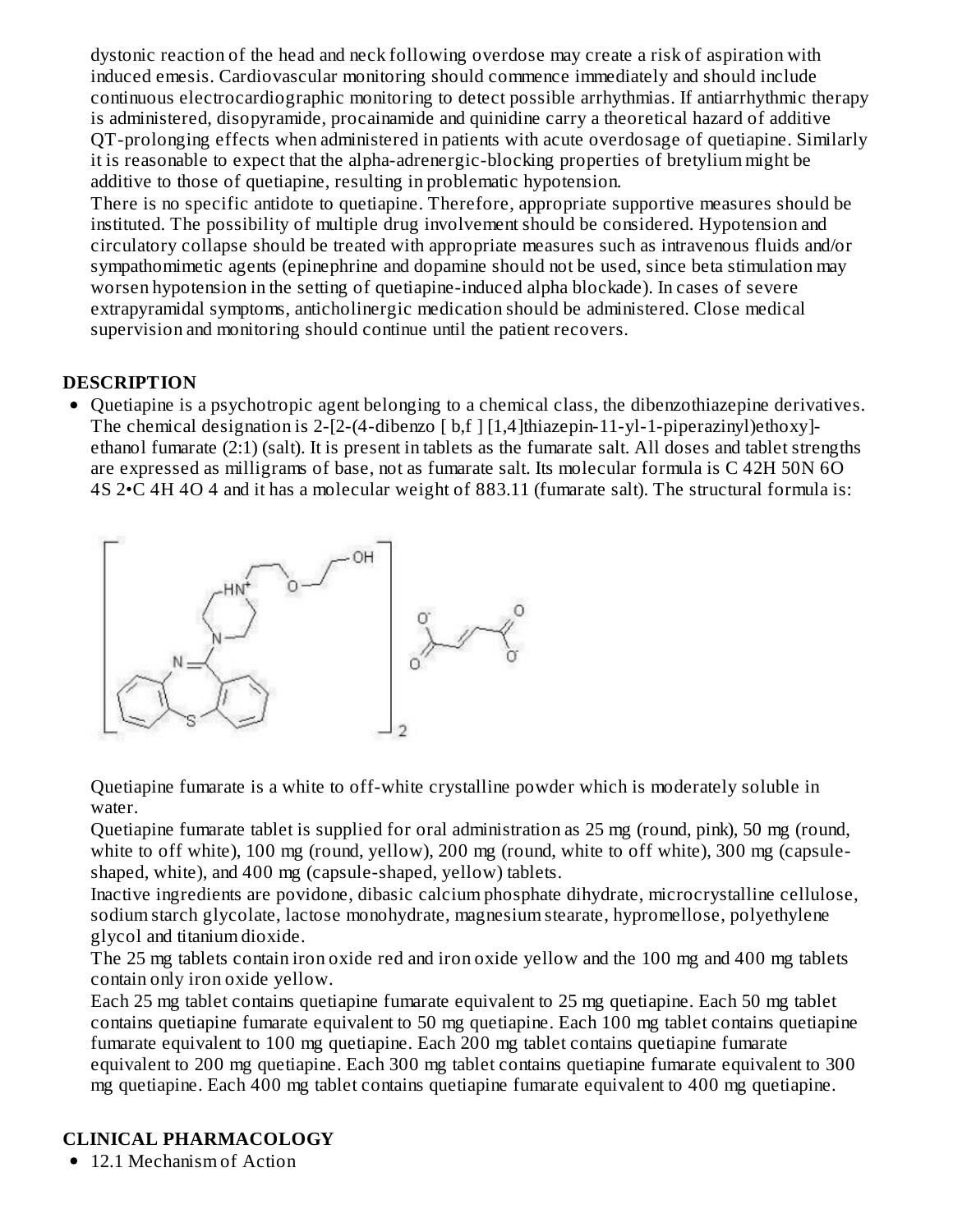The mechanism of action of quetiapine is unknown. However, it has been proposed that the efficacy of quetiapine in schizophrenia and its mood stabilizing properties in bipolar depression and mania are mediated through a combination of dopamine type 2 (D 2) and serotonin type 2 (5HT 2) antagonism. Antagonism at receptors other than dopamine and 5HT 2 with similar receptor affinities may explain some of the other effects of quetiapine.

Quetiapine's antagonism of histamine H 1 receptors may explain the somnolence observed with this drug.

Quetiapine's antagonism of adrenergic α 1 receptors may explain the orthostatic hypotension observed with this drug.

12.2 Pharmacodynamics

Quetiapine is an antagonist at multiple neurotransmitter receptors in the brain: serotonin 5HT 1A and 5HT 2 (IC 50s=717 & 148nM, respectively), dopamine D 1 and D 2 (IC 50s=1268 & 329nM, respectively), histamine H 1 (IC50=30nM), and adrenergic  $α1$  and  $α2$ receptors (IC 50s=94 & 271nM, respectively). Quetiapine has no appreciable affinity at cholinergic muscarinic and benzodiazepine receptors (IC  $50s > 5000$  nM).

Effect on QT Interval

In clinical trials quetiapine was not associated with a persistent increase in QT intervals. However, the QT effect was not systematically evaluated in a thorough QT study. In post marketing experience there were cases reported of QT prolongation in patients who overdosed on quetiapine [ see Overdosage (10.1)], in patients with concomitant illness, and in patients taking medicines known to cause electrolyte imbalance or increase QT interval.

12.3 Pharmacokinetics

Adults

Quetiapine fumarate activity is primarily due to the parent drug. The multiple-dose pharmacokinetics of quetiapine are dose-proportional within the proposed clinical dose range, and quetiapine accumulation is predictable upon multiple dosing. Elimination of quetiapine is mainly via hepatic metabolism with a mean terminal half-life of about 6 hours within the proposed clinical dose range. Steady-state concentrations are expected to be achieved within two days of dosing. Quetiapine is unlikely to interfere with the metabolism of drugs metabolized by cytochrome P450 enzymes. Children and Adolescents

At steady-state the pharmacokinetics of the parent compound, in children and adolescents (10 to 17 years of age), were similar to adults. However, when adjusted for dose and weight, AUC and Cmax of the parent compound were 41% and 39% lower, respectively, in children and adolescents than in adults. For the active metabolite, norquetiapine, AUC and Cmax were 45% and 31% higher, respectively, in children and adolescents than in adults. When adjusted for dose and weight, the pharmacokinetics of the metabolite, norquetiapine, was similar between children and adolescents and adults [ see Use in Specific Populations (8.4)].

Absorption

Quetiapine fumarate is rapidly absorbed after oral administration, reaching peak plasma concentrations in 1.5 hours. The tablet formulation is 100% bioavailable relative to solution. The bioavailability of quetiapine is marginally affected by administration with food, with C max and AUC values increased by 25% and 15%, respectively.

# Distribution

Quetiapine is widely distributed throughout the body with an apparent volume of distribution of 10±4 L/kg. It is 83% bound to plasma proteins at therapeutic concentrations. In vitro, quetiapine did not affect the binding of warfarin or diazepam to human serum albumin. In turn, neither warfarin nor diazepam altered the binding of quetiapine.

# Metabolism and Elimination

Following a single oral dose of 14C-quetiapine, less than 1% of the administered dose was excreted as unchanged drug, indicating that quetiapine is highly metabolized. Approximately 73% and 20% of the dose was recovered in the urine and feces, respectively.

Quetiapine is extensively metabolized by the liver. The major metabolic pathways are sulfoxidation to the sulfoxide metabolite and oxidation to the parent acid metabolite; both metabolites are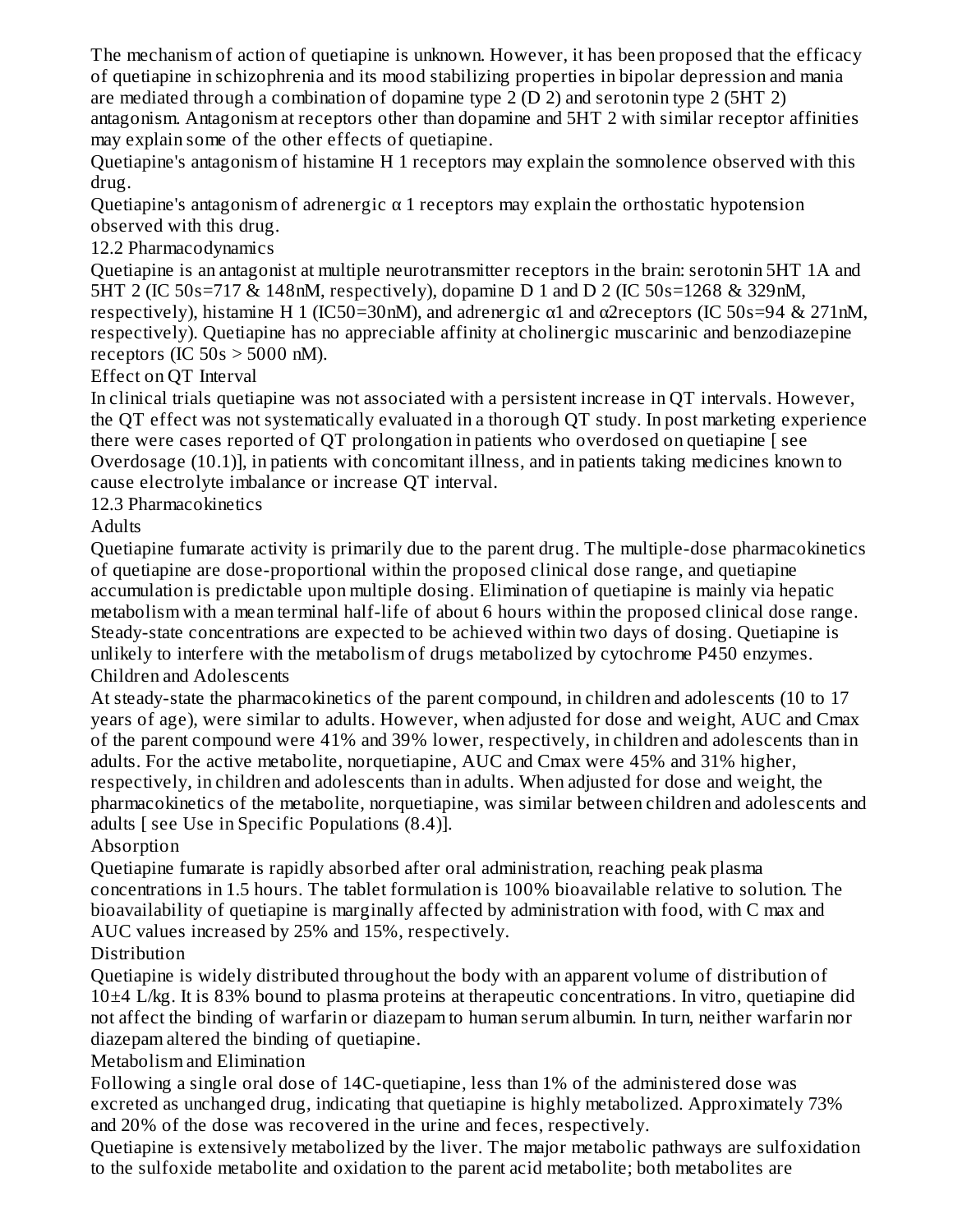pharmacologically inactive. In vitro studies using human liver microsomes revealed that the cytochrome P450 3A4 isoenzyme is involved in the metabolism of quetiapine to its major, but inactive, sulfoxide metabolite and in the metabolism of its active metabolite N-desalkyl quetiapine. Age

Oral clearance of quetiapine was reduced by 40% in elderly patients ( $\geq 65$  years, n=9) compared to young patients (n=12), and dosing adjustment may be necessary [see Dosage and Administration (2.3)].

Gender

There is no gender effect on the pharmacokinetics of quetiapine.

Race

There is no race effect on the pharmacokinetics of quetiapine.

Smoking

Smoking has no effect on the oral clearance of quetiapine.

Renal Insufficiency

Patients with severe renal impairment (Clcr=10 to 30 mL/min/1.73 m 2, n=8) had a 25% lower mean oral clearance than normal subjects (Clcr  $> 80 \text{ mL/min}/1.73 \text{ m}$  2, n=8), but plasma quetiapine concentrations in the subjects with renal insufficiency were within the range of concentrations seen in normal subjects receiving the same dose. Dosage adjustment is therefore not needed in these patients.[see Use in Specific Populations (8.6)].

Hepatic Insufficiency

Hepatically impaired patients (n=8) had a 30% lower mean oral clearance of quetiapine than normal subjects. In two of the 8 hepatically impaired patients, AUC and Cmax were 3 times higher than those observed typically in healthy subjects. Since quetiapine is extensively metabolized by the liver, higher plasma levels are expected in the hepatically impaired population, and dosage adjustment may be needed [see Dosage and Administration(2.4) and Use in Specific Populations  $(8.7)$ ].

Drug-Drug Interaction Studies

The in vivo assessments of effect of other drugs on the pharmacokinetics of quetiapine are summarized in Table 17 [see Dosage and Administration (2.5 and 2.6) and Drug Interactions (7.1)].

| Coadministered<br>drug | Dose schedules           | Effect on<br>quetiapine<br>pharmacokinetics |                                                                                                                                          |
|------------------------|--------------------------|---------------------------------------------|------------------------------------------------------------------------------------------------------------------------------------------|
| Coadministered<br>drug | Quetiapine               |                                             |                                                                                                                                          |
| Phenytoin              | 100 mg three times daily | 250 mg three times daily                    | 5 fold<br>Increase in<br>oral<br>clearance                                                                                               |
| Divalproex             | 500 mg twice daily       | 150 mg twice daily                          | 17%<br>increase<br>mean max<br>plasma<br>concentration<br>at steady<br>state.<br>No effect on<br>absorption or<br>mean oral<br>clearance |
| Thioridazine           | 200 mg twice daily       | 300 mg twice daily                          | 65%                                                                                                                                      |

**Table 17: The Effect of Other Drugs on the Pharmacokinetics of Quetiapine**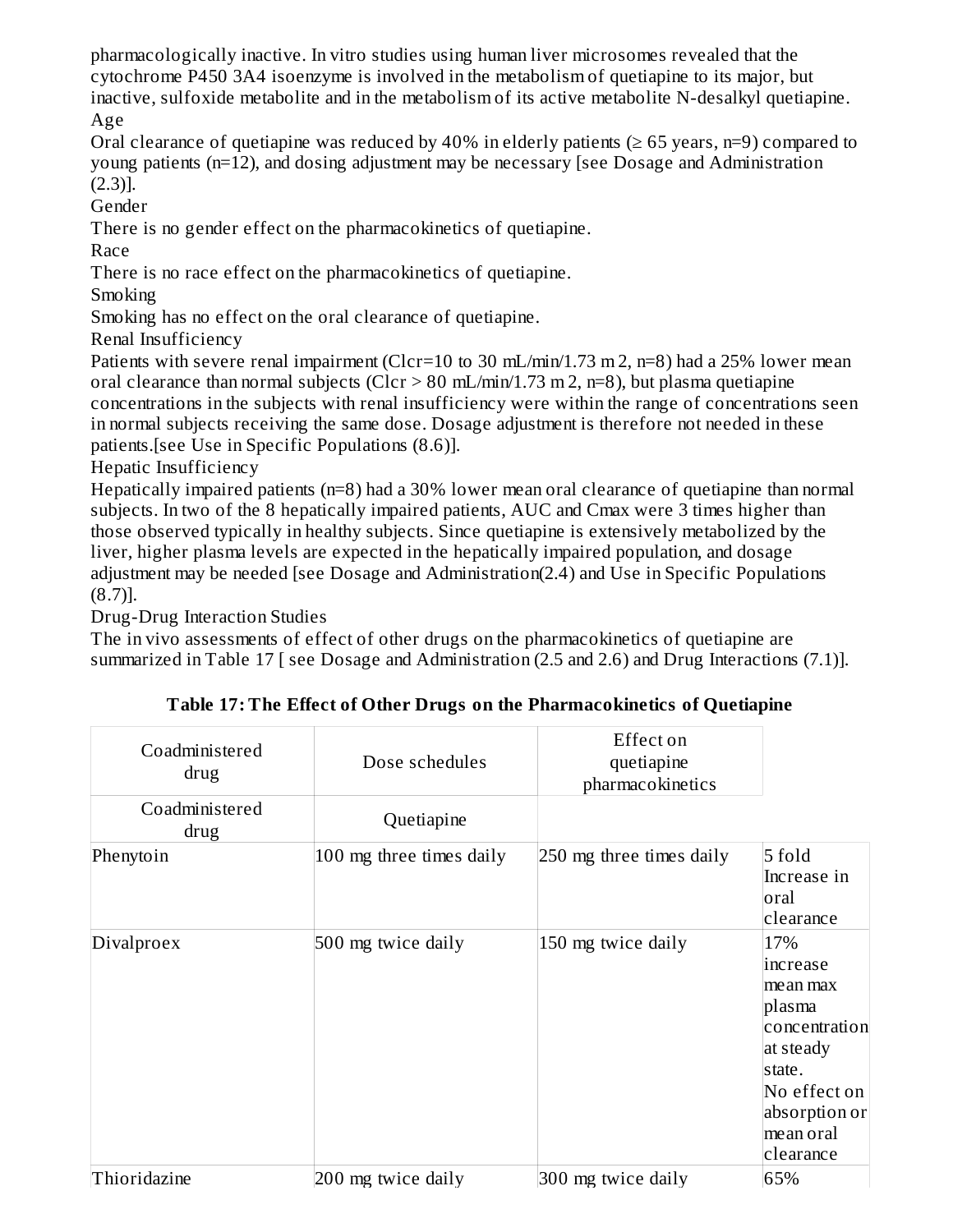|                          |                                                         |                    | increase in    |
|--------------------------|---------------------------------------------------------|--------------------|----------------|
|                          |                                                         |                    | oral           |
|                          |                                                         |                    | clearance      |
| Cimetidine               | 400 mg three times daily for $150$ mg three times daily |                    | 20%            |
|                          | 4 days                                                  |                    | decrease in    |
|                          |                                                         |                    | mean oral      |
|                          |                                                         |                    | clearance      |
| Ketoconazole (potent CYP | 200 mg once daily for 4                                 | 25 mg single dose  | 84%            |
| 3A4 inhibitor)           | days                                                    |                    | decrease in    |
|                          |                                                         |                    | oral           |
|                          |                                                         |                    | clearance      |
|                          |                                                         |                    | resulting in a |
|                          |                                                         |                    | $6.2$ fold     |
|                          |                                                         |                    | increase in    |
|                          |                                                         |                    | AUC of         |
|                          |                                                         |                    | quetiapine     |
| Fluoxetine               | 60 mg once daily                                        | 300 mg twice daily | No change in   |
|                          |                                                         |                    | steady state   |
|                          |                                                         |                    | PK             |
| Imipramine               | 75 mg twice daily                                       | 300 mg twice daily | No change in   |
|                          |                                                         |                    | steady state   |
|                          |                                                         |                    | PK             |
| Haloperidol              | 7.5 mg twice daily                                      | 300 mg twice daily | No change in   |
|                          |                                                         |                    | steady state   |
|                          |                                                         |                    | PK             |
| Risperidone              | 3 mg twice daily                                        | 300 mg twice daily | No change in   |
|                          |                                                         |                    | steady state   |
|                          |                                                         |                    | PK             |

In vitro enzyme inhibition data suggest that quetiapine and 9 of its metabolites would have little inhibitory effect on in vivo metabolism mediated by cytochromes CYP 1A2, 2C9, 2C19, 2D6 and 3A4.

Quetiapine at doses of 750 mg/day did not affect the single dose pharmacokinetics of antipyrine, lithium or lorazepam (Table 18) [see Drug Interactions (7.2)].

|  | Table 18: The Effect of Quetiapine on the Pharmacokinetics of Other Drugs |  |
|--|---------------------------------------------------------------------------|--|
|  |                                                                           |  |

| Coadministered drug | Dose schedules                                    | Effect on other drugs<br>pharmacokinetics |                                                                                                    |
|---------------------|---------------------------------------------------|-------------------------------------------|----------------------------------------------------------------------------------------------------|
| Coadministered drug | Quetiapine                                        |                                           |                                                                                                    |
| Lorazepam           | 2 mg, single dose                                 | 250 mg three times daily                  | Oral clearance<br>of lorazepam<br>reduced by 20%                                                   |
| Divalproex          | 500 mg twice daily                                | 150 mg twice daily                        | $C$ max and $AUC$<br>of free valproic<br>acid at steady-<br>state was<br>decreased by 10<br>to 12% |
| Lithium             | Up to $2400$ mg/day given<br>in twice daily doses | $250$ mg three times daily                | No effect on<br>steady-state<br>pharmacokinetics                                                   |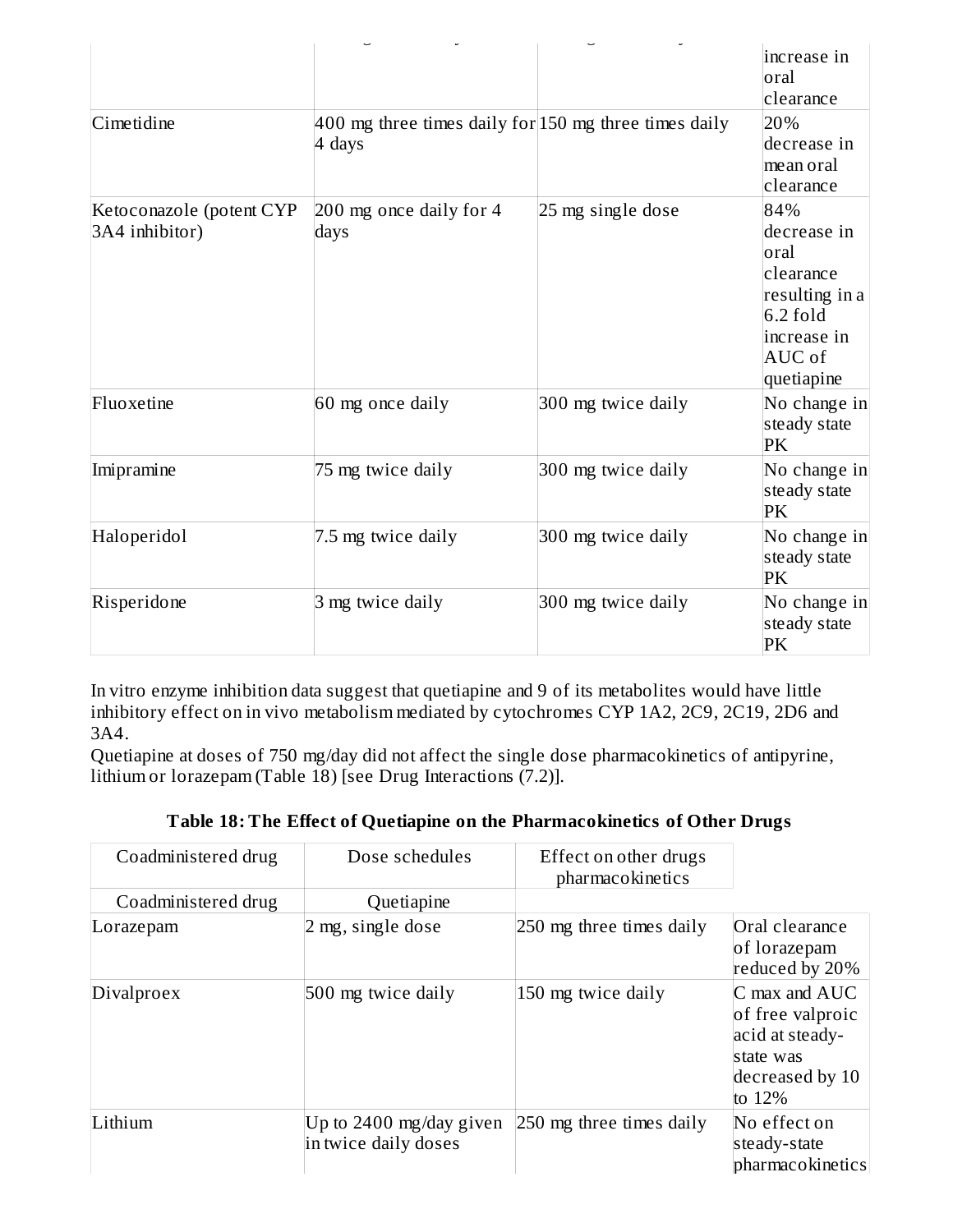|            |                  |                          | of lithium         |
|------------|------------------|--------------------------|--------------------|
| Antipyrine | 1 g, single dose | 250 mg three times daily | No effect on       |
|            |                  |                          | clearance of       |
|            |                  |                          | antipyrine or      |
|            |                  |                          | urinary recovery   |
|            |                  |                          | of its metabolites |

# **NONCLINICAL TOXICOLOGY**

- 13.1 Carcinogenesis, Mutagenesis, Impairment of Fertility
	- Carcinogenesis

Carcinogenicity studies were conducted in C57BL mice and Wistar rats. Quetiapine was administered in the diet to mice at doses of 20, 75, 250, and 750 mg/kg and to rats by gavage at doses of 25, 75, and 250 mg/kg for two years. These doses are equivalent to 0.1, 0.5, 1.5, and 4.5 times the maximum human dose (MRHD) of 800 mg/day based on mg/m 2 body surface area (mice) or 0.3, 1, and 3 times the MRHD based on mg/m 2 body surface area (rats). There were statistically significant increases in thyroid gland follicular adenomas in male mice at doses 1.5 and 4.5 times the MRHD on mg/m 2 body surface area and in male rats at a dose of 3 times the MRHD on mg/m 2 body surface area. Mammary gland adenocarcinomas were statistically significantly increased in female rats at all doses tested (0.3, 1, and 3 times the MRHD on mg/m 2 body surface area).

Thyroid follicular cell adenomas may have resulted from chronic stimulation of the thyroid gland by thyroid stimulating hormone (TSH) resulting from enhanced metabolism and clearance of thyroxine by rodent liver. Changes in TSH, thyroxine, and thyroxine clearance consistent with this mechanism were observed in subchronic toxicity studies in rat and mouse and in a 1-year toxicity study in rat; however, the results of these studies were not definitive. The relevance of the increases in thyroid follicular cell adenomas to human risk, through whatever mechanism, is unknown.

Antipsychotic drugs have been shown to chronically elevate prolactin levels in rodents. Serum measurements in a 1-year toxicity study showed that quetiapine increased median serum prolactin levels a maximum of 32- and 13-fold in male and female rats, respectively. Increases in mammary neoplasms have been found in rodents after chronic administration of other antipsychotic drugs and are considered to be prolactin-mediated. The relevance of this increased incidence of prolactinmediated mammary gland tumors in rats to human risk is unknown [see Warnings and Precautions (5.14)].

# Mutagenesis

The mutagenic potential of quetiapine was tested in the in vitro Ames bacterial gene mutation assay and in the in vitro mammalian gene mutation assay in Chinese Hamster Ovary cells. The clastogenic potential of quetiapine was tested in the in vitro chromosomal aberration assay in cultured human lymphocytes and in the in vivo bone marrow micronucleus assay in rats up to 500 mg/kg which is 6 times the maximum recommended human dose on mg/m 2 body surface area. Based on weight of evidence quetiapine was not mutagenic or clastogenic in these tests.

Impairment of Fertility

Quetiapine decreased mating and fertility in male Sprague-Dawley rats at oral doses of 50 and 150 mg/kg or approximately 1 and 3 times the maximum human dose (MRHD) of 800 mg/day on mg/m 2 body surface area. Drug-related effects included increases in interval to mate and in the number of matings required for successful impregnation. These effects continued to be observed at 3 times the MRHD even after a two-week period without treatment. The no-effect dose for impaired mating and fertility in male rats was 25 mg/kg, or 0.3 times the MRHD dose on mg/m 2 body surface area. Quetiapine adversely affected mating and fertility in female Sprague-Dawley rats at an oral dose approximately 1 times the MRHD of 800 mg/day on mg/m 2 body surface area. Drug-related effects included decreases in matings and in matings resulting in pregnancy, and an increase in the interval to mate. An increase in irregular estrus cycles was observed at doses of 10 and 50 mg/kg, or approximately 0.1 and 1 times the MRHD of 800 mg/day on mg/m 2 body surface area. The noeffect dose in female rats was 1 mg/kg, or 0.01 times the MRHD of 800 mg/day on mg/m 2 body surface area.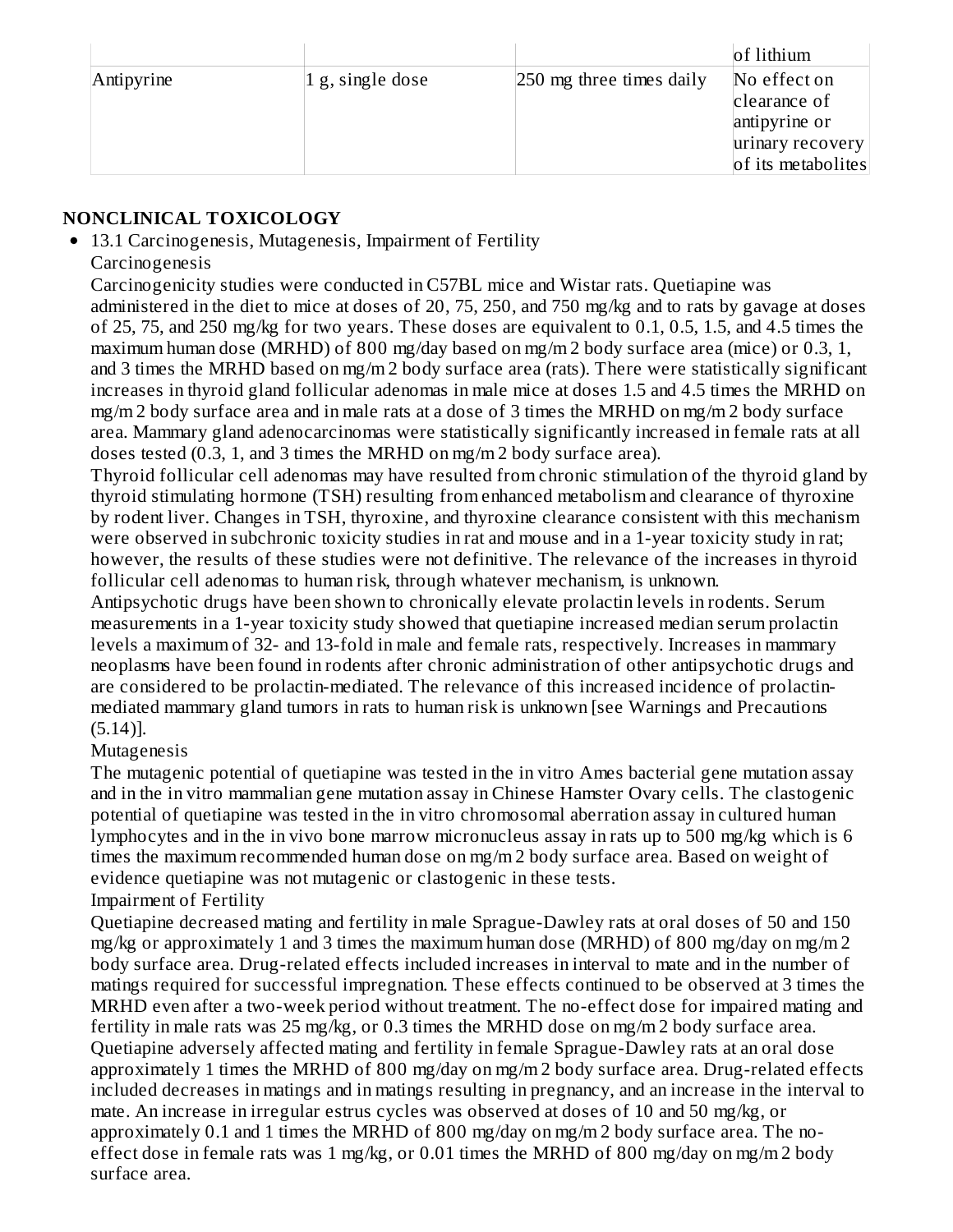# 13.2 Animal Toxicology and/or Pharmacology

Quetiapine caused a dose-related increase in pigment deposition in thyroid gland in rat toxicity studies which were 4 weeks in duration or longer and in a mouse 2-year carcinogenicity study. Doses were 10 to 250 mg/kg in rats and 75 to 750 mg/kg in mice; these doses are 0.1 to 3, and 0.1 to 4.5 times the maximum recommended human dose (MRHD) of 800 mg/day on mg/m 2 body surface area, respectively. Pigment deposition was shown to be irreversible in rats. The identity of the pigment could not be determined, but was found to be co-localized with quetiapine in thyroid gland follicular epithelial cells. The functional effects and the relevance of this finding to human risk are unknown.

In dogs receiving quetiapine for 6 or 12 months, but not for 1 month, focal triangular cataracts occurred at the junction of posterior sutures in the outer cortex of the lens at a dose of 100 mg/kg, or 4 times the MRHD of 800 mg/day on mg/m 2 body surface area. This finding may be due to inhibition of cholesterol biosynthesis by quetiapine. Quetiapine caused a dose-related reduction in plasma cholesterol levels in repeat-dose dog and monkey studies; however, there was no correlation between plasma cholesterol and the presence of cataracts in individual dogs. The appearance of delta 8 cholestanol in plasma is consistent with inhibition of a late stage in cholesterol biosynthesis in these species. There also was a 25% reduction in cholesterol content of the outer cortex of the lens observed in a special study in quetiapine treated female dogs. Drugrelated cataracts have not been seen in any other species; however, in a 1-year study in monkeys, a striated appearance of the anterior lens surface was detected in 2/7 females at a dose of 225 mg/kg or 5.5 times the MRHD of 800 mg/day on mg/m 2 body surface area.

# **CLINICAL STUDIES**

- 14.1 Schizophrenia
	- Short-term Trials Adults

The efficacy of quetiapine in the treatment of schizophrenia was established in 3 short-term (6 week) controlled trials of inpatients with schizophrenia who met DSM III-R criteria for schizophrenia. Although a single fixed dose haloperidol arm was included as a comparative treatment in one of the three trials, this single haloperidol dose group was inadequate to provide a reliable and valid comparison of quetiapine and haloperidol.

Several instruments were used for assessing psychiatric signs and symptoms in these studies, among them the Brief Psychiatric Rating Scale (BPRS), a multi-item inventory of general psychopathology traditionally used to evaluate the effects of drug treatment in schizophrenia. The BPRS psychosis cluster (conceptual disorganization, hallucinatory behavior, suspiciousness, and unusual thought content) is considered a particularly useful subset for assessing actively psychotic schizophrenic patients. A second traditional assessment, the Clinical Global Impression (CGI), reflects the impression of a skilled observer, fully familiar with the manifestations of schizophrenia, about the overall clinical state of the patient.

The results of the trials follow:

- 1. 1. In a 6-week, placebo-controlled trial (n=361) (study 1) involving 5 fixed doses of quetiapine (75 mg/day, 150 mg/day, 300 mg/day, 600 mg/day and 750 mg/day given in divided doses three times per day), the 4 highest doses of quetiapine were generally superior to placebo on the BPRS total score, the BPRS psychosis cluster and the CGI severity score, with the maximal effect seen at 300 mg/day, and the effects of doses of 150 mg/day to 750 mg/day were generally indistinguishable.
- 2. 2. In a 6-week, placebo-controlled trial (n=286) (study 2) involving titration of quetiapine in high (up to 750 mg/day given in divided doses three times per day) and low (up to 250 mg/day given in divided doses three times per day) doses, only the high dose quetiapine group (mean dose, 500 mg/day) was superior to placebo on the BPRS total score, the BPRS psychosis cluster, and the CGI severity score.
- 3. 3. In a 6-week dose and dose regimen comparison trial (n=618) (study 3) involving two fixed doses of quetiapine (450 mg/day given in divided doses both twice daily and three times daily and 50 mg/day given in divided doses twice daily), only the 450 mg/day (225 mg given twice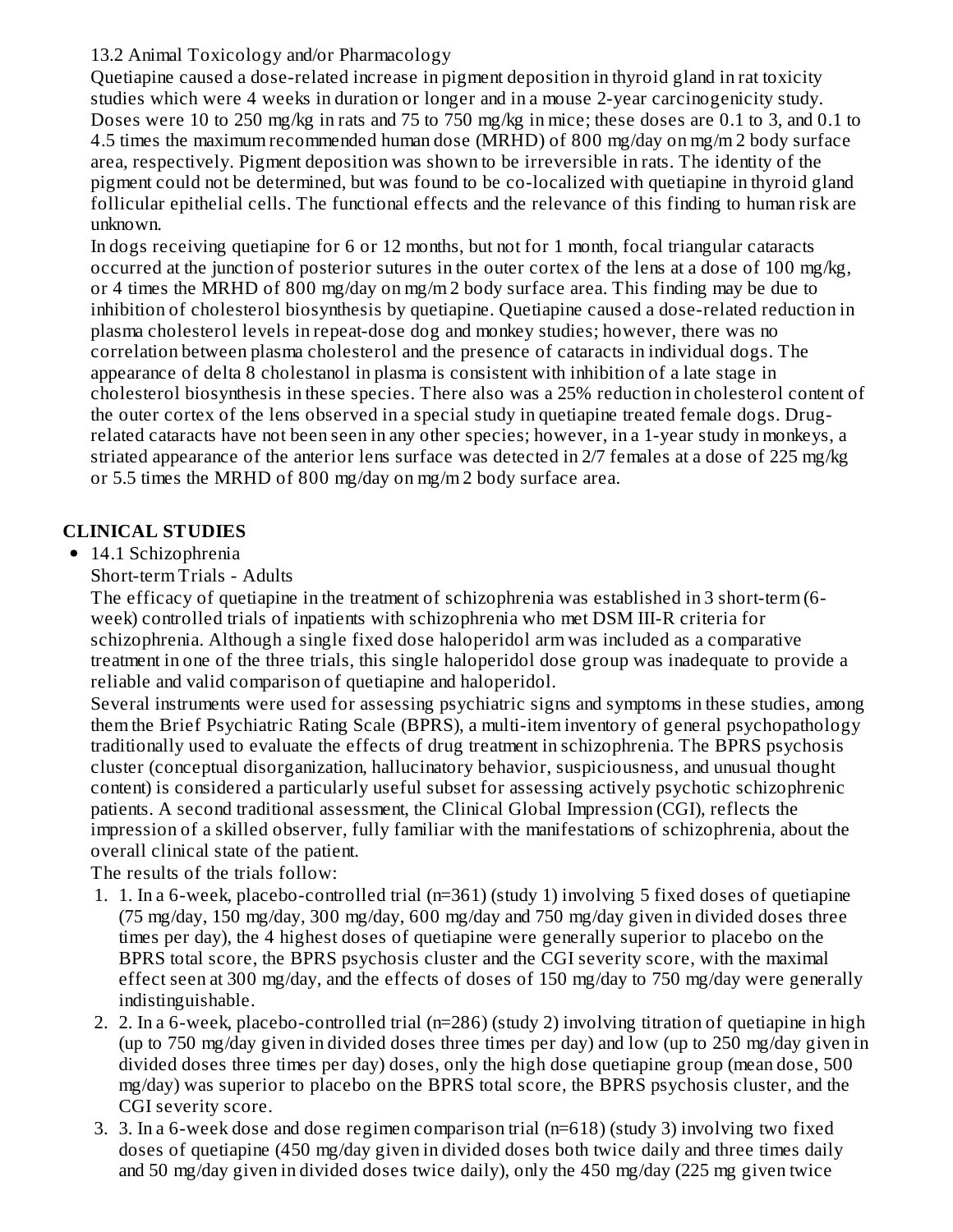daily) dose group was superior to the 50 mg/day (25 mg given twice daily) quetiapine dose

group on the BPRS total score, the BPRS psychosis cluster, and the CGI severity score. The primary efficacy results of these three studies in the treatment of schizophrenia in adults is presented in Table 19.

Examination of population subsets (race, gender, and age) did not reveal any differential responsiveness on the basis of race or gender, with an apparently greater effect in patients under the age of 40 years compared to those older than 40. The clinical significance of this finding is unknown.

Adolescents (ages 13 to 17)

The efficacy of quetiapine in the treatment of schizophrenia in adolescents (13 to 17 years of age) was demonstrated in a 6-week, double-blind, placebo-controlled trial (study 4). Patients who met DSM-IV diagnostic criteria for schizophrenia were randomized into one of three treatment groups: quetiapine 400 mg/day (n = 73), quetiapine 800 mg/day (n = 74), or placebo (n = 75). Study medication was initiated at 50 mg/day and on day 2 increased to 100 mg/per day (divided and given two or three times per day). Subsequently, the dose was titrated to the target dose of 400 mg/day or 800 mg/day using increments of 100 mg/day, divided and given two or three times daily. The primary efficacy variable was the mean change from baseline in total Positive and Negative Syndrome Scale (PANSS).

Quetiapine at 400 mg/day and 800 mg/day was superior to placebo in the reduction of PANSS total score. The primary efficacy results of this study in the treatment of schizophrenia in adolescents is presented in Table 19.

| <b>Study Number</b>      | Treatment Group Primary Efficacy        | Endpoint: BPRS<br>Total                            |                                 |                                                        |
|--------------------------|-----------------------------------------|----------------------------------------------------|---------------------------------|--------------------------------------------------------|
| Mean Baseline Score (SD) | LS Mean Change<br>from Baseline<br>(SE) | Placebo-<br>subtracted<br>Difference a<br>(95% CI) |                                 |                                                        |
| Study 1                  | Quetiapine (75<br>mg/day)               | 45.7(10.9)                                         | $-2.2(2.0)$                     | $-4.0$<br>(-<br>11.2,<br>3.3)                          |
| Quetiapine (150 mg/day)* | 47.2(10.1)                              | $-8.7(2.1)$                                        | $-10.4$ ( $-$<br>$17.8, -3.0$ ) |                                                        |
| Quetiapine (300 mg/day)* | 45.3(10.9)                              | $-8.6(2.1)$                                        | $-10.3$ ( $-$<br>$17.6, -3.0$ ) |                                                        |
| Quetiapine (600 mg/day)* | 43.5(11.3)                              | $-7.7(2.1)$                                        | $-9.4(-$<br>$16.7, -2.1$        |                                                        |
| Quetiapine (750 mg/day)* | 45.7(11.0)                              | $-6.3(2.0)$                                        | $-8.0(-$<br>$15.2, -0.8$        |                                                        |
| Placebo                  | 45.3(9.2)                               | 1.7(2.1)                                           |                                 |                                                        |
| Study 2                  | Quetiapine (250<br>mg/day)              | 38.9 (9.8)                                         | $-4.2(1.6)$                     | $-3.2$<br>$\begin{pmatrix} -7.6, \\ 1.2 \end{pmatrix}$ |
| Quetiapine (750 mg/day)* | 41.0 $(9.6)$                            | $-8.7(1.6)$                                        | $-7.8$ $(-12.2,$<br>$-3.4)$     |                                                        |
| Placebo                  | 38.4 (9.7)                              | $-1.0(1.6)$                                        |                                 |                                                        |
| Study 3                  | Quetiapine (450<br>mg/day BID)          | 42.1(10.7)                                         | $-10.0(1.3)$                    | $-4.6$<br>$(-7.8,$<br>$-1.4)$                          |

**Table 19: Schizophrenia Short-Term Trials**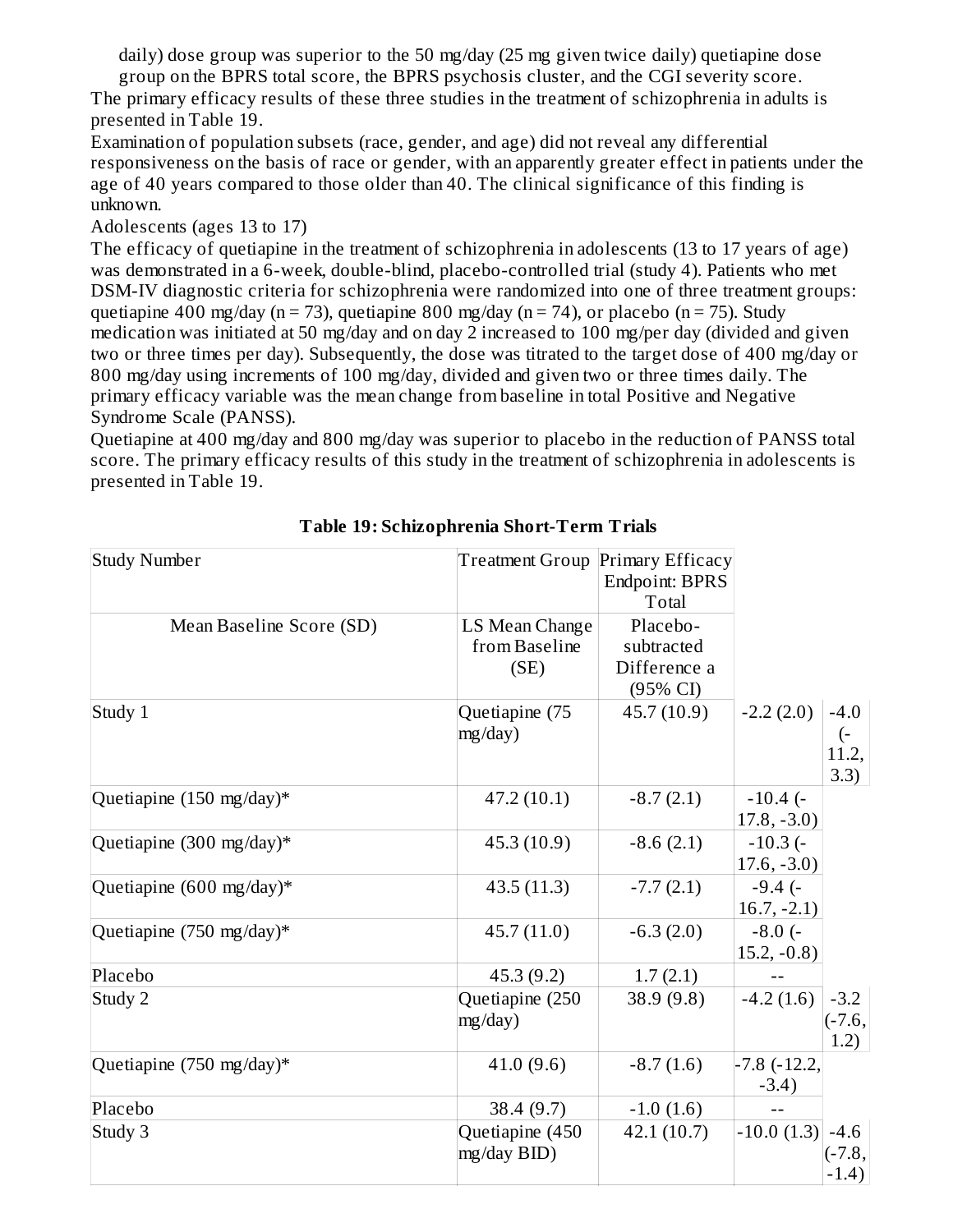| Quetiapine (450 mg/day TID) #                                                                                                                                                                                                                                                                                                                                    | 42.7(10.4)                                          | $-8.6(1.3)$                             | $-3.2$ $(-6.4,$<br>0.0)                            |                                  |
|------------------------------------------------------------------------------------------------------------------------------------------------------------------------------------------------------------------------------------------------------------------------------------------------------------------------------------------------------------------|-----------------------------------------------------|-----------------------------------------|----------------------------------------------------|----------------------------------|
| Quetiapine (50 mg BID)                                                                                                                                                                                                                                                                                                                                           | 41.7(10.0)                                          | $-5.4(1.3)$                             |                                                    |                                  |
|                                                                                                                                                                                                                                                                                                                                                                  | Primary Efficacy<br><b>Endpoint: PANSS</b><br>Total |                                         |                                                    |                                  |
|                                                                                                                                                                                                                                                                                                                                                                  | Mean Baseline<br>Score (SD)                         | LS Mean Change<br>from Baseline<br>(SE) | Placebo-<br>subtracted<br>Difference<br>a (95% CI) |                                  |
| Study 4                                                                                                                                                                                                                                                                                                                                                          | Quetiapine (400<br>$mg/day)*$                       | 96.2 (17.7)                             | $-27.3(2.6)$                                       | $-8.2$<br>(-<br>16.1,<br>$-0.3)$ |
| Quetiapine $(800 \text{ mg/day})^*$                                                                                                                                                                                                                                                                                                                              | 96.9 (15.3)                                         | $-28.4(1.8)$                            | $-9.3(-$<br>$16.2, -2.4)$                          |                                  |
| Placebo                                                                                                                                                                                                                                                                                                                                                          | 96.2 (17.7)                                         | $-19.2(3.0)$                            |                                                    |                                  |
| SD: standard deviation; SE: standard error; LS<br>Mean: least-squares mean; CI: unadjusted<br>confidence interval.<br>* Doses that are statistically significant<br>superior to placebo.<br># Doses that are statistically significant<br>superior to quetiapine 50 mg BID.<br>a Difference (drug minus placebo) in least-<br>squares mean change from baseline. |                                                     |                                         |                                                    |                                  |

14.2 Bipolar Disorder

Bipolar I disorder, manic or mixed episodes **Adults** 

The efficacy of quetiapine in the acute treatment of manic episodes was established in 3 placebocontrolled trials in patients who met DSM-IV criteria for bipolar I disorder with manic episodes. These trials included patients with or without psychotic features and excluded patients with rapid cycling and mixed episodes. Of these trials, 2 were monotherapy (12 weeks) and 1 was adjunct therapy (3 weeks) to either lithium or divalproex. Key outcomes in these trials were change from baseline in the Young Mania Rating Scale (YMRS) score at 3 and 12 weeks for monotherapy and at 3 weeks for adjunct therapy. Adjunct therapy is defined as the simultaneous initiation or subsequent administration of quetiapine with lithium or divalproex.

The primary rating instrument used for assessing manic symptoms in these trials was YMRS, an 11 item clinician-rated scale traditionally used to assess the degree of manic symptomatology (irritability, disruptive/aggressive behavior, sleep, elevated mood, speech, increased activity, sexual interest, language/thought disorder, thought content, appearance, and insight) in a range from 0 (no manic features) to 60 (maximum score).

The results of the trials follow:

Monotherapy

The efficacy of quetiapine in the acute treatment of bipolar mania was established in 2 placebocontrolled trials. In two 12-week trials (n=300, n=299) comparing quetiapine to placebo, quetiapine was superior to placebo in the reduction of the YMRS total score at weeks 3 and 12. The majority of patients in these trials taking quetiapine were dosed in a range between 400 mg/day and 800 mg per day (studies 1 and 2 in Table 20).

Adjunct Therapy

In this 3-week placebo-controlled trial, 170 patients with bipolar mania (YMRS  $\geq$  20) were randomized to receive quetiapine or placebo as adjunct treatment to lithium or divalproex. Patients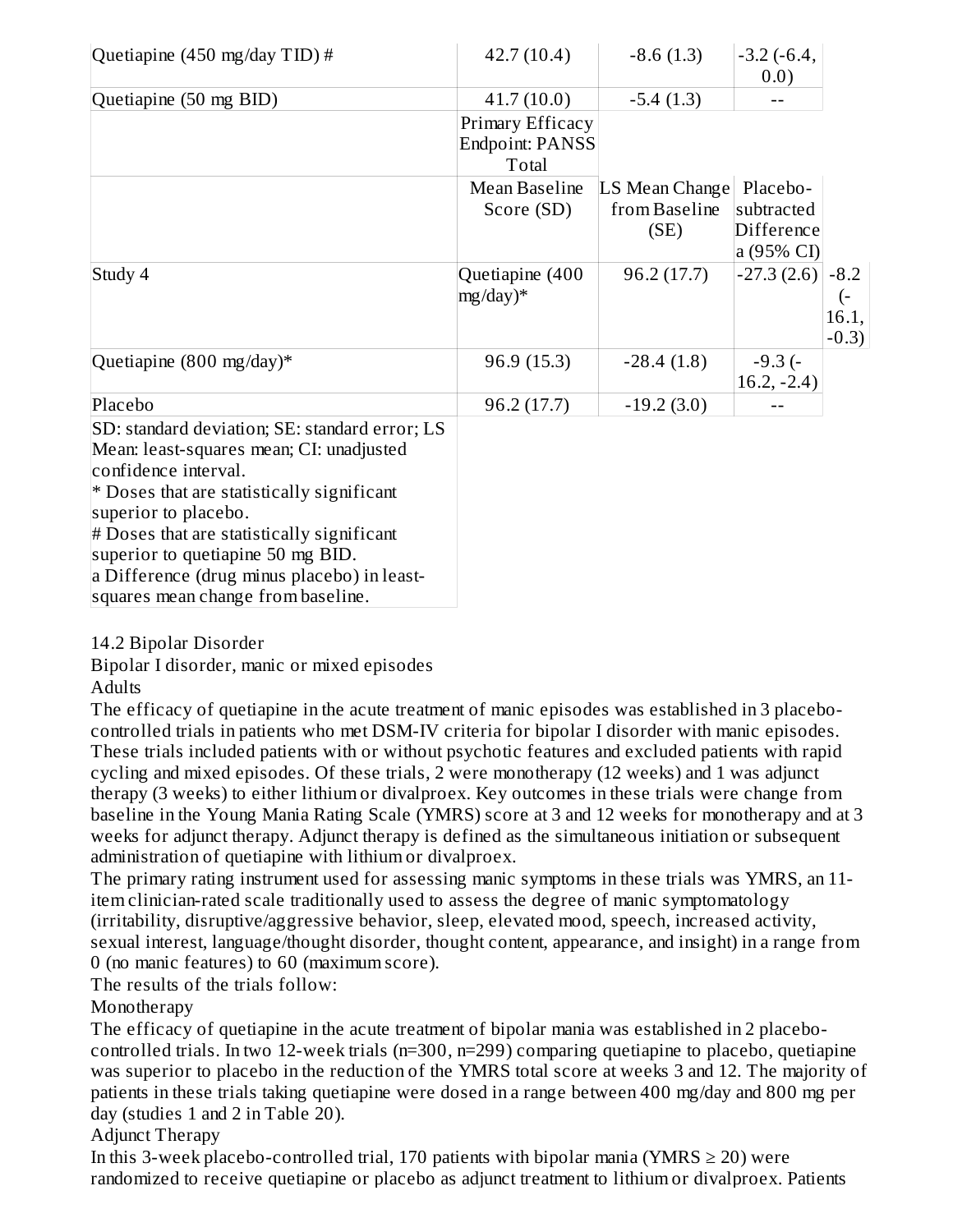may or may not have received an adequate treatment course of lithium or divalproex prior to randomization. Quetiapine was superior to placebo when added to lithium or divalproex alone in the reduction of YMRS total score (study 3 in Table 20).

randomized to receive quetiapine or placebo as adjunct treatment to lithium or divalproex. Patients

The majority of patients in this trial taking quetiapine were dosed in a range between 400 mg/day and 800 mg per day. In a similarly designed trial (n=200), quetiapine was associated with an improvement in YMRS scores but did not demonstrate superiority to placebo, possibly due to a higher placebo effect.

The primary efficacy results of these studies in the treatment of mania in adults is presented in Table 20.

Children and Adolescents (ages 10 to 17)

The efficacy of quetiapine in the acute treatment of manic episodes associated with bipolar I disorder in children and adolescents (10 to 17 years of age) was demonstrated in a 3-week, doubleblind, placebo-controlled, multicenter trial (study 4 in Table 20). Patients who met DSM-IV diagnostic criteria for a manic episode were randomized into one of three treatment groups: quetiapine 400 mg/day (n = 95), quetiapine 600 mg/day (n = 98), or placebo (n = 91). Study medication was initiated at 50 mg/day and on day 2 increased to 100 mg/day (divided doses given two or three times daily). Subsequently, the dose was titrated to a target dose of 400 mg/day or 600 mg/day using increments of 100 mg/day, given in divided doses two or three times daily. The primary efficacy variable was the mean change from baseline in total YMRS score. Quetiapine 400 mg/day and 600mg/day were superior to placebo in the reduction of YMRS total score (Table 20).

| <b>Study Number</b>                           | <b>Treatment Group</b>                                                             | Primary Efficacy<br>Measure: YMRS<br>Total |                             |                                   |
|-----------------------------------------------|------------------------------------------------------------------------------------|--------------------------------------------|-----------------------------|-----------------------------------|
| $(SD)^*$                                      | Mean Baseline Score LS Mean Change from Placebo-subtracted<br>Baseline (SE)        | Difference† (95% CI)                       |                             |                                   |
| Study 1                                       | Quetiapine<br>$(200 \text{ to } 800 \text{ mg/day}) \ddagger$                      | 34.0 $(6.1)$                               | $-12.3(1.3)$                | $-4.0$ ( $-$<br>$7.0, -$<br>1.0)  |
| Haloperidol $\ddagger$ , §                    | 32.3(6.0)                                                                          | $-15.7(1.3)$                               | $-7.4$ $(-10.4, -4.4)$      |                                   |
| Placebo                                       | 33.1(6.6)                                                                          | $-8.3(1.3)$                                |                             |                                   |
| Study 2                                       | Quetiapine<br>$(200 \text{ to } 800 \text{ mg/day}) \ddagger$                      | 32.7(6.5)                                  | $-14.6(1.5)$                | $-7.9$ ( $-$<br>$10.9, -$<br>5.0) |
| Lithium $\ddagger$ , §                        | 33.3(7.1)                                                                          | $-15.2(1.6)$                               | $-8.5$ ( $-11.5$ , $-5.5$ ) |                                   |
| Placebo                                       | 34.0 $(6.9)$                                                                       | $-6.7(1.6)$                                |                             |                                   |
| Study 3                                       | Quetiapine<br>$(200 \text{ to } 800 \text{ mg/day}) \ddagger$<br>+ mood stabilizer | 31.5(5.8)                                  | $-13.8(1.6)$                | $-3.8$ ( $-$<br>$7.1, -$<br>0.6)  |
| Placebo + mood<br>stabilizer                  | 31.1(5.5)                                                                          | $-10(1.5)$                                 |                             |                                   |
| Study 4                                       | Quetiapine<br>$(400 \text{ mg/day}) \ddagger$                                      | 29.4(5.9)                                  | $-14.3(0.96)$               | $-5.2$ ( $-$<br>$8.1, -$<br>2.3)  |
| Quetiapine<br>$(600 \text{ mg/day}) \ddagger$ | 29.6(6.4)                                                                          | $-15.6(0.97)$                              | $-6.6$ $(-9.5, -3.7)$       |                                   |
| Placebo                                       | 30.7(5.9)                                                                          | $-9.0(1.1)$                                |                             |                                   |
| Mood stabilizer:                              |                                                                                    |                                            |                             |                                   |

# **Table 20: Mania Trials**

lithium or divalproex;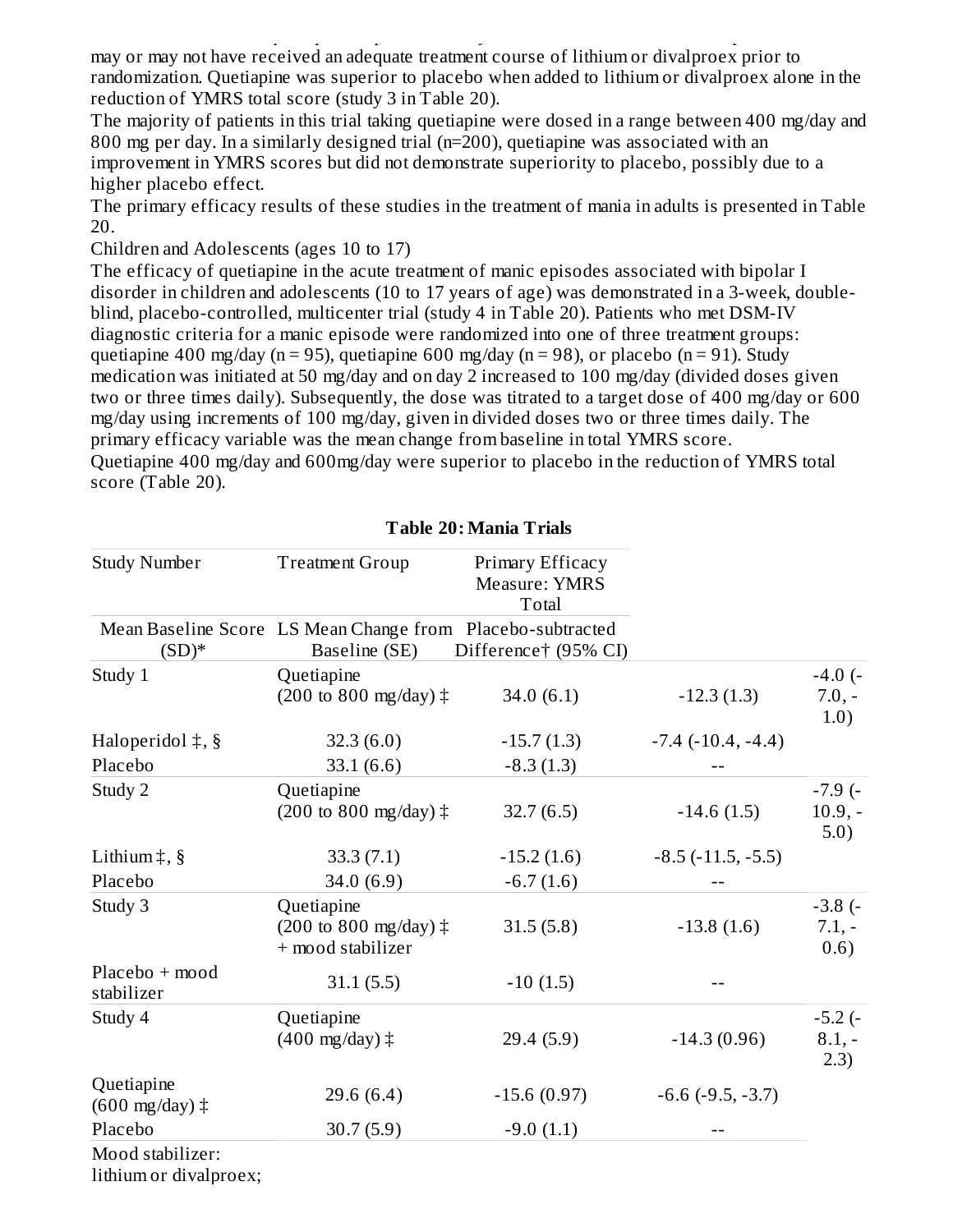\*Adult data mean baseline score is based on patients included in the primary analysis; pediatric mean baseline score is based on all patients in the ITT population.†Difference (drug minus placebo) in least-squares mean change from baseline.‡Doses that are statistically significantly superior to placebo.§Included in the trial as an active comparator. SD: standard deviation; SE: standard error; LS Mean: least-squares mean; CI: unadjusted confidence interval.

Bipolar Disorder, Depressive Episodes

Adults

The efficacy of quetiapine for the acute treatment of depressive episodes associated with bipolar disorder was established in 2 identically designed 8-week, randomized, double-blind, placebocontrolled studies (N=1045) (studies 5 and 6 in Table 21).. These studies included patients with either bipolar I or II disorder and those with or without a rapid cycling course. Patients randomized to quetiapine were administered fixed doses of either 300 mg or 600 mg once daily. The primary rating instrument used to assess depressive symptoms in these studies was the Montgomery-Asberg Depression Rating Scale (MADRS), a 10-item clinician-rated scale with scores ranging from 0 to 60. The primary endpoint in both studies was the change from baseline in MADRS score at week 8. In both studies, quetiapine was superior to placebo in reduction of MADRS score. Improvement in symptoms, as measured by change in MADRS score relative to placebo, was seen in both studies at Day 8 (week 1) and onwards. In these studies, no additional benefit was seen with the 600 mg dose. For the 300 mg dose group, statistically significant improvements over placebo were seen in overall quality of life and satisfaction related to various areas of functioning, as measured using the Q-LES-Q(SF).

The primary efficacy results of these studies in the acute treatment of depressive episodes associated with bipolar disorder in adults is presented in Table 21.

#### **Table 21: Depressive Episodes Associated with Bipolar Disorder**

| <b>Study Number</b> | <b>Treatment Group</b>                                   | Primary Efficacy<br>Measure: MADRS<br>Total |              |                              |
|---------------------|----------------------------------------------------------|---------------------------------------------|--------------|------------------------------|
| (SD)                | Mean Baseline Score LS Mean Change from<br>Baseline (SE) | Placebo-subtracted<br>Difference* (95% CI)  |              |                              |
| Study 5             | Quetiapine<br>$(300 \text{ mg/day})$ †                   | 30.3(5.0)                                   | $-16.4(0.9)$ | $-6.1(-$<br>$8.3, -$<br>3.9) |
|                     | Quetiapine                                               | 30.3(5.3)                                   | $-16.7(0.9)$ | $-6.5$ ( $-$                 |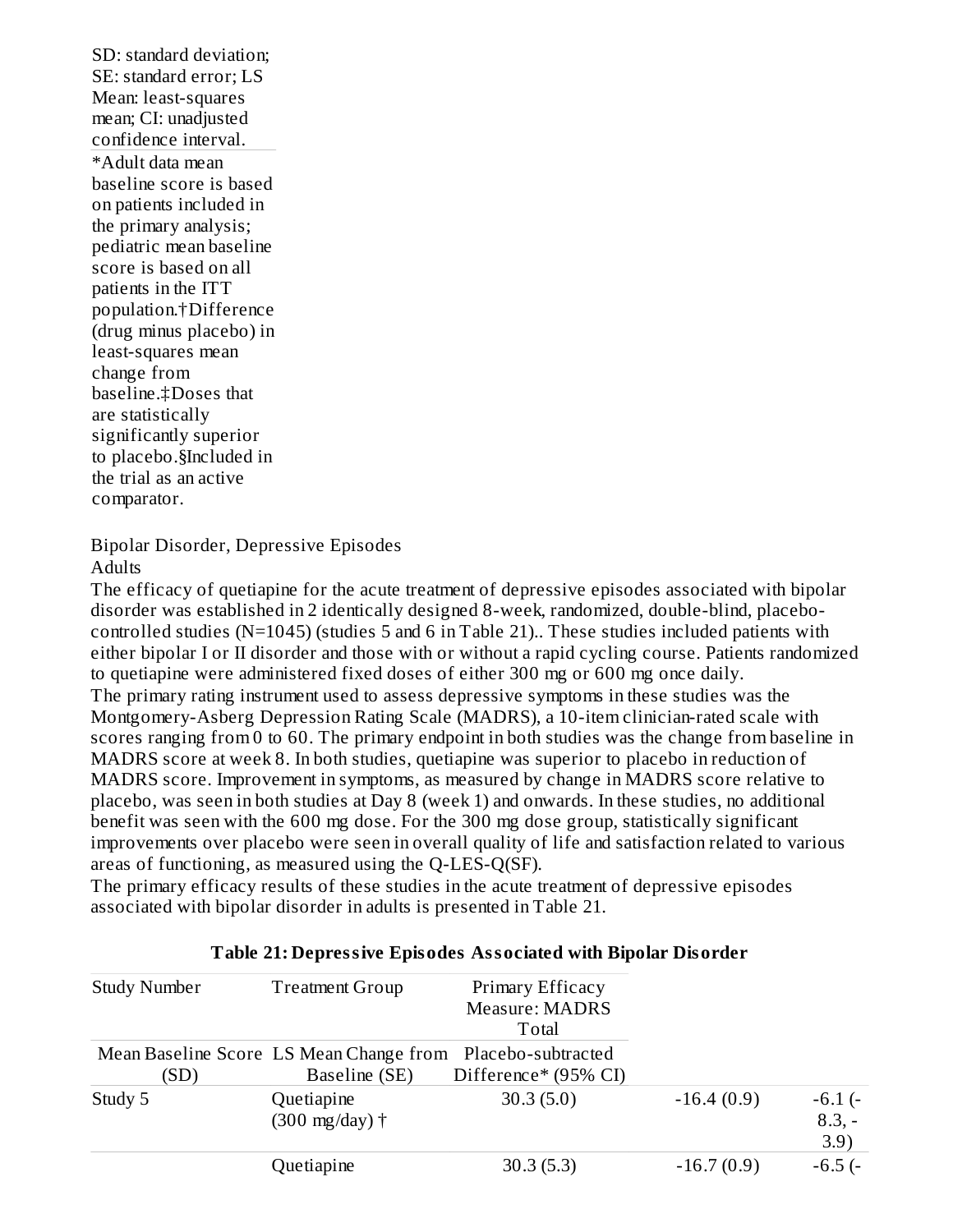|                                                                                                                                                                                                                                                                                               | $(600 \text{ mg/day})$ †               |           |              | $8.7,-$                           |
|-----------------------------------------------------------------------------------------------------------------------------------------------------------------------------------------------------------------------------------------------------------------------------------------------|----------------------------------------|-----------|--------------|-----------------------------------|
|                                                                                                                                                                                                                                                                                               | Placebo                                | 30.6(5.3) | $-10.3(0.9)$ | 4.3)                              |
| Study 6                                                                                                                                                                                                                                                                                       | Quetiapine<br>$(300 \text{ mg/day})$ † | 31.1(5.7) | $-16.9(1.0)$ | $-5.0(-$<br>$7.3, -$<br>2.7)      |
|                                                                                                                                                                                                                                                                                               | Quetiapine<br>$(600 \text{ mg/day})$ † | 29.9(5.6) | $-16.0(1.0)$ | $-4.1$ ( $-$<br>$6.4, -$<br>(1.8) |
|                                                                                                                                                                                                                                                                                               | Placebo                                | 29.6(5.4) | $-11.9(1.0)$ |                                   |
| SD: standard deviation;<br>SE: standard error; LS<br>Mean: least-squares<br>mean; CI: unadjusted<br>confidence interval.<br>*Difference (drug<br>minus placebo) in<br>least-squares mean<br>change from<br>baseline.†Doses that<br>are statistically<br>significantly superior<br>to placebo. |                                        |           |              |                                   |

Maintenance Treatment as an Adjunct to Lithium or Divalproex

The efficacy of quetiapine in the maintenance treatment of bipolar I disorder was established in 2 placebo-controlled trials in patients (n=1326) who met DSM-IV criteria for bipolar I disorder (studies 7 and 8 in Figures 1 and 2).. The trials included patients whose most recent episode was manic, depressed, or mixed, with or without psychotic features. In the open-label phase, patients were required to be stable on quetiapine plus lithium or divalproex for at least 12 weeks in order to be randomized. On average, patients were stabilized for 15 weeks. In the randomization phase, patients continued treatment with lithium or divalproex and were randomized to receive either quetiapine (administered twice daily totaling 400 mg/day to 800 mg/day) or placebo. Approximately 50% of the patients had discontinued from the quetiapine group by day 280 and 50% of the placebo group had discontinued by day 117 of double-blind treatment. The primary endpoint in these studies was time to recurrence of a mood event (manic, mixed or depressed episode). A mood event was defined as medication initiation or hospitalization for a mood episode; YMRS score ≥20 or MADRS score  $\geq$  20 at 2 consecutive assessments; or study discontinuation due to a mood event. (Figure 1 and Figure 2)

In both studies, quetiapine was superior to placebo in increasing the time to recurrence of any mood event. The treatment effect was present for increasing time to recurrence of both manic and depressed episodes. The effect of quetiapine was independent of any specific subgroup (assigned mood stabilizer, sex, age, race, most recent bipolar episode, or rapid cycling course). Figure 1 Kaplan-Meier Curves of Time to Recurrence of A Mood Event (Study 7)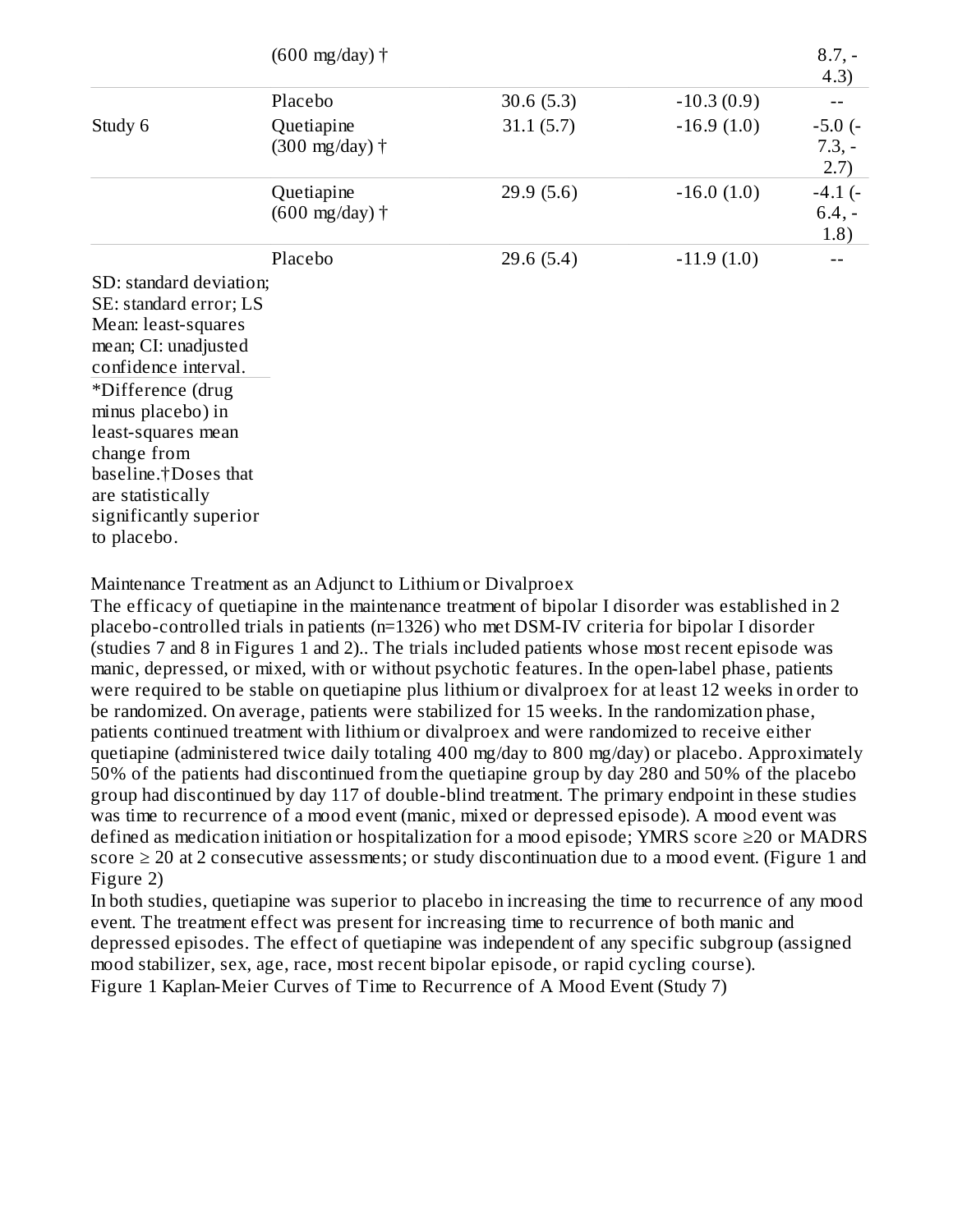

Figure 2 Kaplan-Meier Curves of Time to Recurrence of A Mood Event (Study 8)



Close

#### **How Supplied**

Quetiapine fumarate tablets are available as:

25 mg Tablets (NDC 16729-145) pink coloured, round, biconvex, film coated tablet, debossed '25' on one side and plain on other side, are supplied in bottles of 30 tablets (NDC 16729-145-10), 100 tablets (NDC 16729-145-01) and 1000 tablets (NDC 16729-145-17).

50 mg Tablets (NDC 16729-146) white to off white, round, biconvex, film coated tablet, debossed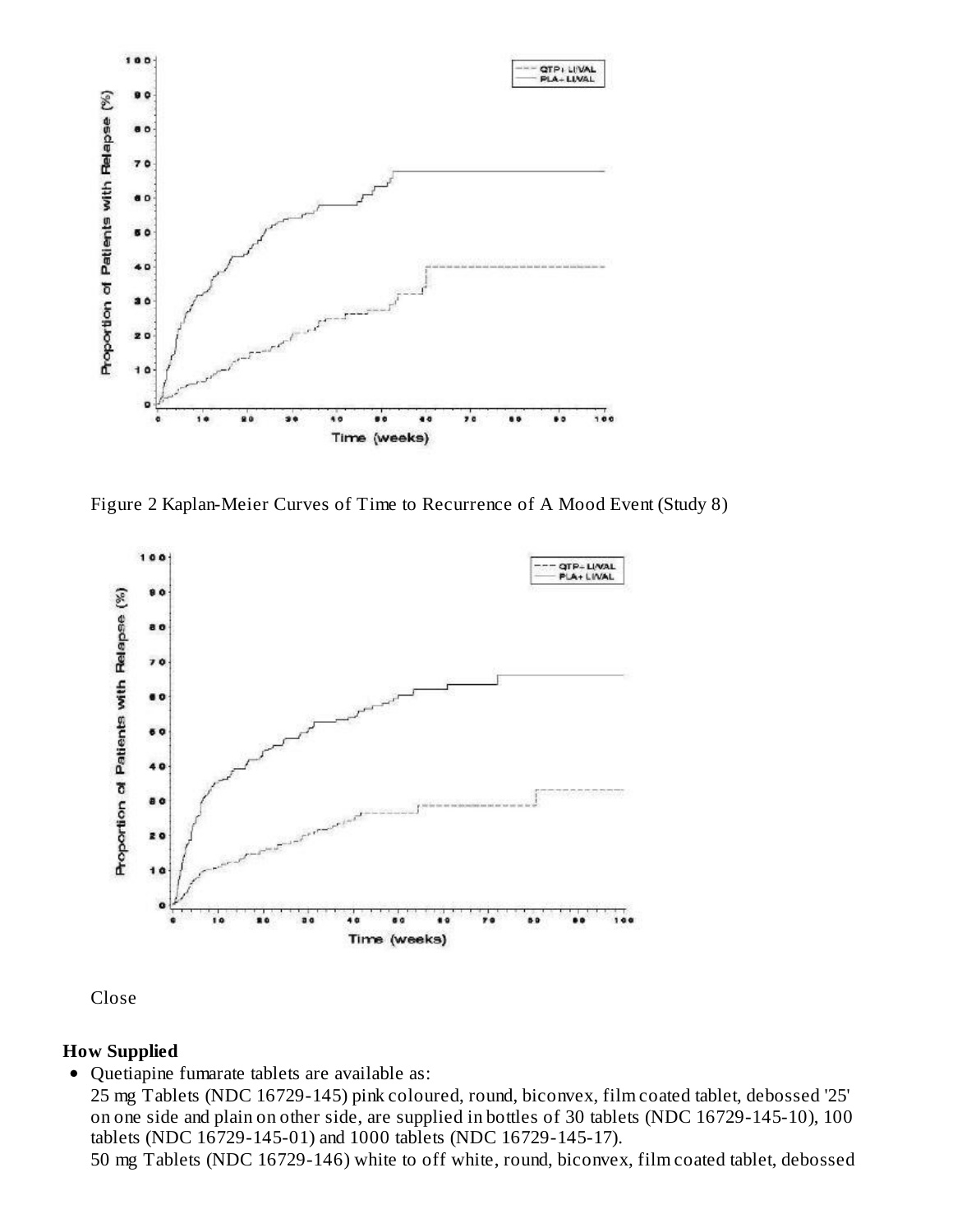'50' on one side and plain on other side, are supplied in bottles of 30 tablets (NDC 16729-146-10), 100 tablets (NDC 16729-146-01) and 1000 tablets (NDC 16729-146-17).

100 mg Tablets (NDC 16729-147) yellow coloured, round, biconvex, film coated tablet, debossed '100' on one side and 'Q' on other side, are supplied in bottles of 30 tablets (NDC 16729-147-10), 100 tablets (NDC 16729-147-01) and 1000 tablets (NDC 16729-147-17).

200 mg Tablets (NDC 16729-148) white to off white round, biconvex, film coated tablet, debossed '200' on one side and plain on other side are supplied in bottles of 30 tablets (NDC 16729-148-10), 100 tablets (NDC 16729-148-01), and 1000 tablets (NDC 16729-148-17).

300 mg Tablets (NDC 16729-149) white to off white, capsule shaped, biconvex, film coated tablet, debossed '300' on one side and plain on other side, are supplied in bottles of 30 tablets (NDC 16729-149-10), 60 tablets (NDC 16729-149-12), 100 tablets (NDC 16729-149-01), and 1000 tablets (NDC 16729-149-17).

400 mg Tablets (NDC 16729-150) yellow coloured, capsule shaped, biconvex, film coated tablet, debossed '400' on one side and plain on other side, are supplied in bottles of 30 tablets (NDC 16729-150-10), 100 tablets (NDC 16729-150-01), and 500 tablets (NDC 16729-150-16). Store at 25°C (77°F); excursions permitted to 15°C to 30°C (59°F to 86°F) [See USP].

# **SPL Medguide**

• See FDA-approved patient labeling (Medication Guide)

Prescribers or other health professionals should inform patients, their families, and their caregivers about the benefits and risks associated with treatment with quetiapine and should counsel them in its appropriate use. A patient Medication Guide about "Antidepressant Medicines, Depression and other Serious Mental Illness, and Suicidal Thoughts or Actions" is available for quetiapine. The prescriber or health professional should instruct patients, their families, and their caregivers to read the Medication Guide and should assist them in understanding its contents. Patients should be given the opportunity to discuss the contents of the Medication Guide and to obtain answers to any questions they may have. The complete text of the Medication Guide is reprinted at the end of this document.

Patients should be advised of the following issues and asked to alert their prescriber if these occur while taking quetiapine.

Increased Mortality in Elderly Patients with Dementia-Related Psychosis

Patients and caregivers should be advised that elderly patients with dementia-related psychosis treated with atypical antipsychotic drugs are at increased risk of death compared with placebo. Quetiapine is not approved for elderly patients with dementia-related psychosis [ see Warnings and Precautions (5.1)].

Suicidal Thoughts and Behaviors

Patients, their families, and their caregivers should be encouraged to be alert to the emergence of anxiety, agitation, panic attacks, insomnia, irritability, hostility, aggressiveness, impulsivity, akathisia (psychomotor restlessness), hypomania, mania, other unusual changes in behavior, worsening of depression, and suicidal ideation, especially early during antidepressant treatment and when the dose is adjusted up or down. Families and caregivers of patients should be advised to look for the emergence of such symptoms on a day-to-day basis, since changes may be abrupt. Such symptoms should be reported to the patient's prescriber or health professional, especially if they are severe, abrupt in onset, or were not part of the patient's presenting symptoms. Symptoms such as these may be associated with an increased risk for suicidal thinking and behavior and indicate a need for very close monitoring and possibly changes in the medication [ see Warnings and Precautions (5.2)]. Neuroleptic Malignant Syndrome (NMS)

Patients should be advised to report to their physician any signs or symptoms that may be related to NMS. These may include muscle stiffness and high fever [ see Warnings and Precautions (5.4)]. Hyperglycemia and Diabetes Mellitus

Patients should be aware of the symptoms of hyperglycemia (high blood sugar) and diabetes mellitus. Patients who are diagnosed with diabetes, those with risk factors for diabetes, or those that develop these symptoms during treatment should have their blood glucose monitored at the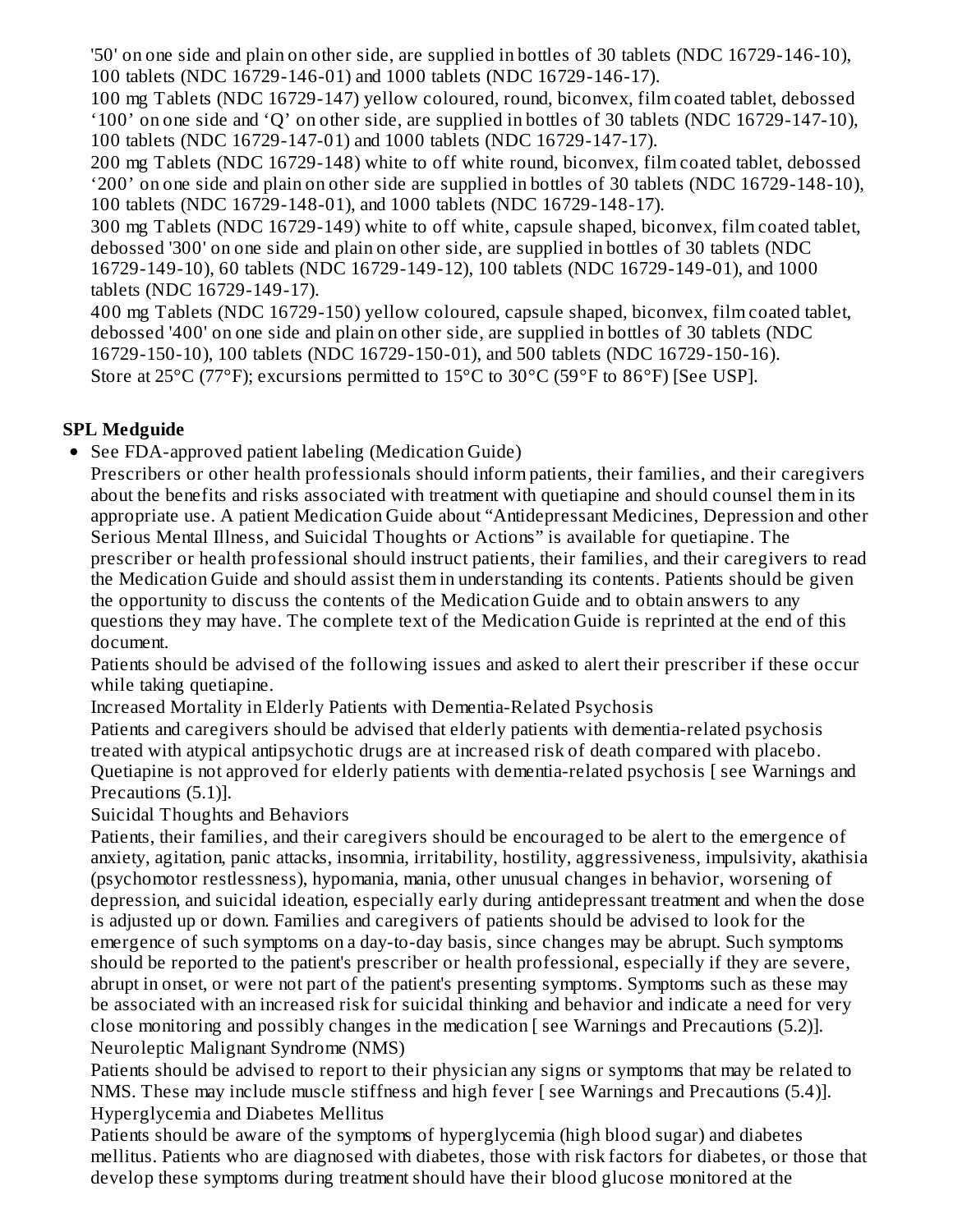beginning of and periodically during treatment [ see Warnings and Precautions (5.5)]. Hyperlipidemia

Patients should be advised that elevations in total cholesterol, LDL-cholesterol and triglycerides and decreases in HDL-cholesterol may occur. Patients should have their lipid profile monitored at the beginning of and periodically during treatment [ see Warnings and Precautions (5.5)]. Weight Gain

Patients should be advised that they may experience weight gain. Patients should have their weight monitored regularly [ see Warnings and Precautions (5.5)].

Orthostatic Hypotension

Patients should be advised of the risk of orthostatic hypotension (symptoms include feeling dizzy or lightheaded upon standing, which may lead to falls), especially during the period of initial dose titration, and also at times of re-initiating treatment or increases in dose [ see Warnings and Precautions (5.7)].

Increased Blood Pressure in Children and Adolescents

Children and adolescent patients should have their blood pressure measured at the beginning of, and periodically during, treatment [ see Warnings and Precautions (5.8)].

Leukopenia/Neutropenia

Patients with a pre-existing low WBC or a history of drug induced leukopenia/neutropenia should be advised that they should have their CBC monitored while taking quetiapine [see Warnings and Precautions (5.9)].

Interference with Cognitive and Motor Performance

Patients should be advised of the risk of somnolence or sedation (which may lead to falls), especially during the period of initial dose titration. Patients should be cautioned about performing any activity requiring mental alertness, such as operating a motor vehicle (including automobiles) or operating machinery, until they are reasonably certain quetiapine therapy does not affect them adversely. [see Warnings and Precautions (5.15)].

Heat Exposure and Dehydration

Patients should be advised regarding appropriate care in avoiding overheating and dehydration [see Warnings and Precautions (5.16)].

Concomitant Medication

As with other medications, patients should be advised to notify their physicians if they are taking, or plan to take, any prescription or over-the-counter drugs [see Drug Interactions (7.1))].

Pregnancy and Nursing

Patients should be advised to notify their physician if they become pregnant or intend to become pregnant during therapy with quetiapine. [ see Use in Specific Populations (8.1 and 8.3)]. Need for Comprehensive Treatment Program

Quetiapine is indicated as an integral part of a total treatment program for adolescents with schizophrenia and pediatric bipolar disorder that may include other measures (psychological, educational, and social). Effectiveness and safety of quetiapine have not been established in pediatric patients less than 13 years of age for schizophrenia or less than 10 years of age for bipolar mania. Appropriate educational placement is essential and psychosocial intervention is often helpful.

The decision to prescribe atypical antipsychotic medication will depend upon the physician's assessment of the chronicity and severity of the patient's symptoms [see Indications and Usage (1.3)] Manufactured For:

Accord Healthcare, Inc., 1009 Slater Road, Suite 210-B, Durham, NC 27703, USA. Manufactured By: Intas Pharmaceuticals Limited, Ahmedabad -380 009, India.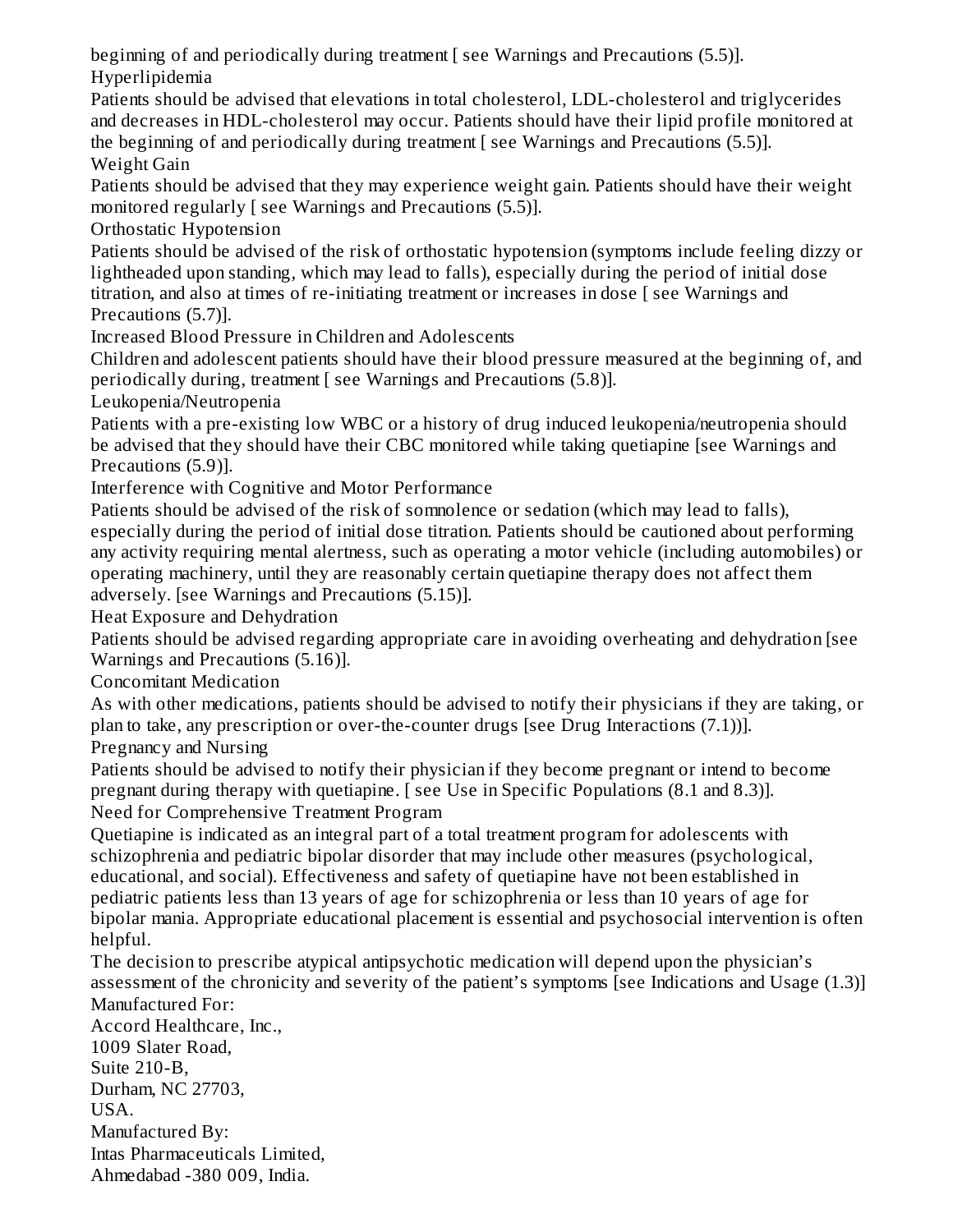$\bullet$ MEDGUIDE SECTION

Medication Guide Quetiapine Fumarate Tablets (kwe-TYE-a-peen FUE-ma-rate)

Read this Medication Guide before you start taking quetiapine fumarate tablets and each time you get a refill. There may be new information. This information does not take the place of talking to your healthcare provider about your medical condition or your treatment.

What is the most important information I should know about quetiapine fumarate tablets? Quetiapine fumarate tablets may cause serious side effects, including:

1. risk of death in the elderly with dementia: Medicines like quetiapine fumarate tablets can increase the risk of death in elderly people who have memory loss (dementia). Quetiapine fumarate tablet is not for treating psychosis in the elderly with dementia.

2. risk of suicidal thoughts or actions (antidepressant medicines, depression and other serious mental illnesses, and suicidal thoughts or actions).

Talk to your, or your family member's, healthcare provider about:

- all risks and benefits of treatment with antidepressant medicines.
- all treatment choices for depression or other serious mental illness.
- Antidepressant medications may increase suicidal thoughts or actions in some children, teenagers, and young adults within the first few months of treatment.
- Depression and other serious mental illnesses are the most important causes of suicidal thoughts and actions. Some people may have a particularly high risk of having suicidal thoughts or actions. These include people who have (or have a family history of) depression, bipolar illness (also called manic-depressive illness), or suicidal thoughts or actions.
- How can I watch for and try to prevent suicidal thoughts and actions in myself or a family member?
	- **Pay close attention to any changes, especially sudden changes, in mood, behaviors, thoughts,** or feelings. This is very important when an antidepressant medicine is started or when the dose is changed.
	- Call the healthcare provider right away to report new or sudden changes in mood, behavior, thoughts, or feelings.
	- Keep all follow-up visits with the healthcare provider as scheduled. Call the healthcare provider between visits as needed, especially if you have concerns about symptoms.

Call a healthcare provider right away if you or your family member has any of the following symptoms, especially if they are new, worse, or worry you:

- <sup>o</sup> thoughts about suicide or dying
- attempts to commit suicide
- new or worse depression
- new or worse anxiety
- feeling very agitated or restless
- panic attacks
- trouble sleeping (insomnia)
- new or worse irritability
- acting aggressive, being angry, or violent
- acting on dangerous impulses
- an extreme increase in activity and talking (mania)
- other unusual changes in behavior or mood

What else do I need to know about antidepressant medicines?

Never stop an antidepressant medicine without first talking to your healthcare provider. Stopping an antidepressant medicine suddenly can cause other symptoms.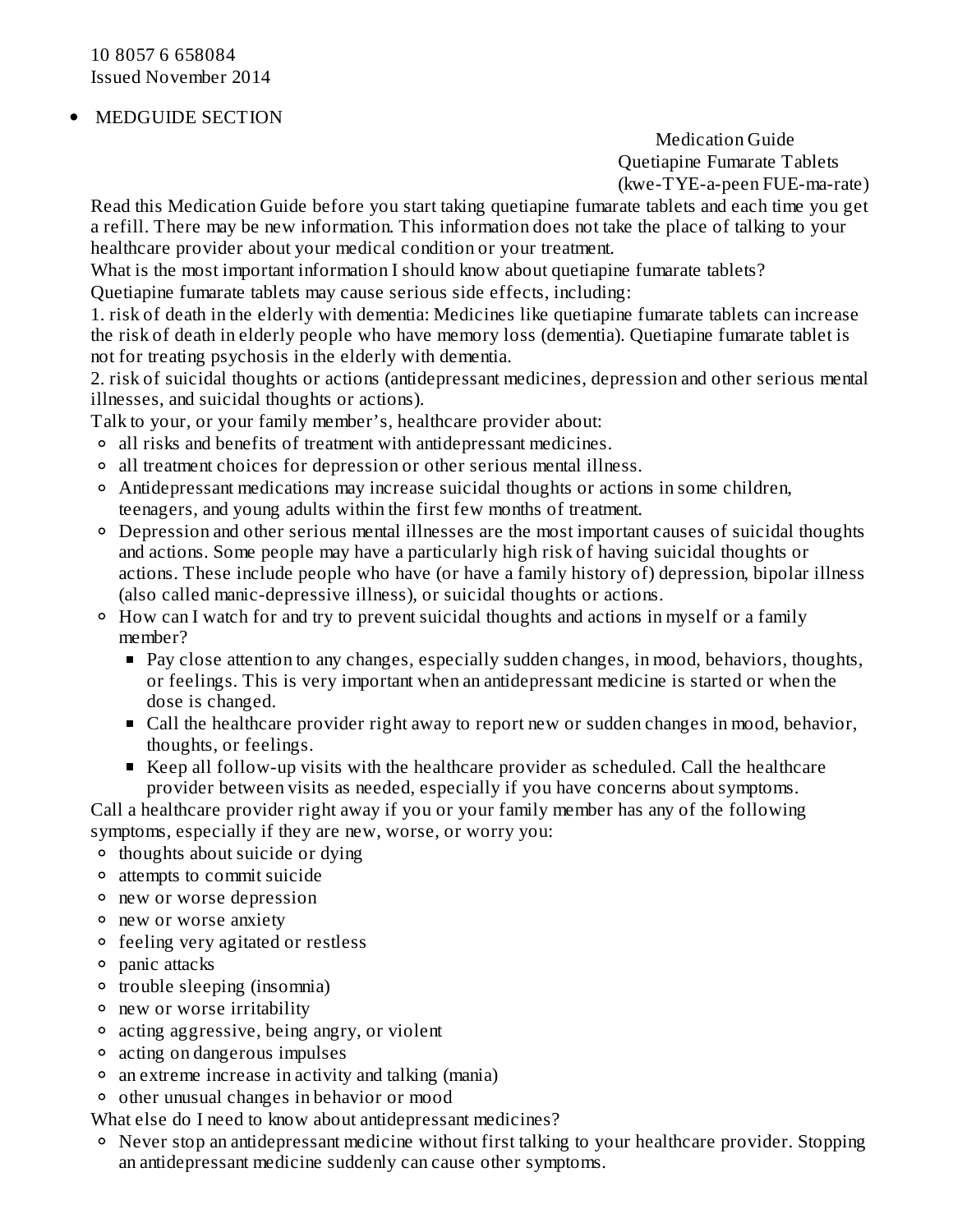- Antidepressants are medicines used to treat depression and other illnesses. It is important to discuss all the risks of treating depression and also the risks of not treating it. Patients and their families or other caregivers should discuss all treatment choices with the healthcare provider, not just the use of antidepressants.
- Antidepressant medicines have other side effects. Talk to the healthcare provider about the side effects of the medicine prescribed for you or your family member.
- Antidepressant medicines can interact with other medicines. Know all of the medicines that you or your family member take. Keep a list of all medicines to show the healthcare provider. Do not start new medicines without first checking with your healthcare provider.
- Not all antidepressant medicines prescribed for children are FDA approved for use in children. Talk to your child's healthcare provider for more information.

What is a quetiapine fumarate tablet?

- Quetiapine fumarate tablet is a prescription medicine used to treat.
	- schizophrenia in people 13 years of age or older
- bipolar disorder in adults, including:
	- depressive episodes associated with bipolar disorder
	- manic episodes associated with bipolar I disorder alone or with lithium or divalproex
	- **Iong-term treatment of bipolar I disorder with lithium or divalproex** 
		- manic episodes associated with bipolar I disorder in children ages 10 to 17 years old.

It is not known if quetiapine fumarate tablet is safe and effective in children under 10 years of age. What should I tell my healthcare provider before taking quetiapine fumarate tablets?

Before you take quetiapine fumarate tablets, tell your healthcare provider if you have or have had: <sup>o</sup> diabetes or high blood sugar in you or your family. Your healthcare provider should check your

- blood sugar before you start quetiapine fumarate tablets and also during therapy.
- high levels of total cholesterol, triglycerides or LDL-cholesterol or low levels of HDLcholesterol
- low or high blood pressure
- low white blood cell count
- cataracts
- seizures
- abnormal thyroid tests
- high prolactin levels
- heart problems
- liver problems
- any other medical condition
- pregnancy or plans to become pregnant. It is not known if quetiapine fumarate tablets will harm your unborn baby.
- breast-feeding or plans to breast-feed. Quetiapine can pass into your breast milk. You and your healthcare provider should decide if you will take quetiapine fumarate tablets or breast-feed. You should not do both.

Tell the healthcare provider about all the medicines that you take or recently have taken including prescription medicines, over-the-counter medicines, herbal supplements and vitamins.

Quetiapine fumarate tablets and other medicines may affect each other causing serious side effects. Quetiapine fumarate tablets may affect the way other medicines work, and other medicines may affect how quetiapine fumarate tablets works.

Tell your healthcare provider if you are having a urine drug screen because quetiapine fumarate tablets may affect your test results. Tell those giving the test that you are taking quetiapine fumarate tablets.

How should I take quetiapine fumarate tablets?

- Take quetiapine fumarate tablets exactly as your healthcare provider tells you to take it. Do not change the dose yourself.
- Take quetiapine fumarate tablets by mouth, with or without food.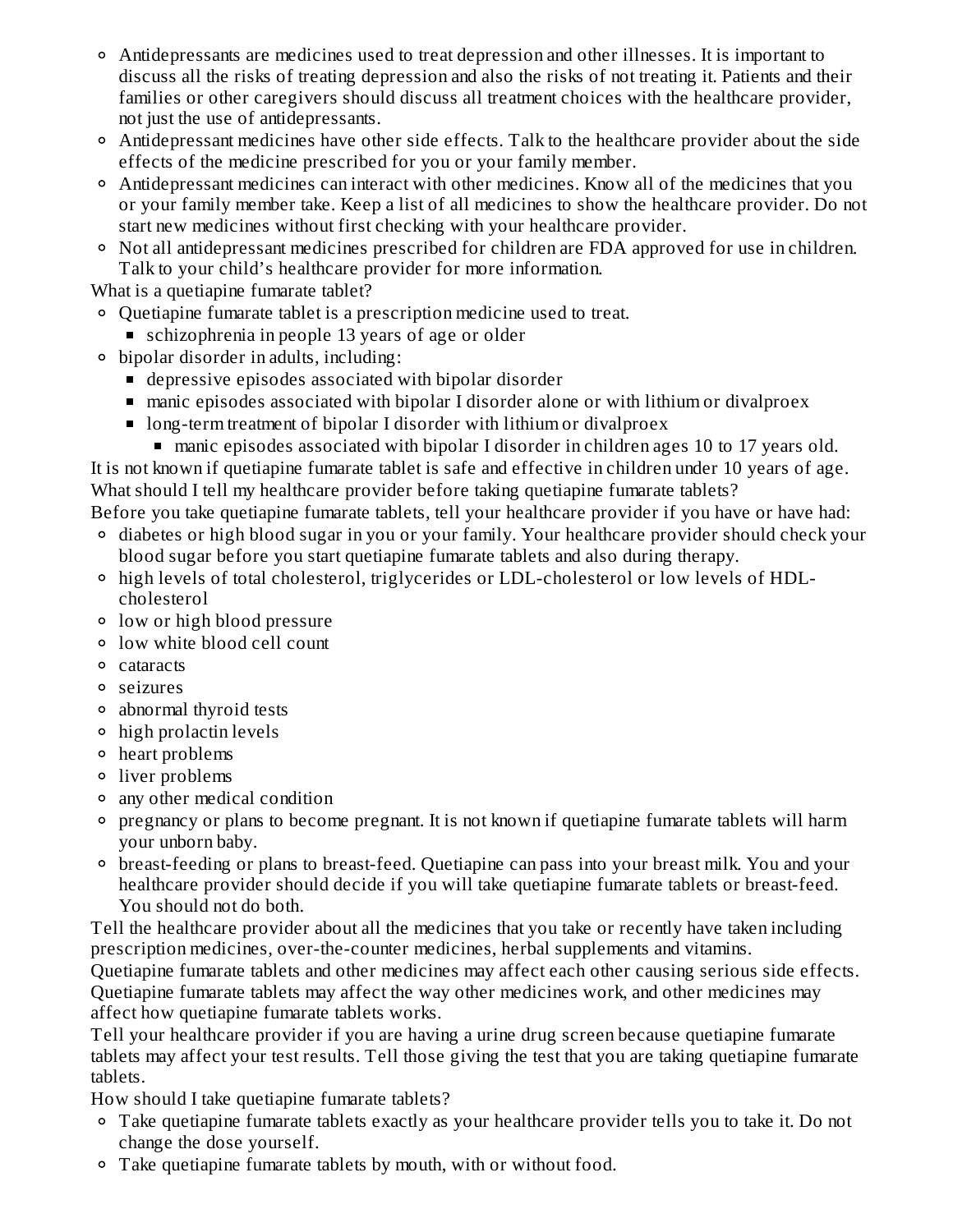- If you feel you need to stop quetiapine fumarate tablets, talk with your healthcare provider first. If you suddenly stop taking quetiapine fumarate tablets, you may have side effects such as trouble sleeping or trouble staying asleep (insomnia), nausea, and vomiting.

- If you miss a dose of quetiapine fumarate tablets, take it as soon as you remember. If you are close to your next dose, skip the missed dose. Just take the next dose at your regular time. Do not take 2 doses at the same time unless your healthcare provider tells you to. If you are not sure about your dosing, call your healthcare provider.

What should I avoid while taking quetiapine fumarate tablets?

- Do not drive, operate machinery, or do other dangerous activities until you know how quetiapine fumarate tablets affects you. Quetiapine fumarate tablets may make you drowsy.

Avoid getting overheated or dehydrated.

- Do not over-exercise.
- In hot weather, stay inside in a cool place if possible.
- Stay out of the sun. Do not wear too much or heavy clothing.
- **Drink plenty of water.**
- Do not drink alcohol while taking quetiapine fumarate tablets. It may make some side effects of quetiapine fumarate tablets worse.

What are possible side effects of quetiapine fumarate tablets?

Quetiapine fumarate tablets can cause serious side effects, including:

• See "What is the most important information I should know about quetiapine fumarate tablets?"

• stroke that can lead to death can happen in elderly people with dementia who take medicines like quetiapine fumarate tablets

• neuroleptic malignant syndrome (NMS). NMS is a rare but very serious condition that can happen in people who take antipsychotic medicines, including quetiapine fumarate tablets. NMS can cause death and must be treated in a hospital. Call your healthcare provider right away if you become severely ill and have some or all of these symptoms:

o high fever

o excessive sweating

- o rigid muscles
- o confusion

o changes in your breathing, heartbeat, and blood pressure

• high blood sugar (hyperglycemia). High blood sugar can happen if you have diabetes already or if you have never had diabetes. High blood sugar could lead to:

o build up of acid in your blood due to ketones (ketoacidosis)

o coma

o death

Increases in blood sugar can happen in some people who take quetiapine fumarate tablets. Extremely high blood sugar can lead to coma or death. If you have diabetes or risk factors for diabetes (such as being overweight or a family history of diabetes) your healthcare provider should check your blood sugar before you start quetiapine fumarate tablets and during therapy.

Call your healthcare provider if you have any of these symptoms of high blood sugar (hyperglycemia) while taking quetiapine fumarate tablets:

- o feel very thirsty
- o need to urinate more than usual
- o feel very hungry
- o feel weak or tired
- o feel sick to your stomach
- o feel confused, or your breath smells fruity

• high fat levels in your blood (increased cholesterol and triglycerides). High fat levels may happen in people treated with quetiapine fumarate tablets. You may not have any symptoms, so your healthcare provider may decide to check your cholesterol and triglycerides during your treatment with quetiapine fumarate tablets.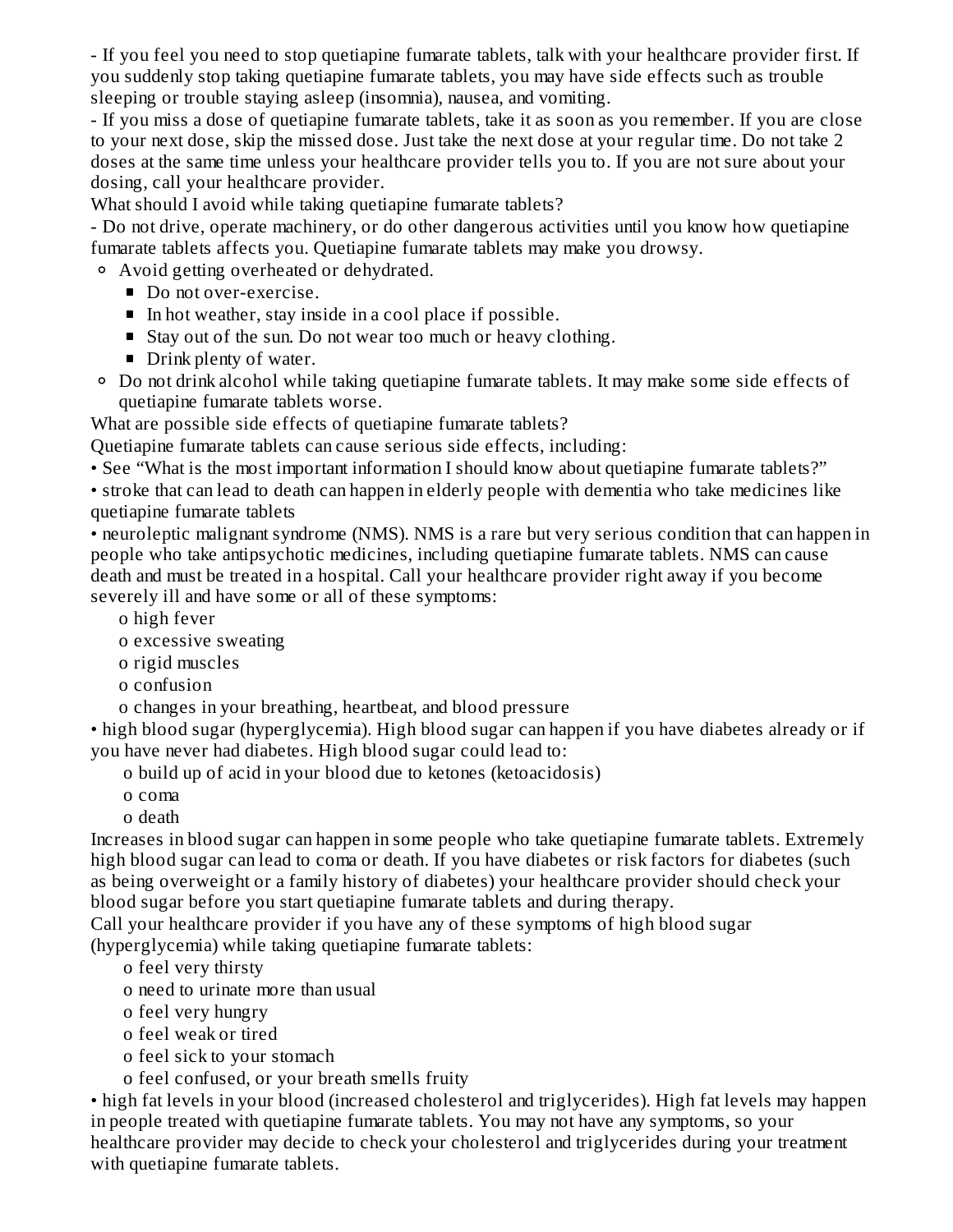• increase in weight (weight gain). Weight gain is common in people who take quetiapine fumarate tablets so you and your healthcare provider should check your weight regularly. Talk to your healthcare provider about ways to control weight gain, such as eating a healthy, balanced diet, and exercising.

• movements you cannot control in your face, tongue, or other body parts (tardive dyskinesia). These may be signs of a serious condition. Tardive dyskinesia may not go away, even if you stop taking quetiapine fumarate tablets. Tardive dyskinesia may also start after you stop taking quetiapine fumarate tablets.

• decreased blood pressure (orthostatic hypotension), including lightheadedness or fainting caused by a sudden change in heart rate and blood pressure when rising too quickly from a sitting or lying position.

• increases in blood pressure in children and teenagers. Your healthcare provider should check blood pressure in children and adolescents before starting quetiapine fumarate tablets and during therapy.

- low white blood cell count
- cataracts
- seizures

• abnormal thyroid tests: Your healthcare provider may do blood tests to check your thyroid hormone level.

• increases in prolactin levels: Your healthcare provider may do blood tests to check your prolactin levels.

- sleepiness, drowsiness, feeling tired, difficulty thinking and doing normal activities
- increased body temperature
- difficulty swallowing

• trouble sleeping or trouble staying asleep (insomnia), nausea, or vomiting if you suddenly stop taking quetiapine fumarate tablets. These symptoms usually get better 1 week after you start having them.

The most common side effects of quetiapine fumarate tablets include:

In Adults

- dry mouth
- constipation
- dizziness
- sore throat
- weakness
- difficulty moving
- abdominal pain

In Children and Adolescents:

- nausea
- increased appetite
- dry mouth
- vomiting
- weight gain
- rapid heart beat

These are not all the possible side effects of quetiapine fumarate tablets. For more information, ask your healthcare provider or pharmacist.

Call your doctor for medical advice about side effects. You may report side effects to FDA at 1- 800-FDA-1088.

How should I store quetiapine fumarate tablets?

- Store quetiapine fumarate tablets at room temperature, between 68°F to 77°F (20°C to 25°C).
- Keep quetiapine fumarate tablets and all medicines out of the reach of children.
- General information about the safe and effective use of quetiapine fumarate tablets.

Medicines are sometimes prescribed for purposes other than those listed in a Medication Guide. Do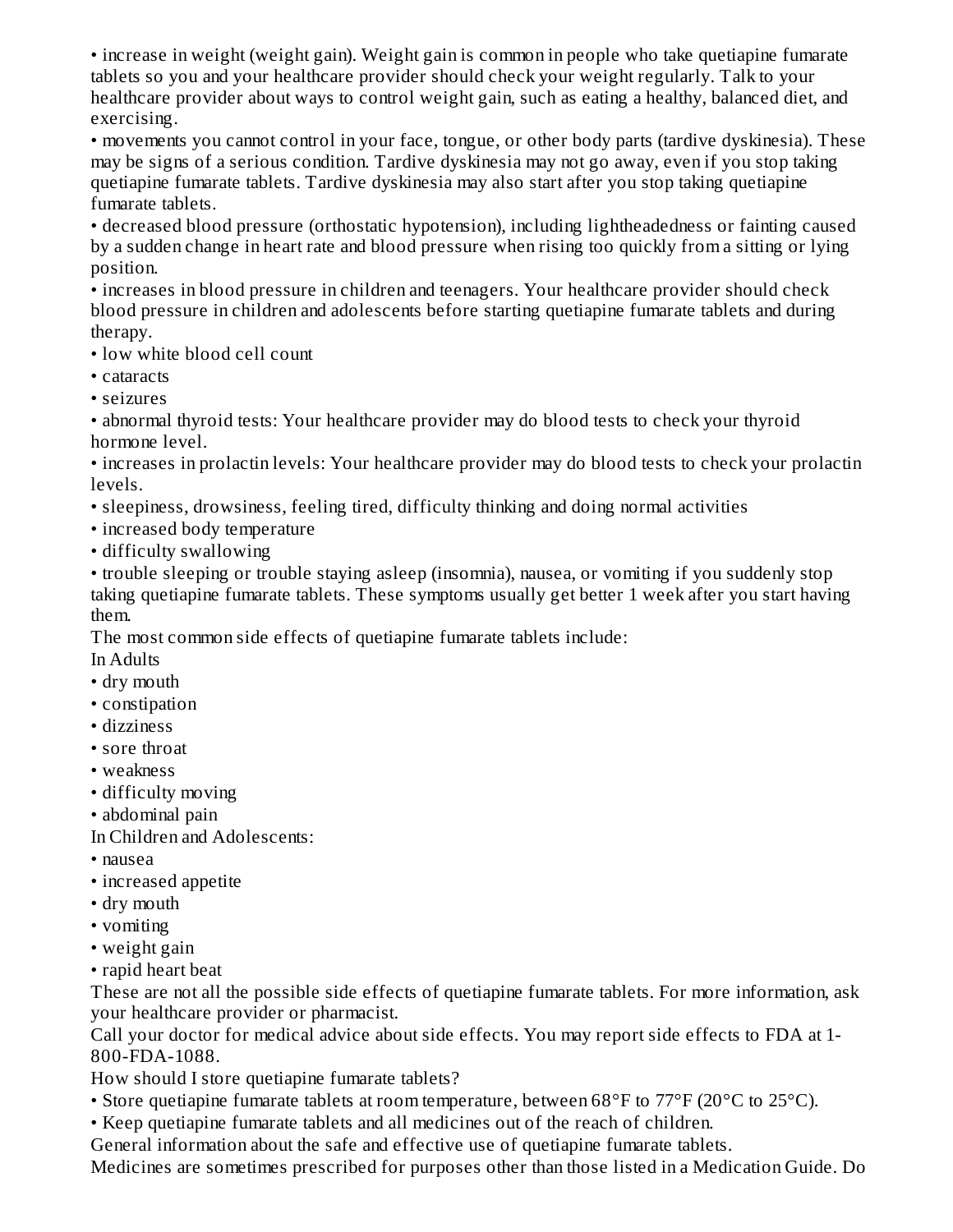not use quetiapine fumarate tablets for a condition for which it was not prescribed. Do not give quetiapine fumarate tablets to other people, even if they have the same symptoms you have. It may harm them.

This Medication Guide summarizes the most important information about quetiapine fumarate tablets. If you would like more information, talk with your healthcare provider. You can ask your pharmacist or healthcare provider for information about quetiapine fumarate tablets that is written for health professionals.

What are the ingredients in quetiapine fumarate tablets?

Active ingredient: quetiapine fumarate

Inactive ingredients: povidone, dibasic calcium phosphate dihydrate, microcrystalline cellulose, sodium starch glycolate, lactose monohydrate, magnesium stearate, hypromellose, polyethylene glycol, and titanium dioxide. The 25 mg tablets contain iron oxide red and yellow. The 100 mg and 400 mg tablets contain only iron oxide yellow.

This Medication Guide has been approved by the U.S. Food and Drug Administration. Manufactured For:

Accord Healthcare Inc., 1009 Slater Road, Suite 210-B, Durham, NC 27703, USA. Manufactured By: Limited Intas Pharmaceuticals, Ahmedabad -380 009, India. 10 8057 6 658084 Issued November 2014

#### **Label**



# **QUETIAPINE FUMARATE**

quetiapine fumarate tablet, film coated **Product Information Product T ype** HUMAN PRESCRIPTION DRUG **Ite m Code (Source )** NDC:6 19 19 -519 (NDC:16 729 -146 ) **Route of Administration** ORAL **Active Ingredient/Active Moiety Ingredient Name Basis of Strength Strength QUETIAPINE FUMARATE** (UNII: 2S3PL1B6UJ) (QUETIAPINE - UNII:BGL0JSY5SI) QUETIAPINE 50 mg